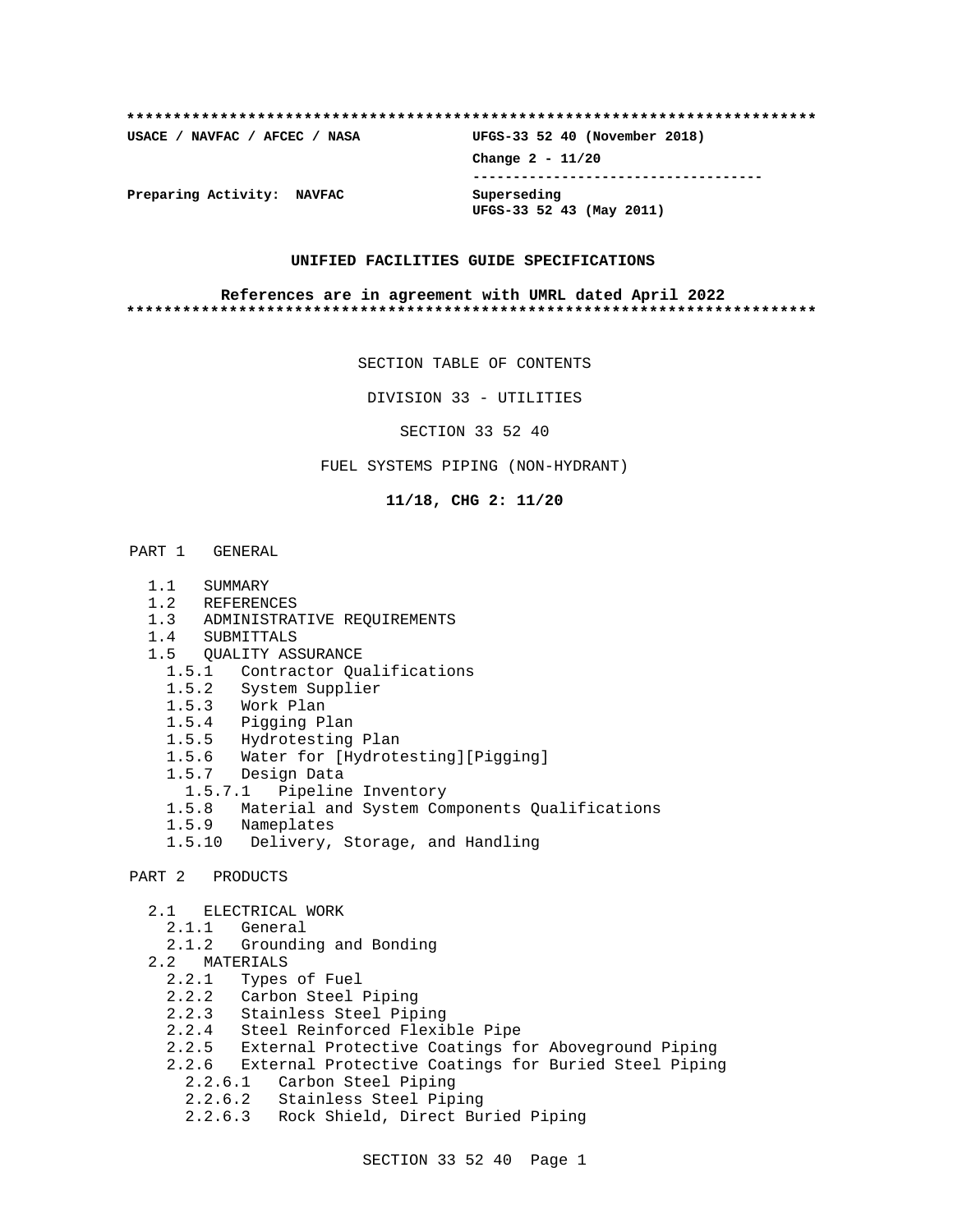2.2.7 Fittings 2.2.7.1 General 2.2.7.2 Carbon Steel Fittings 2.2.7.3 Stainless Steel Fittings 2.2.7.4 Steel Reinforced Flexible Pipe Fittings 2.2.8 Insulating Flange Kits (Electrically Isolating) 2.2.9 Bolts, Nuts and Washers 2.2.10 Flange Gaskets, Non-Metallic, Non-Electrically Isolating 2.2.10.1 Nitrile Butadiene (Buna-N) 2.2.10.2 Acrylonitrile Butadiene Rubber (NBR) 2.2.10.3 Polytetrafluoroethylene (PTFE) 2.2.10.4 Fluoro Rubber FKM 2.2.10.5 Fluoroelastomer FPM 2.2.11 Flange Gaskets, Metallic 2.2.12 Flange Protectors 2.3 MANUAL VALVES 2.3.1 Ball Valves 2.3.1.1 Materials 2.3.1.2 V-Port Ball Valve 2.3.1.3 Full Port Ball (DBBV) Valves for Piggable Lines 2.3.1.4 Electric Valve Actuator 2.3.2 Plug (Double Block and Bleed) Valves 2.3.2.1 General 2.3.2.2 Valve Operation 2.3.2.3 Relief Valves 2.3.2.4 Bleed Valves 2.3.2.5 Electric Valve Actuator 2.3.3 Swing Check Valves 2.3.4 Silent Check Valves 2.3.5 Butterfly Valve with Fusible Link Operator 2.3.6 Globe Valve 2.4 THERMAL RELIEF VALVE 2.4.1 Valve Material 2.4.2 Thermal Relief Valve (ASME Type) 2.4.3 Thermal Relief Valve (Balanced Type) 2.5 PIPING ACCESSORIES 2.5.1 Flexible Ball Joints 2.5.2 Bellows Expansion Joints for Axial Movement 2.5.3 Mechanically Adjustable Segmented Elastomeric Seal 2.5.4 Pipe Sleeves 2.5.5 Strainers 2.5.5.1 Basket Type 2.5.5.2 Cone Type 2.5.6 Thermometer<br>2.5.7 Pressure Ga Pressure Gauge 2.5.8 Pipe Supports 2.5.8.1 General 2.5.8.2 Adjustable Pipe Supports 2.5.8.3 Low Friction Supports 2.5.8.4 U-bolt Half Round Supports 2.5.8.5 Concrete and Grout 2.5.9 Sample Connections 2.5.10 Sight Flow Indicators 2.6 PIGGING SYSTEM COMPONENTS 2.6.1 Maintenance Pig Launchers and Receivers 2.6.2 Smart Pig Launchers and Receivers 2.6.3 Launcher and Receiver Closure Door 2.6.4 Signaler 2.7 FLEXIBLE HOSE CONNECTORS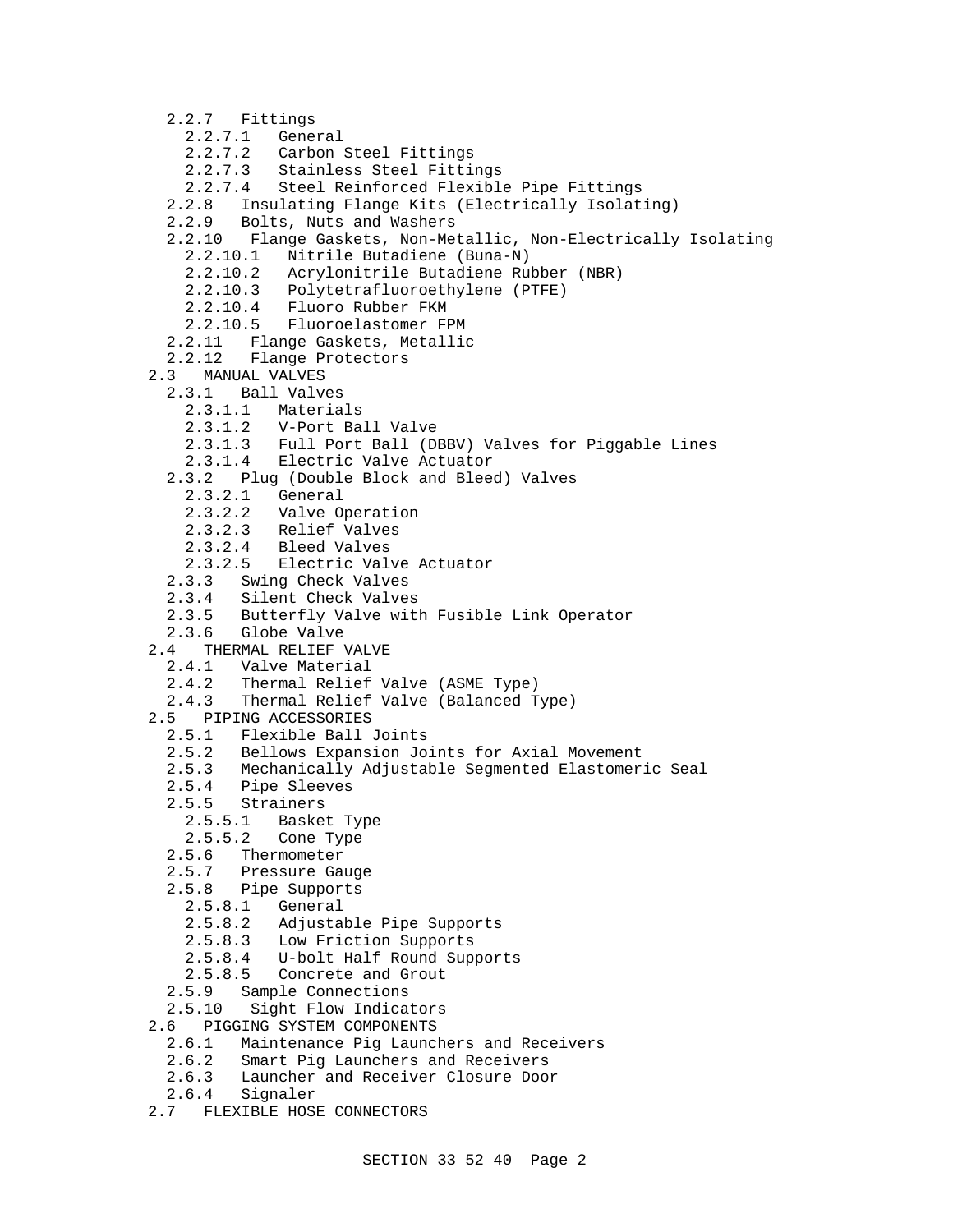- 2.8 AUTOMATIC AIR VENT
- 2.9 SURGE SUPPRESSOR TANK AND VALVE
- 2.10 MISCELLANEOUS ACCESSORIES
	- 2.10.1 Concrete Anchor Bolts
	- 2.10.2 Coatings for Bolts, Studs, Nuts, and Washers
	- 2.10.3 Polytetrafluoroethylene (PTFE) Tape
	- 2.10.4 Pipe Sleeves
	- 2.10.5 Escutcheon
	- 2.10.6 Pipe Casings
	- 2.10.7 Buried Utility Tape
	- 2.10.8 Pipeline Markers
- 2.11 FINISHES
	- 2.11.1 Factory Coating
		- 2.11.1.1 Valves
	- 2.11.1.2 Equipment and Components
	- 2.11.2 Field Painting
- PART 3 EXECUTION
	- 3.1 GENERAL
	- 3.2 VERIFICATION OF DIMENSIONS
	- 3.3 CLEANING OF PIPING
	- 3.4 TRENCHING AND BACKFILLING
	- 3.5 PIPING LAYOUT REQUIREMENTS
		- 3.5.1 Pipe Fabrication
		- 3.5.2 Interferences and Measurements
		- 3.5.3 Space and Access
		- Location
		- 3.5.5 Pipe Supports
		- 3.5.6 Structural Support
		- 3.5.7 Grade
		- 3.5.8 Size Changes
		- 3.5.9 Direction Changes
		- 3.5.10 Threaded End Connections
		- 3.5.11 Existing Pipe Systems
		- 3.5.12 Bolted Connections
		- 3.5.13 Flanges and Unions
		- 3.5.14 Flange Protector
		- 3.5.15 Manual Valves
		- 3.5.16 Air Vents
		- 3.5.17 Drains
		- 3.5.18 Bellows Expansion Joints
		- 3.5.19 Thermometers
		- 3.5.20 Pipe Sleeves
		- 3.5.21 Escutcheons
	- 3.6 SEISMIC REQUIREMENTS
	- 3.7 STRUCTURAL ATTACHMENTS
	- 3.8 WELDING
	- 3.8.1 General
	- 3.9 INSTALLATION<br>3.9.1 Precaution
		- Precautions
		- 3.9.2 Protective Coatings for Buried Piping Including Stainless Steel Piping
			- 3.9.2.1 Application of Coating System
			- 3.9.2.2 Inspection and Testing
			- 3.9.2.3 Damage Repair
	- 3.10 INTERIOR EPOXY COATING
	- 3.11 INSTALLATION OF UNDERGROUND PIPE
	- 3.11.1 Pipe Assembly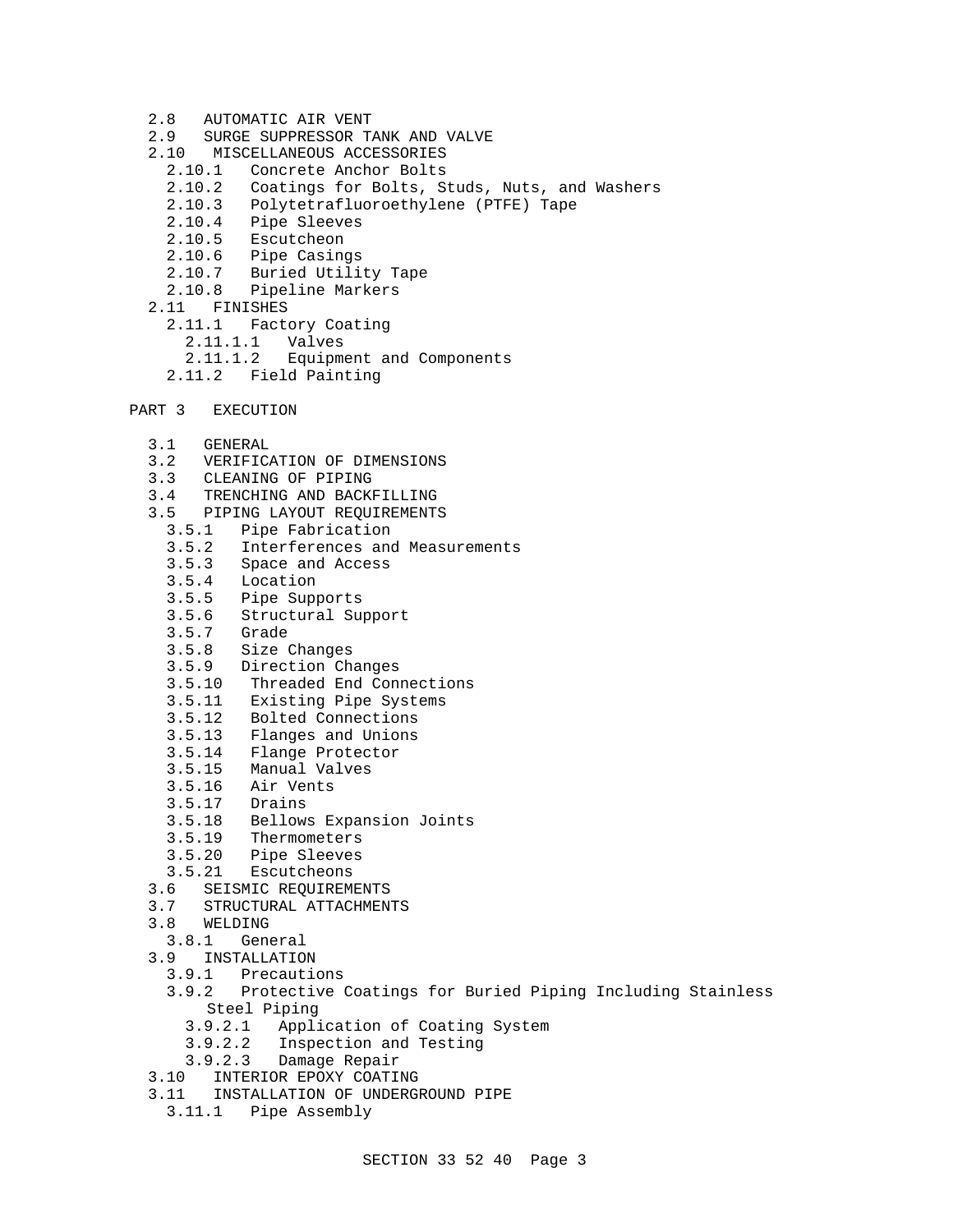- 3.11.2 Warning Tapes in Earth Trenches
- 3.11.3 Clearances
- 3.11.4 Protective Coating
- 3.11.5 Pipe Casing
- 3.11.6 Pipeline Markers
- 3.11.7 Steel Reinforced Flexible Pipe
- 3.12 SYSTEM COMMISSIONING
- 3.13 TESTING
	- 3.13.1 Before Backfilling
		- 3.13.1.1 Exterior Coating Holiday Test
	- 3.13.2 Pneumatic Test
		- 3.13.2.1 Pneumatic Test Procedure
	- 3.13.3 Hydrostatic Test
	- 3.13.4 Soak Testing
- 3.13.5 Performance Testing
- 3.14 PIPE PIGGING CLEANING
	- 3.14.1 General
	- 3.14.2 Use of Fuel in Cleaning Pigging
	- 3.14.3 Use of Water in Cleaning Pigging
	- 3.14.4 Cleaning Pig Run
- Wire Brush Pig Run
- 3.15 PIPE PIGGING VERIFICATION
	- 3.15.1 Use of Water in Pipe Pigging Verification
	- 3.15.2 Geometry/Ultrasonic Tool Reports
	- 3.15.3 Pipeline Internal Inspection Operations
		- 3.15.3.1 General
		- 3.15.3.2 Preparatory Work
		- 3.15.3.3 Pig Load And Launch
		- 3.15.3.4 Pipeline Operation During Pigging
- 3.15.3.5 Brush and Gauging Survey
- 3.15.3.6 Geometry/Ultrasonic Survey
	- 3.15.3.7 Pipe Wall Thickness Survey
	- 3.15.3.8 Lost Pig
	- 3.16 DEMONSTRATIONS
	- 3.17 POSTED OPERATING INSTRUCTIONS
- -- End of Section Table of Contents --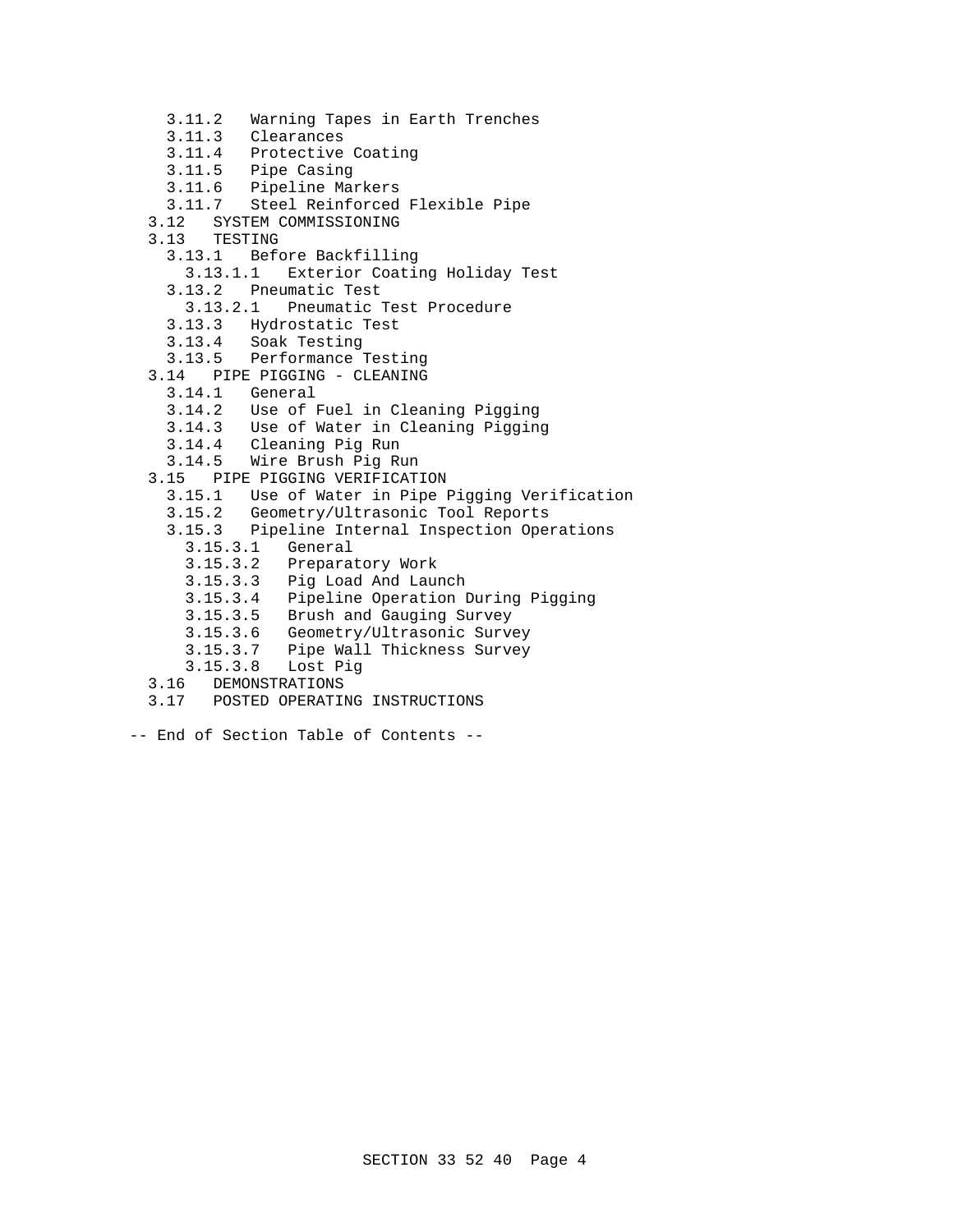USACE / NAVFAC / AFCEC / NASA

UFGS-33 52 40 (November 2018) Change  $2 - 11/20$ ------------------------------------Superseding

UFGS-33 52 43 (May 2011)

Preparing Activity: NAVFAC

#### UNIFIED FACILITIES GUIDE SPECIFICATIONS

References are in agreement with UMRL dated April 2022 

#### SECTION 33 52 40

FUEL SYSTEMS PIPING (NON-HYDRANT) 11/18, CHG 2: 11/20

NOTE: This guide specification covers the requirements for piping, piping components, valving and miscellaneous accessories for general fueling systems, non-hydrant type and non-service station. Do not use this specification for designs related to pressurized hydrant fueling systems and super refueler fillstands. For such systems, refer to the requirements of the DOD Type III/IV/V, and Cut and cover Hydrant Refueling System Standards.

Adhere to UFC 1-300-02 Unified Facilities Guide Specifications (UFGS) Format Standard when editing this guide specification or preparing new project specification sections. Edit this guide specification for project specific requirements by adding, deleting, or revising text. For bracketed items, choose applicable item(s) or insert appropriate information.

Remove information and requirements not required in respective project, whether or not brackets are present.

Comments, suggestions and recommended changes for this quide specification are welcome and should be submitted as a Criteria Change Request (CCR). 

PART 1 GENERAL

NOTE: Use this UFGS in conjunction with UFC 3-460-01 "Design: Petroleum Fuel Facilities". Include in this specification any additional equipment/devices necessary to meet state and local regulations.

The specification is written around ASME's standard Class 150 rating. For applications requiring higher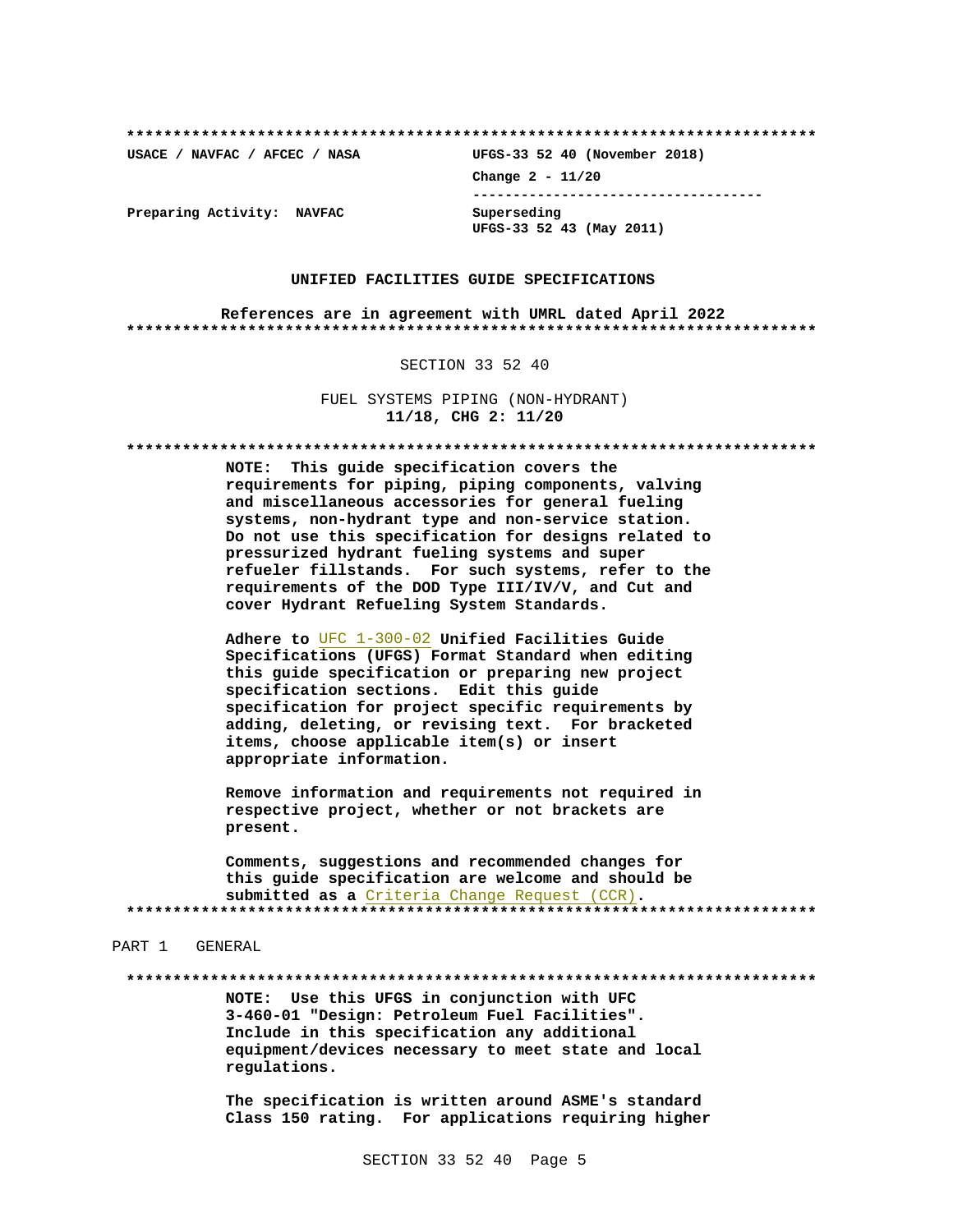**pressure ratings (e.g., Class 300), the designer will have to modify this specification appropriately.**

**Cut and Cover systems must conform to Standard Design AW 078-24-33 UNDERGROUND VERTICAL STORAGE TANKS CUT AND COVER. Field fabricated ASTs must conform to AW 078-24-27 ABOVEGROUND VERTICAL STEEL TANKS WITH FIXED ROOFS. Standards can be found on the Whole Building Design Guide at the following location:** http://www.wbdg.org/ffc/dod/non-cos-standards**.**

**\*\*\*\*\*\*\*\*\*\*\*\*\*\*\*\*\*\*\*\*\*\*\*\*\*\*\*\*\*\*\*\*\*\*\*\*\*\*\*\*\*\*\*\*\*\*\*\*\*\*\*\*\*\*\*\*\*\*\*\*\*\*\*\*\*\*\*\*\*\*\*\*\*\***

#### 1.1 SUMMARY

This section defines the requirements for pipe, piping components, and valves as related to an non-hydrant, non-service station, fuel distribution system. Such systems include, but are not limited to: marine receipt, pipeline receipt, truck off-loading receipt, pump house, pump pad, truck loading, marine loading, transfer pipeline, product recovery, and other miscellaneous piping systems. Provide the entire fuel distribution system as a complete and fully operational system. Size, select, construct, and install equipment and system components to operate together as a complete system. Substitutions of functions specified herein will not be acceptable. Coordinate the work of the system manufacturer's service personnel during construction, testing, calibration, and acceptance of the system. System components and piping specified herein must be designed to handle a working pressure of [1900] [\_\_\_\_\_] kPa [275] [\_\_\_\_\_] psig at 38 deg C 100 deg F. Components specified herein must be compatible with the fuel to be handled. Components to be suitable for outside, unsheltered location, and to function normally in ambient temperatures between [\_\_\_\_\_] degrees C degrees F and [\_\_\_\_\_] degrees C degrees F.

#### 1.2 REFERENCES

#### **\*\*\*\*\*\*\*\*\*\*\*\*\*\*\*\*\*\*\*\*\*\*\*\*\*\*\*\*\*\*\*\*\*\*\*\*\*\*\*\*\*\*\*\*\*\*\*\*\*\*\*\*\*\*\*\*\*\*\*\*\*\*\*\*\*\*\*\*\*\*\*\*\*\***

**NOTE: This paragraph is used to list the publications cited in the text of the guide specification. The publications are referred to in the text by basic designation only and listed in this paragraph by organization, designation, date, and title.**

**Use the Reference Wizard's Check Reference feature when you add a Reference Identifier (RID) outside of the Section's Reference Article to automatically place the reference in the Reference Article. Also use the Reference Wizard's Check Reference feature to update the issue dates.**

**References not used in the text will automatically be deleted from this section of the project specification when you choose to reconcile references in the publish print process. \*\*\*\*\*\*\*\*\*\*\*\*\*\*\*\*\*\*\*\*\*\*\*\*\*\*\*\*\*\*\*\*\*\*\*\*\*\*\*\*\*\*\*\*\*\*\*\*\*\*\*\*\*\*\*\*\*\*\*\*\*\*\*\*\*\*\*\*\*\*\*\*\*\***

The publications listed below form a part of this specification to the extent referenced. The publications are referred to within the text by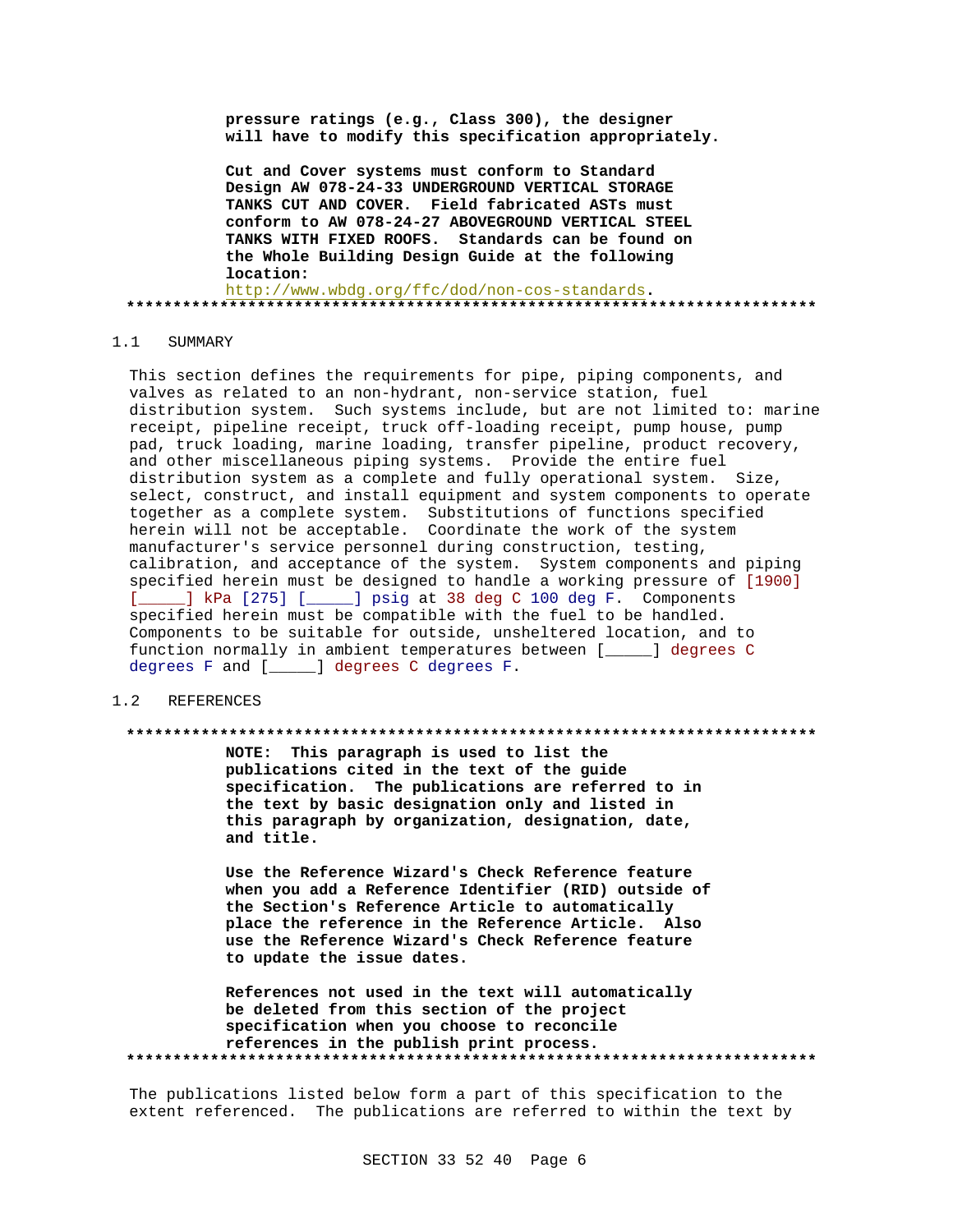the basic designation only.

AMERICAN PETROLEUM INSTITUTE (API)

| <b>API 570</b>    | (2016; Addendum 1 2017; Addendum 2 2018;<br>ERTA 1 2018) Piping Inspection Code:<br>In-Service Inspection, Rating, Repair, and<br>Alteration of Piping Systems                                          |
|-------------------|---------------------------------------------------------------------------------------------------------------------------------------------------------------------------------------------------------|
| <b>API RP 540</b> | (1999; R 2004) Electrical Installations in<br>Petroleum Processing Plants                                                                                                                               |
| API RP 1110       | (2013; R 2018) Recommended Practice for<br>the Pressure Testing of Steel Pipelines<br>for the Transportation of Gas, Petroleum<br>Gas, Hazardous Liquids, Highly Volatile<br>Liquids, or Carbon Dioxide |
| API RP 1595       | (2012; R 2019; 2nd Ed) Design,<br>Construction, Operation, Maintenance, and<br>Inspection of Aviation Pre-Airfield<br>Storage Terminals                                                                 |
| API RP 2003       | (2015; 8th Ed) Protection Against<br>Ignitions Arising out of Static,<br>Lightning, and Stray Currents                                                                                                  |
| API RP 2009       | (2002; R 2007; 7th Ed) Safe Welding,<br>Cutting, and Hot Work Practices in<br>Refineries, Gasoline Plants, and<br>Petrochemical Plants                                                                  |
| API RP 2200       | (1999; R 2004) Electrical Installations in<br>Petroleum Processing Plants                                                                                                                               |
| API STD 600       | (2015) Steel Gate Valves-Flanged and<br>Butt-welding Ends, Bolted Bonnets                                                                                                                               |
| API STD 608       | (2012) Metal Ball Valves - Flanged,<br>Threaded, And Welding End                                                                                                                                        |
| API Spec 5L       | (2018; 46th Ed; ERTA 2018) Line Pipe                                                                                                                                                                    |
| API Spec 6D       | (June 2018, 4th Ed; Errata 1 July 2018;<br>Errata 2 August 2018) Specification for<br>Pipeline and Piping Valves                                                                                        |
| API Spec 6FA      | (1999; R 2006; Errata 2006; Errata 2008; R<br>2011) Specification for Fire Test for<br>Valves                                                                                                           |
| API Spec 17J      | (2016; Errata 2 2017; ADD 1 2017)<br>Specification for Unbonded Flexible Pipe                                                                                                                           |
| API Std 594       | (2017) Check Valves:<br>Flanged, Lug, Wafer<br>and Butt-Welding                                                                                                                                         |
| API Std 607       | (2016) Fire Test for Quarter-turn Valves<br>and Valves Equipped with Non-metallic Seats                                                                                                                 |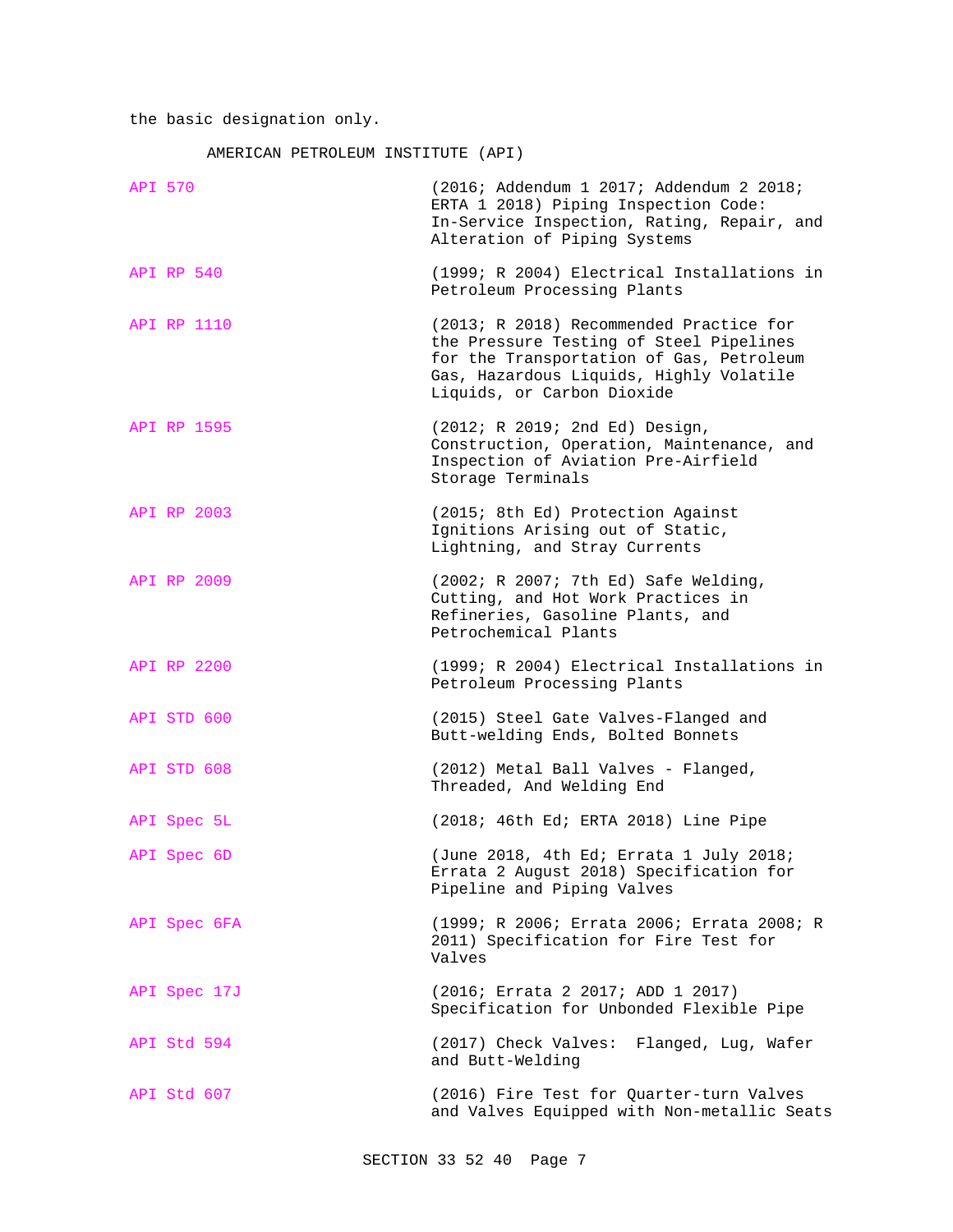| API Std 609 | (2016; ERTA 2017) Butterfly Valves: |  |
|-------------|-------------------------------------|--|
|             | Double Flanged, Lug-and-Wafer Type  |  |

AMERICAN SOCIETY OF MECHANICAL ENGINEERS (ASME)

| ASME B1.1                               | (2003; R 2018) Unified Inch Screw Threads<br>(UN and UNR Thread Form)                                                        |
|-----------------------------------------|------------------------------------------------------------------------------------------------------------------------------|
| <b>ASME B16.5</b>                       | (2020) Pipe Flanges and Flanged Fittings<br>NPS 1/2 Through NPS 24 Metric/Inch Standard                                      |
| <b>ASME B16.9</b>                       | (2018) Factory-Made Wrought Buttwelding<br>Fittings                                                                          |
| <b>ASME B16.11</b>                      | (2016) Forged Fittings, Socket-Welding and<br>Threaded                                                                       |
| <b>ASME B16.20</b>                      | (2017) Metallic Gaskets for Pipe Flanges                                                                                     |
| <b>ASME B16.21</b>                      | (2021) Nonmetallic Flat Gaskets for Pipe<br>Flanges                                                                          |
| <b>ASME B16.34</b>                      | (2021) Valves - Flanged, Threaded and<br>Welding End                                                                         |
| <b>ASME B18.2.1</b>                     | (2012; Errata 2013) Square and Hex Bolts<br>and Screws (Inch Series)                                                         |
| <b>ASME B18.2.2</b>                     | (2022) Nuts for General Applications:<br>Machine Screw Nuts, and Hex, Square, Hex<br>Flange, and Coupling Nuts (Inch Series) |
| <b>ASME B31.3</b>                       | (2020) Process Piping                                                                                                        |
| ASME BPVC SEC VIII D1                   | (2019) BPVC Section VIII-Rules for<br>Construction of Pressure Vessels Division 1                                            |
| AMERICAN WATER WORKS ASSOCIATION (AWWA) |                                                                                                                              |
| AWWA C210                               | (2015) Standard for Liquid Epoxy Coating<br>Systems for the Interior and Exterior of<br>Steel Water Pipelines                |
| ASTM INTERNATIONAL (ASTM)               |                                                                                                                              |
| ASTM A36/A36M                           | (2019) Standard Specification for Carbon<br>Structural Steel                                                                 |
| ASTM A53/A53M                           | (2020) Standard Specification for Pipe,<br>Steel, Black and Hot-Dipped, Zinc-Coated,<br>Welded and Seamless                  |
| <b>ASTM A105/A105M</b>                  | (2021) Standard Specification for Carbon<br>Steel Forgings for Piping Applications                                           |
| ASTM A123/A123M                         | (2017) Standard Specification for Zinc<br>(Hot-Dip Galvanized) Coatings on Iron and<br>Steel Products                        |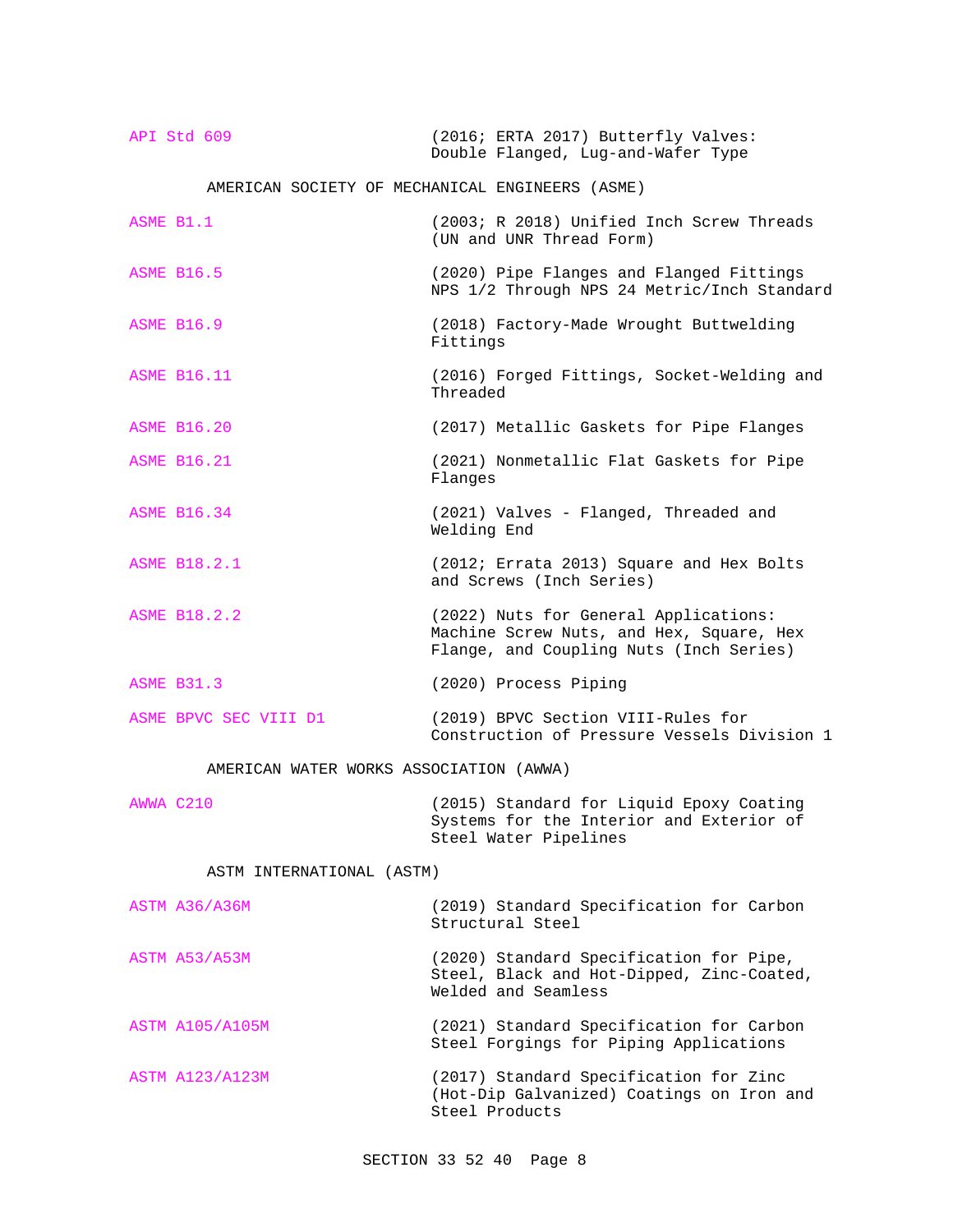| <b>ASTM A153/A153M</b> | (2016a) Standard Specification for Zinc<br>Coating (Hot-Dip) on Iron and Steel<br>Hardware                                                                                 |
|------------------------|----------------------------------------------------------------------------------------------------------------------------------------------------------------------------|
| <b>ASTM A182/A182M</b> | (2021) Standard Specification for Forged<br>or Rolled Alloy and Stainless Steel Pipe<br>Flanges, Forged Fittings, and Valves and<br>Parts for High-Temperature Service     |
| <b>ASTM A193/A193M</b> | (2020) Standard Specification for<br>Alloy-Steel and Stainless Steel Bolting<br>Materials for High-Temperature Service and<br>Other Special Purpose Applications           |
| <b>ASTM A194/A194M</b> | (2020a) Standard Specification for Carbon<br>Steel, Alloy Steel, and Stainless Steel<br>Nuts for Bolts for High-Pressure or<br>High-Temperature Service, or Both           |
| <b>ASTM A234/A234M</b> | (2019) Standard Specification for Piping<br>Fittings of Wrought Carbon Steel and Alloy<br>Steel for Moderate and High Temperature<br>Service                               |
| <b>ASTM A240/A240M</b> | (2020a) Standard Specification for<br>Chromium and Chromium-Nickel Stainless<br>Steel Plate, Sheet, and Strip for Pressure<br>Vessels and for General Applications         |
| <b>ASTM A269/A269M</b> | (2015; R 2019) Standard Specification for<br>Seamless and Welded Austenitic Stainless<br>Steel Tubing for General Service                                                  |
| <b>ASTM A276/A276M</b> | (2017) Standard Specification for<br>Stainless Steel Bars and Shapes                                                                                                       |
| <b>ASTM A312/A312M</b> | (2021) Standard Specification for<br>Seamless, Welded, and Heavily Cold Worked<br>Austenitic Stainless Steel Pipes                                                         |
| ASTM A358/A358M        | (2019) Standard Specification for<br>Electric-Fusion-Welded Austenitic<br>Chromium-Nickel Stainless Steel Pipe for<br>High-Temperature Service and General<br>Applications |
| <b>ASTM A403/A403M</b> | (2020) Standard Specification for Wrought<br>Austenitic Stainless Steel Piping Fittings                                                                                    |
| <b>ASTM A564/A564M</b> | (2019) Standard Specification for<br>Hot-Rolled and Cold-Finished Age-Hardening<br>Stainless Steel Bars and Shapes                                                         |
| <b>ASTM A653/A653M</b> | (2020) Standard Specification for Steel<br>Sheet, Zinc-Coated (Galvanized) or<br>Zinc-Iron Alloy-Coated (Galvannealed) by<br>the Hot-Dip Process                           |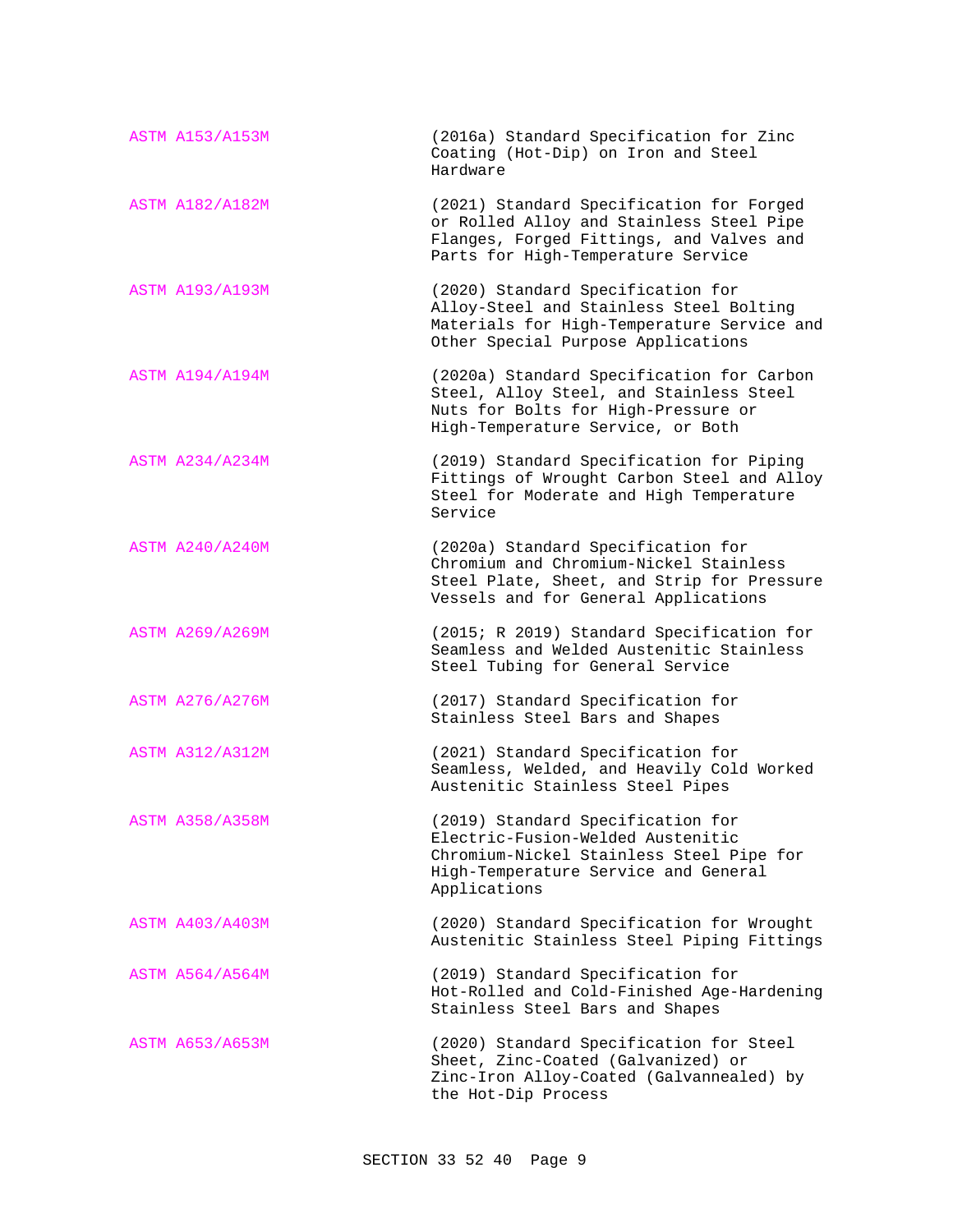| ASTM A924/A924M                                      | (2020) Standard Specification for General<br>Requirements for Steel Sheet,<br>Metallic-Coated by the Hot-Dip Process                         |  |  |  |
|------------------------------------------------------|----------------------------------------------------------------------------------------------------------------------------------------------|--|--|--|
| <b>ASTM A961/A961M</b>                               | (2021) Standard Specification for Common<br>Requirements for Steel Flanges, Forged<br>Fittings, Valves, and Parts for Piping<br>Applications |  |  |  |
| ASTM B117                                            | (2019) Standard Practice for Operating<br>Salt Spray (Fog) Apparatus                                                                         |  |  |  |
| <b>ASTM B696</b>                                     | (2000; R 2015) Standard Specification for<br>Coatings of Cadmium Mechanically Deposited                                                      |  |  |  |
| ASTM B766                                            | (1986; R 2015) Standard Specification for<br>Electrodeposited Coatings of Cadmium                                                            |  |  |  |
| <b>ASTM D229</b>                                     | (2019) Standard Test Methods for Rigid<br>Sheet and Plate Materials Used for<br>Electrical Insulation                                        |  |  |  |
| ASTM D1418                                           | (2010; R 2016) Standard Practice for<br>Rubber and Rubber Lattices - Nomenclature                                                            |  |  |  |
| ASTM D1655                                           | (2018a) Standard Specification for<br>Aviation Turbine Fuels                                                                                 |  |  |  |
| ASTM D3308                                           | (2012; R 2017) Standard Specification for<br>PTFE Resin Skived Tape                                                                          |  |  |  |
| <b>ASTM F336</b>                                     | (2002; R 2016) Standard Practice for<br>Design and Construction of Nonmetallic<br>Enveloped Gaskets for Corrosive Service                    |  |  |  |
| ASTM F436                                            | (2011) Hardened Steel Washers                                                                                                                |  |  |  |
| BRITISH STANDARDS INSTITUTE (BSI)                    |                                                                                                                                              |  |  |  |
| <b>BS EN ISO 10497</b>                               | (2010) Testing of Valves Fire Type-Testing<br>Requirements                                                                                   |  |  |  |
|                                                      | INSTITUTE OF ELECTRICAL AND ELECTRONICS ENGINEERS (IEEE)                                                                                     |  |  |  |
| <b>IEEE 142</b>                                      | (2007; Errata 2014) Recommended Practice<br>for Grounding of Industrial and Commercial<br>Power Systems - IEEE Green Book                    |  |  |  |
| <b>IEEE 1100</b>                                     | (2005) Emerald Book IEEE Recommended<br>Practice for Powering and Grounding<br>Electronic Equipment                                          |  |  |  |
| IEEE C62.41.2                                        | (2002) Recommended Practice on<br>Characterization of Surges in Low-Voltage<br>(1000 V and Less) AC Power Circuits                           |  |  |  |
| INTERNATIONAL ORGANIZATION FOR STANDARDIZATION (ISO) |                                                                                                                                              |  |  |  |

ISO 1629 (2013) Rubber and Latices - Nomenclature

SECTION 33 52 40 Page 10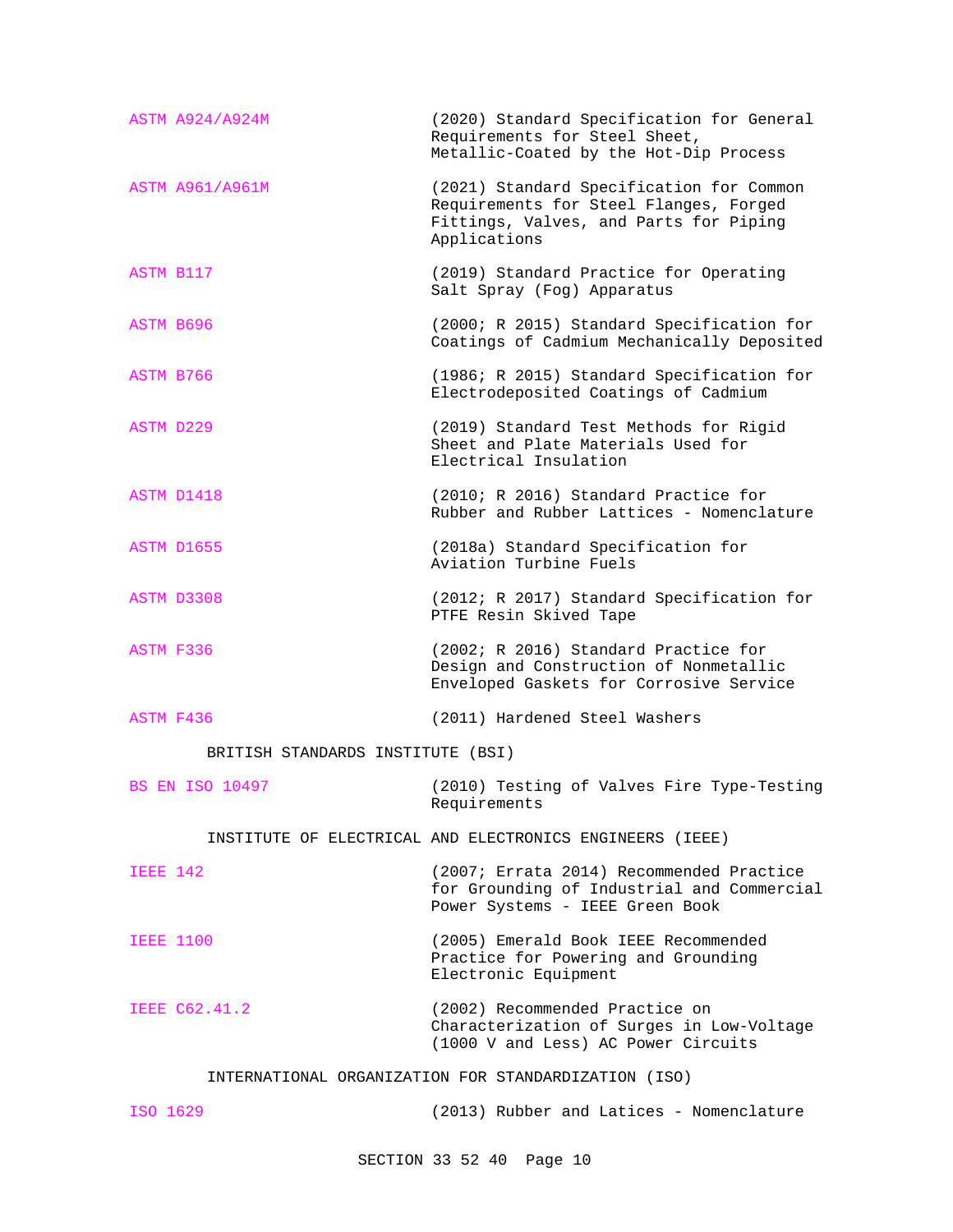MANUFACTURERS STANDARDIZATION SOCIETY OF THE VALVE AND FITTINGS INDUSTRY (MSS) MSS SP-58 (2018) Pipe Hangers and Supports - Materials, Design and Manufacture, Selection, Application, and Installation NACE INTERNATIONAL (NACE) NACE SP0188 (1999; R 2006) Discontinuity (Holiday) Testing of New Protective Coatings on Conductive Substrates NATIONAL FIRE PROTECTION ASSOCIATION (NFPA) NFPA 30 (2021; TIA 20-1; TIA 20-2) Flammable and Combustible Liquids Code NFPA 70 (2020; ERTA 20-1 2020; ERTA 20-2 2020; TIA 20-1; TIA 20-2; TIA 20-3; TIA 20-4) National Electrical Code NFPA 77 (2014) Recommended Practice on Static Electricity NFPA 407 (2022) Standard for Aircraft Fuel Servicing NFPA 780 (2020) Standard for the Installation of Lightning Protection Systems SOCIETY FOR PROTECTIVE COATINGS (SSPC) SSPC SP 5/NACE No. 1 (2007) White Metal Blast Cleaning SOCIETY OF AUTOMOTIVE ENGINEERS INTERNATIONAL (SAE) SAE AMS3275 (2009; Rev C) Sheet, Acrylonitrile Butadiene (NBR) Rubber and Non-Asbestos Fiber Fuel and Oil Resistant SAE J514 (2012) Hydraulic Tube Fittings U.S. DEPARTMENT OF DEFENSE (DOD) MIL-DTL-5624 (2016; Rev W; Notice 1 2020) Turbine Fuel, Aviation, Grades JP-4 and JP-5 MIL-PRF-4556 (1998; Rev F; Am 1 1999; CANC Notice 1 2011) Coating Kit, Epoxy, for Interior of Steel Fuel Tanks MIL-PRF-13789 (1999; Rev E; Notice 1 2008; Notice 2 1016; Notice 3 2021) Strainers, Sediment: Pipeline, Basket Type MIL-STD-161 (2005; Rev G; Notice 1 2010) Identification Methods for Bulk Petroleum Products Systems Including Hydrocarbon

SECTION 33 52 40 Page 11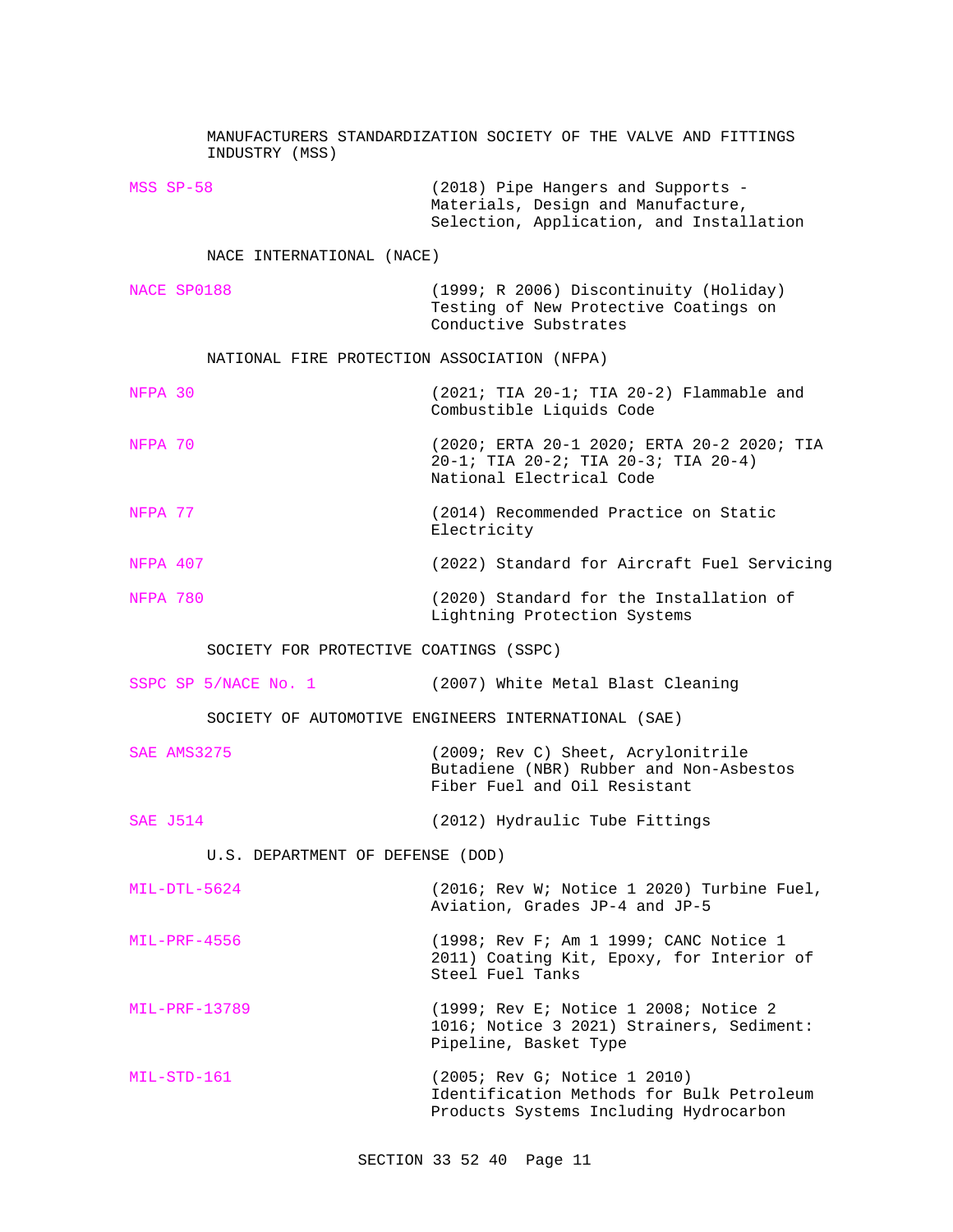Missile Fuels

MIL-STD-3004-1 (2018) Quality Assurance for Bulk Fuels, Lubricants and Related Products

#### 1.3 ADMINISTRATIVE REQUIREMENTS

Design conditions must be as specified in Section 33 57 55 FUEL SYSTEM COMPONENTS (NON-HYDRANT). Refer to Section 01 78 23 OPERATION MAINTENANCE DATA.

#### 1.4 SUBMITTALS

#### **\*\*\*\*\*\*\*\*\*\*\*\*\*\*\*\*\*\*\*\*\*\*\*\*\*\*\*\*\*\*\*\*\*\*\*\*\*\*\*\*\*\*\*\*\*\*\*\*\*\*\*\*\*\*\*\*\*\*\*\*\*\*\*\*\*\*\*\*\*\*\*\*\*\***

**NOTE: Review Submittal Description (SD) definitions in Section 01 33 00 SUBMITTAL PROCEDURES and edit the following list, and corresponding submittal items in the text, to reflect only the submittals required for the project. The Guide Specification technical editors have classified those items that require Government approval, due to their complexity or criticality, with a "G." Generally, other submittal items can be reviewed by the Contractor's Quality Control System. Only add a "G" to an item if the submittal is sufficiently important or complex in context of the project.**

**For Army projects, fill in the empty brackets following the "G" classification, with a code of up to three characters to indicate the approving authority. Codes for Army projects using the Resident Management System (RMS) are: "AE" for Architect-Engineer; "DO" for District Office (Engineering Division or other organization in the District Office); "AO" for Area Office; "RO" for Resident Office; and "PO" for Project Office. Codes following the "G" typically are not used for Navy, Air Force, and NASA projects.**

**The "S" classification indicates submittals required as proof of compliance for sustainability Guiding Principles Validation or Third Party Certification and as described in Section 01 33 00 SUBMITTAL PROCEDURES.**

**Choose the first bracketed item for Navy, Air Force, and NASA projects, or choose the second bracketed item for Army projects. \*\*\*\*\*\*\*\*\*\*\*\*\*\*\*\*\*\*\*\*\*\*\*\*\*\*\*\*\*\*\*\*\*\*\*\*\*\*\*\*\*\*\*\*\*\*\*\*\*\*\*\*\*\*\*\*\*\*\*\*\*\*\*\*\*\*\*\*\*\*\*\*\*\***

Government approval is required for submittals with a "G" or "S" classification. Submittals not having a "G" or "S" classification are [for Contractor Quality Control approval.][for information only. When used, a code following the "G" classification identifies the office that will review the submittal for the Government.] Submit the following in accordance with Section 01 33 00 SUBMITTAL PROCEDURES:

SD-01 Preconstruction Submittals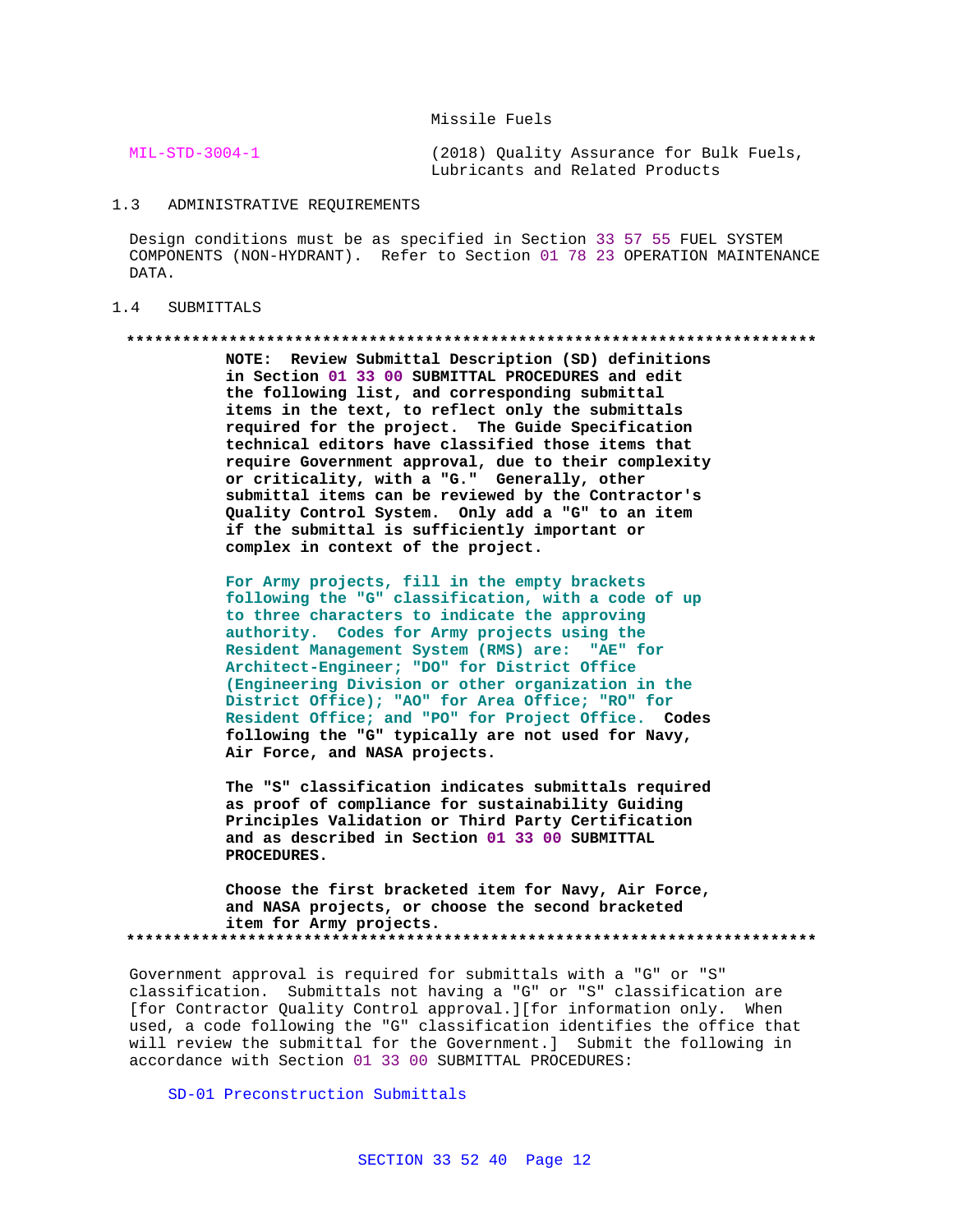```
Work Plan; G[, [_____]]
[ Pigging Plan; G[, [ _____ ]]
] Hydrotesting Plan; G[, [____]]
         Quality Assurance Plan; G[, [____]]
     SD-02 Shop Drawings
         Grounding and Bonding
         Pipe Supports; G[, [____]]
         Pigging System Components; G[, [____]]
     SD-03 Product Data
         Carbon Steel Piping; G[, [_____]]
[ Stainless Steel Piping; G[, [_____]]
][ Steel Reinforced Flexible Pipe; G[, [_____]]
] External Protective Coatings For Aboveground Piping; G[, [_____]]
[ External Protective Coatings For Buried Steel Piping; G[, [_____]]
][ Rock Shield; G[, [_____]]
] Fittings; G[, [_____]]
         Carbon Steel Fittings; G[, [____]]
         Insulating Flange Kits; G[, [_____]]
         Lightning Surge Arrester; G[, [_____]]
         Bolts, Nuts And Washers; G[, [_____]]
         Flange Protectors; G[, [____]]
         Ball Valves; G[, [_____ ]]
         V Port Ball Valve; G[, [_____]]
         Full Port Ball (DBBV) Valves; G[, [____]]
         Plug (Double Block and Bleed) Valves; G[, [_____]]
         Electric Valve Actuator
         Swing Check Valves
         Silent Check Valves
         Butterfly Valve with Fusible Link Operator
         Globe Valve; G[, [____]]
```
SECTION 33 52 40 Page 13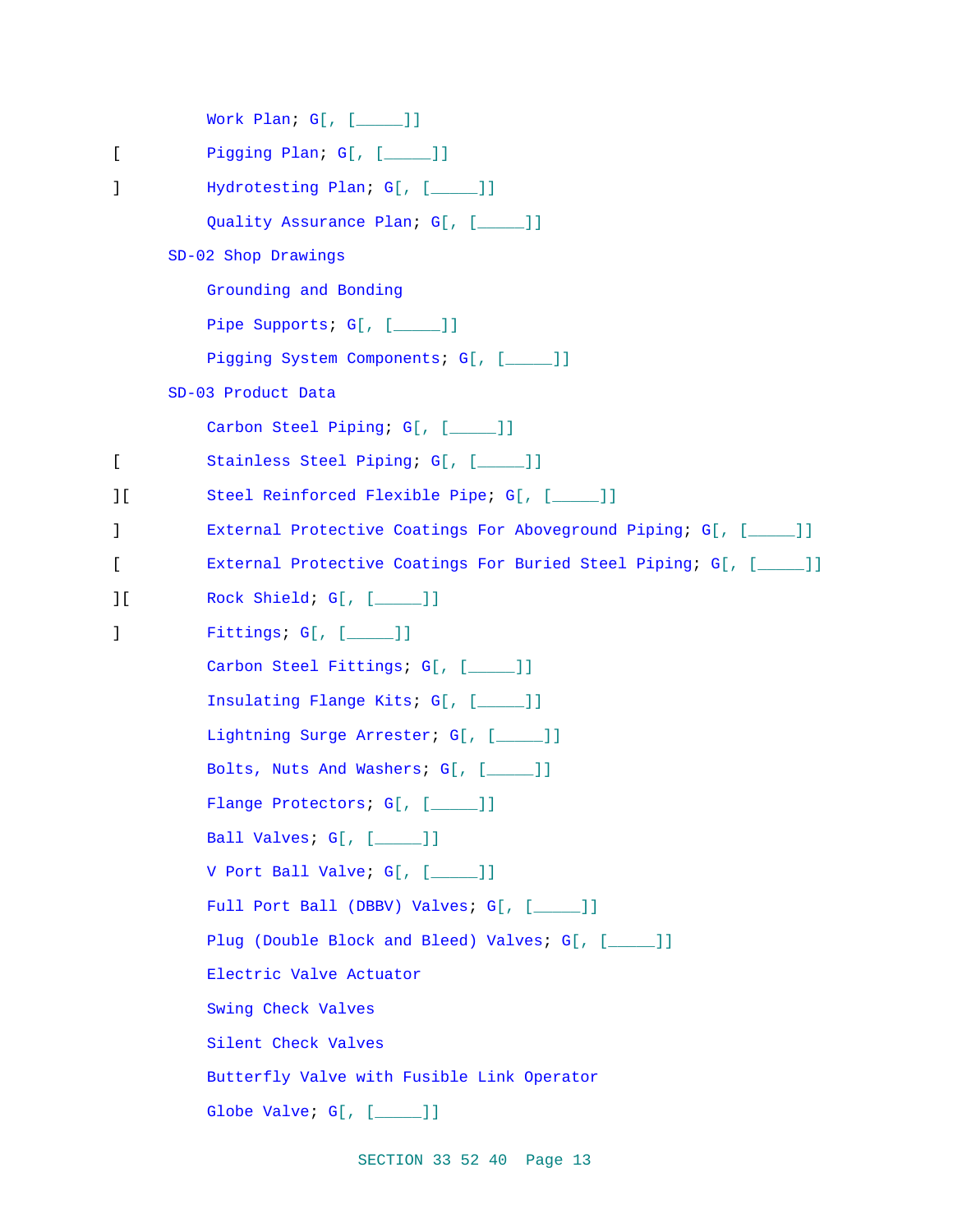Thermal Relief Valve; G[, [\_\_\_\_]] Flexible Ball Joints; G[, [\_\_\_\_]] Mechanically Adjustable Segmented Elastomeric Seal; G[, [\_\_\_\_\_]] Pipe Sleeves; G[, [\_\_\_\_]] Strainers; G[, [\_\_\_\_]] Thermometer; G[, [\_\_\_\_]] Sample Connections; G[, [\_\_\_\_]] Sight Flow Indicators; G[, [\_\_\_\_]] Flexible Hose Connectors; G[, [\_\_\_\_]] Automatic Air Vent; G[, [\_\_\_\_\_]] Surge Suppressor Tank And Valve; G[, [\_\_\_\_]] Pipe Casings; G[, [\_\_\_\_]] Buried Utility Tape; G[, [\_\_\_\_\_]] Pipeline Markers; G[, [\_\_\_\_]] Bellows Expansion Joints; G[, [\_\_\_\_]] Flange Gaskets, Non-Metallic, Non-Electrically Isolating; G[,  $[$   $]$   $]$ Flange Gaskets, Metallic; G[, [\_\_\_\_]] SD-06 Test Reports Exterior Coating Holiday Test Pneumatic Test Hydrostatic Test Piping Dehydration Test Performance Testing Pipe Pigging Verification SD-07 Certificates [ Water for [Hydrotesting][Pigging]; G[, [\_\_\_\_\_]] ] Contractor Qualifications; G[, [\_\_\_\_]] System Supplier; G[, [\_\_\_\_\_]] Pipeline Inventory; G[, [\_\_\_\_]]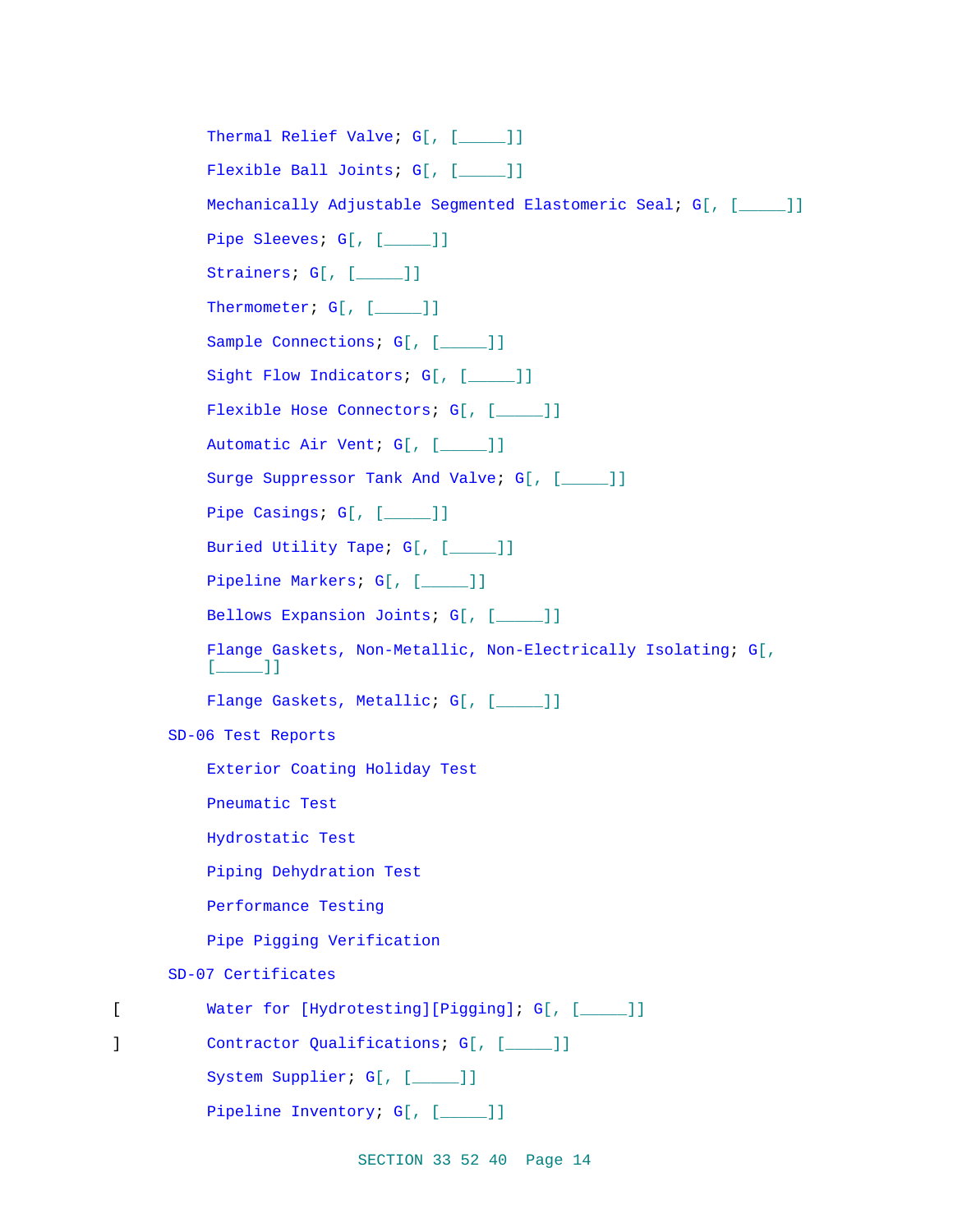```
Qualifications of Owner's Inspector; G[, [_____]]
          Survey Final Elevations; G[, [____]]
          Demonstrations
      SD-08 Manufacturer's Instructions
          Flexible Ball Joints; G[, [_____]]
          Bellows Expansion Joints; G[, [_____]]
      SD-10 Operation and Maintenance Data
          Insulating Flange Kits; G[, [_____]]
          Lightning Surge Arrester; G[, [____]]
          Ball Valves; G[, [____]]
          V Port Ball Valve; G[, [_____]]
          Full Port Ball (DBBV) Valves; G[, [____]]
          Plug (Double Block and Bleed) Valves; G[, [____]]
          Electric Valve Actuator; G[, [____]]
          Swing Check Valves; G[, [____]]
          Butterfly Valve with Fusible Link Operator; G[, [_____]]
          Globe Valve; G[, [_____]]
          Thermal Relief Valve; G[, [____]]
          Flexible Ball Joints; G[, [____]]
          Mechanically Adjustable Segmented Elastomeric Seal; G[, [_____]]
          Strainers; G[, [____]]
          Thermometer; G[, [____]]
          Sample Connections; G[, [____]]
          Sight Flow Indicators; G[, [____]]
          Automatic Air Vent; G[, [_____]]
          Surge Suppressor Tank And Valve; G[, [____]]
          Bellows Expansion Joints; G[, [____]]
1.5 QUALITY ASSURANCE
```

```
**************************************************************************
          NOTE: Specify as directed by the Service
```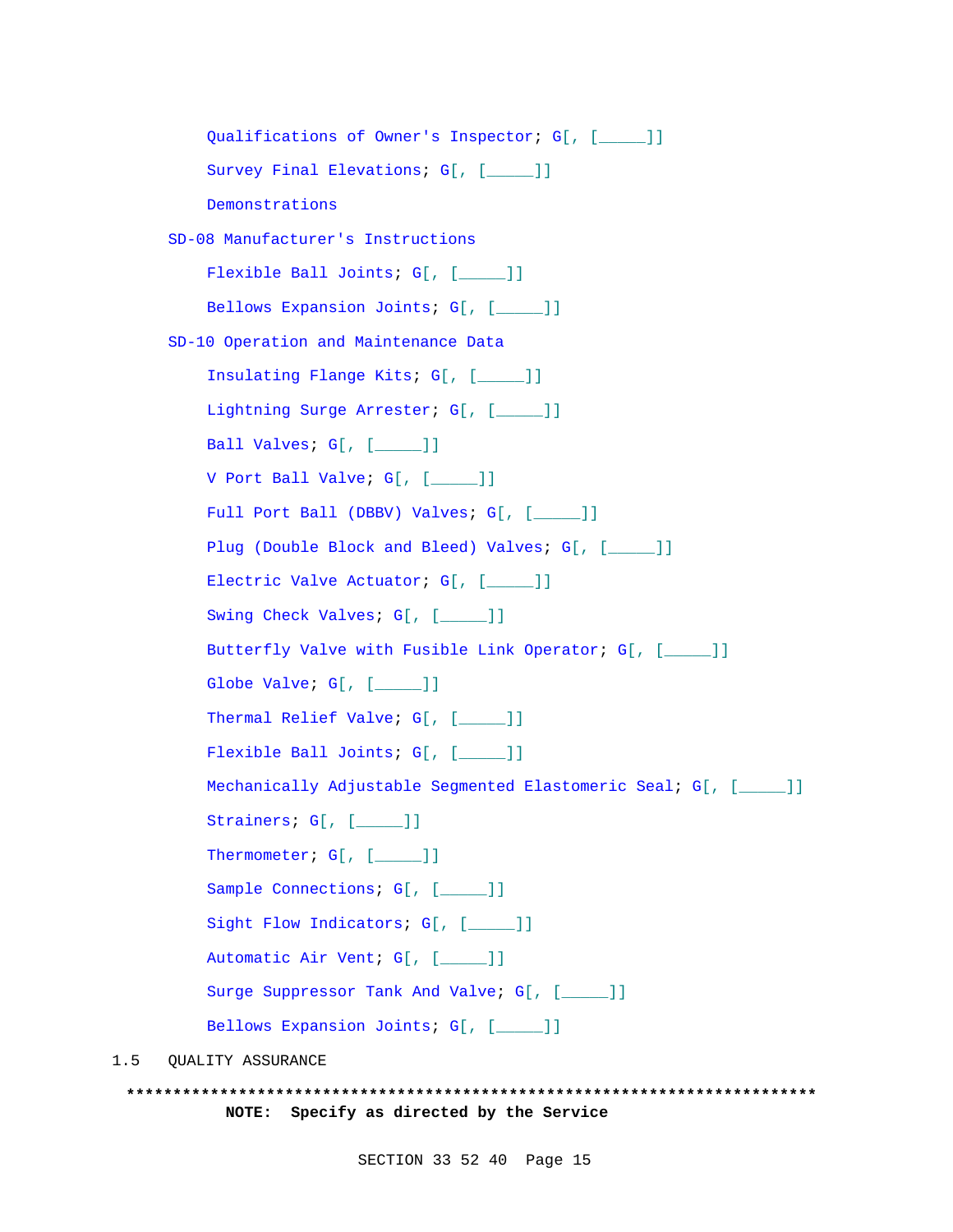#### **Headquarters. \*\*\*\*\*\*\*\*\*\*\*\*\*\*\*\*\*\*\*\*\*\*\*\*\*\*\*\*\*\*\*\*\*\*\*\*\*\*\*\*\*\*\*\*\*\*\*\*\*\*\*\*\*\*\*\*\*\*\*\*\*\*\*\*\*\*\*\*\*\*\*\*\*\***

### 1.5.1 Contractor Qualifications

Each installation Contractor must have successfully completed at least 3 projects of the similar scope and the same size or larger within the last 6 years. Each installation Contractor must demonstrate specific installation experience in regard to the specific system installation to be performed. Each installation Contractor must have taken, if applicable, manufacturer's training courses on the installation of piping and must meet the licensing requirements in the state. Experience must include the erection of piping systems in compliance with the requirements of ASME B31.3, and NFPA 30. Submit a letter listing prior projects, the date of construction, a point of contact for each prior project, the scope of work of each prior project, and a detailed list of work performed. Provide in the letter evidence of prior manufacturer's training and state licensing.

### 1.5.2 System Supplier

As per requirements in Section 33 57 55 FUEL SYSTEM COMPONENTS (NON-HYDRANT).

### 1.5.3 Work Plan

Submit a comprehensive work plan that provides sufficient detail to demonstrate a thorough understanding of the project. Document that all components to be provided will function together and produce the result expected by the Government. Include any proposed dates for piping system shutdowns as well as the Contractor's ability to complete the work within the allotted shutdown periods. Show proposed dates and nature of piping system operations required of the Government. Include a list of manpower, spare piping and system component that will be on hand for each phase of the work. Describe, in detail, the means of:

- a. Coordinating work with Government and third parties.
- b. Preparing for safe piping repair work.
- c. Pneumatic pressure testing new piping sections.
- d. Hydrostatic pressure testing new piping sections.
- [ e. Drying lines after water was introduced for [hydrotesting][hydrotesting and pigging][pigging].
- ][f. Interrupting or isolating an existing fuel service or system.
- ] g. Purging piping.
	- h. Vapor monitoring.
	- i. Preparations for containing and disposing of residual fuel.
	- j. Cutting, sealing, and welding into existing piping systems.
	- k. Welding tie-ins in place.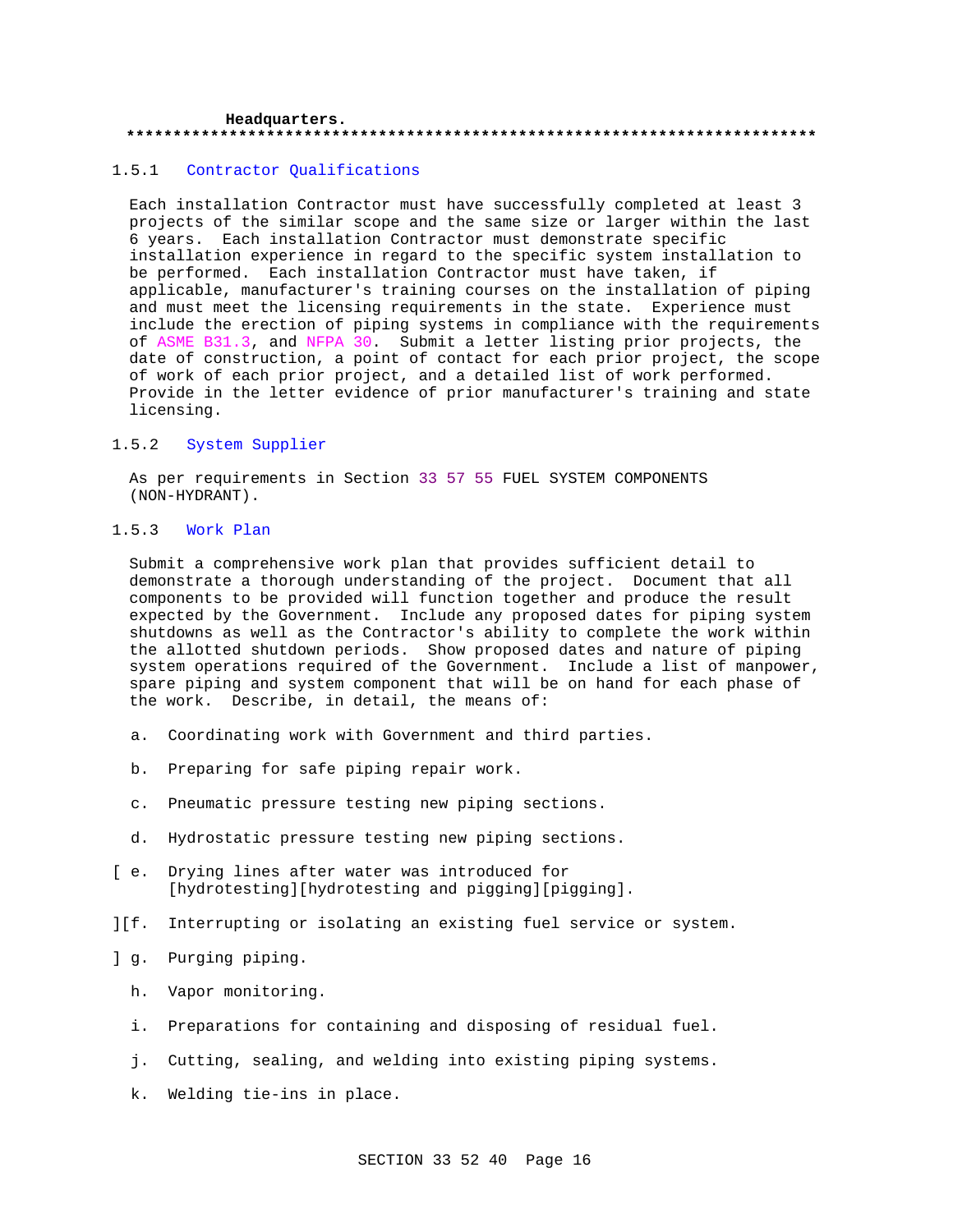- l. Examining repair section tie-in welds.
- m. Collecting, storing and disposing of waste fuel generated during work.

# [1.5.4 Pigging Plan

#### **\*\*\*\*\*\*\*\*\*\*\*\*\*\*\*\*\*\*\*\*\*\*\*\*\*\*\*\*\*\*\*\*\*\*\*\*\*\*\*\*\*\*\*\*\*\*\*\*\*\*\*\*\*\*\*\*\*\*\*\*\*\*\*\*\*\*\*\*\*\*\*\*\*\* NOTE: Provide if piping is piggable. \*\*\*\*\*\*\*\*\*\*\*\*\*\*\*\*\*\*\*\*\*\*\*\*\*\*\*\*\*\*\*\*\*\*\*\*\*\*\*\*\*\*\*\*\*\*\*\*\*\*\*\*\*\*\*\*\*\*\*\*\*\*\*\*\*\*\*\*\*\*\*\*\*\***

The Contractor must submit a detailed written plan covering all aspects of the pipeline pigging operation, including anticipated pig runs, types of pigs, sequence of work, and retrieval/repair procedures. The Contractor must identify for each pigging evolution, the characteristics of the pig (type/purpose) and method/medium for propulsion.

#### ]1.5.5 Hydrotesting Plan

The Contractor must submit a detailed written plan covering all aspects of the pipeline hydrostatic testing operations, including procedures and sequencing of testing, segments of piping to be tested, fluid to be used during testing, equipment removal and isolation, hydrostatic testing pressures, safety protocols, etc.

[1.5.6 Water for [Hydrotesting][Pigging]

Submit results of water testing and amount of water required.

- ]1.5.7 Design Data
- 1.5.7.1 Pipeline Inventory

Fuel system volume must be calculated using as constructed pipe lengths, internal diameters, fittings, and components. Totals must be provided for all items containing fuel with the exception of tanks which is covered by other specifications. A certified pipeline inventory - a detailed list with sizes, lengths, quantity, and volumes must be provided for the systems in this project. Such systems include, but are not limited to: marine receipt, pipeline receipt, truck off-loading receipt, pump house, pump pad, truck loading, marine loading, transfer pipeline, product recovery, and other miscellaneous piping systems.

1.5.8 Material and System Components Qualifications

As per requirements in Section 33 57 55 FUEL SYSTEM COMPONENTS (NON-HYDRANT).

1.5.9 Nameplates

As per requirements in Section 33 57 55 FUEL SYSTEM COMPONENTS (NON-HYDRANT).

1.5.10 Delivery, Storage, and Handling

As per requirements in Section 33 57 55 FUEL SYSTEM COMPONENTS (NON-HYDRANT). If fuel is used for [hydrotesting] [and] [or] [cleaning pigging], comply with all the requirements in Section 33 08 55 FUEL DISTRIBUTION SYSTEM START-UP (NON-HYDRANT).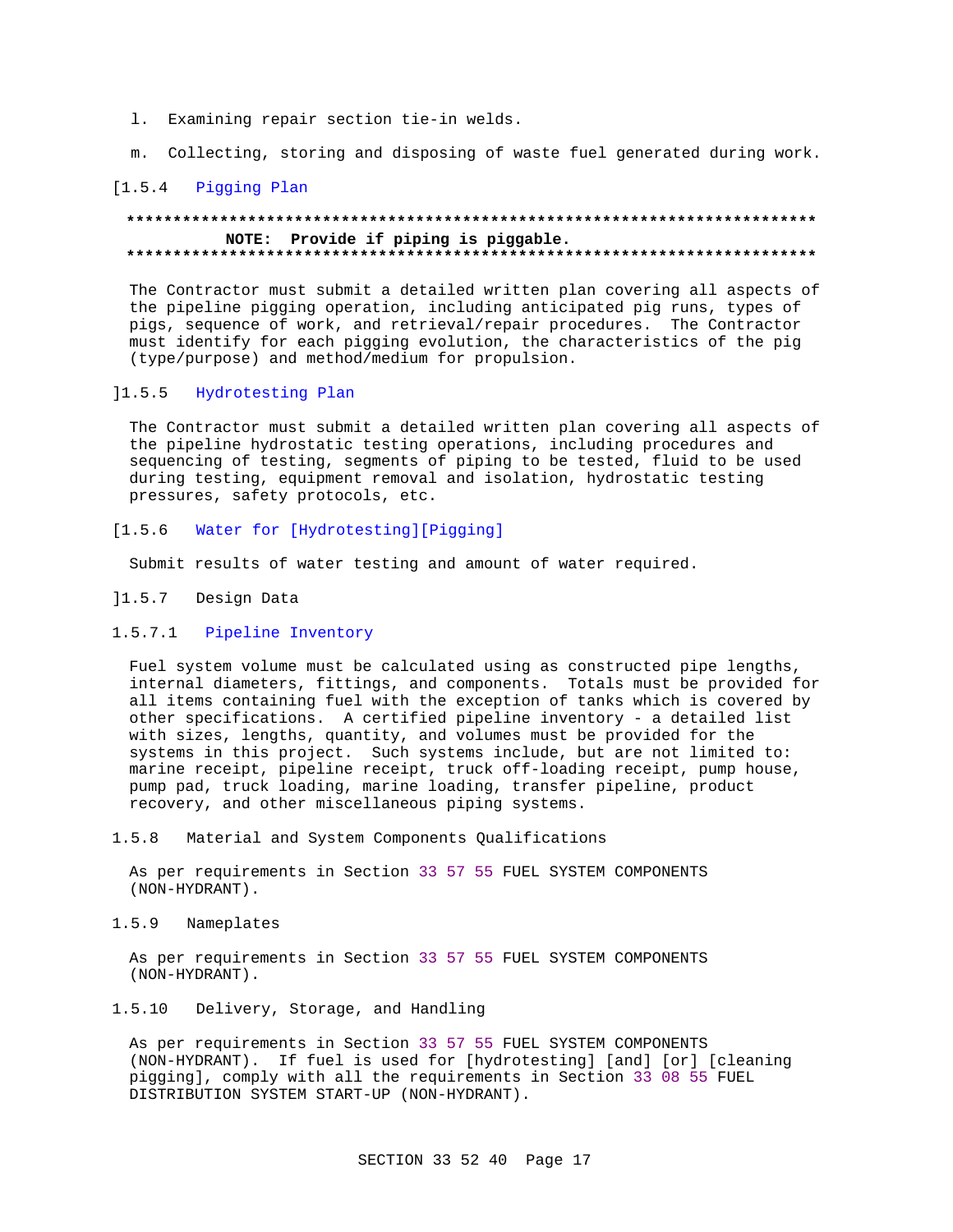#### PART 2 PRODUCTS

#### 2.1 ELECTRICAL WORK

#### 

NOTE: Show electrical characteristics on the drawings.

Coordinate the ignition temperature of the fuel(s) to be handled with the electrical design. Ignition temperatures will be as defined in NFPA 497M. Fuel ignition temperatures will dictate the maximum allowable temperature rating of the electrical system components. Coordinate the area classification and the electrical design with UFC  $3 - 460 - 01.$ 

Coordinate piping, valve, system components and other systems bonding and grounding requirements with UFC 3-460-01. Include also in the design a bonding and grounding plan to relieve and control static electricity buildup as described in UFC  $3 - 460 - 01.$ 

#### $2.1.1$  General

Motors, manual or automatic motor control system components except where installed in motor control centers, and protective or signal devices required for the operation specified herein must be provided under this section in accordance with Section 26 20 00 INTERIOR DISTRIBUTION SYSTEM. Any wiring required for the operation specified herein, but not shown on the electrical plans, must be provided under this section in accordance with Section 26 20 00 INTERIOR DISTRIBUTION SYSTEM [, Section 33 71 01 OVERHEAD TRANSMISSION AND DISTRIBUTION] [, Section 33 71 02 UNDERGROUND ELECTRICAL DISTRIBUTION].

#### $2.1.2$ Grounding and Bonding

Ground and bond as indicated on the drawings and in accordance with NFPA 70, NFPA 77, NFPA 407, NFPA 780, API RP 540, API RP 2003, IEEE 142, and IEEE 1100. Provide jumpers to overcome the insulating effects of gaskets, paints, or nonmetallic components.

#### MATERIALS  $2.2$

# NOTE: Contact Service Headquarters Cathodic Protection Expert for direction on pipeline cathodic protection.

Pipe and fittings in contact with fuel must be stainless steel, interior epoxy coated carbon steel, or interior uncoated carbon steel as indicated on the drawings or as specified herein. No zinc coated metals, brass, bronze or other copper bearing alloys must be used in contact with the fuel. All carbon steel and stainless steel underground piping must have an exterior protective coating and must be cathodically protected in accordance with Section [26 42 13 GALVANIC (SACRIFICIAL) ANODE CATHODIC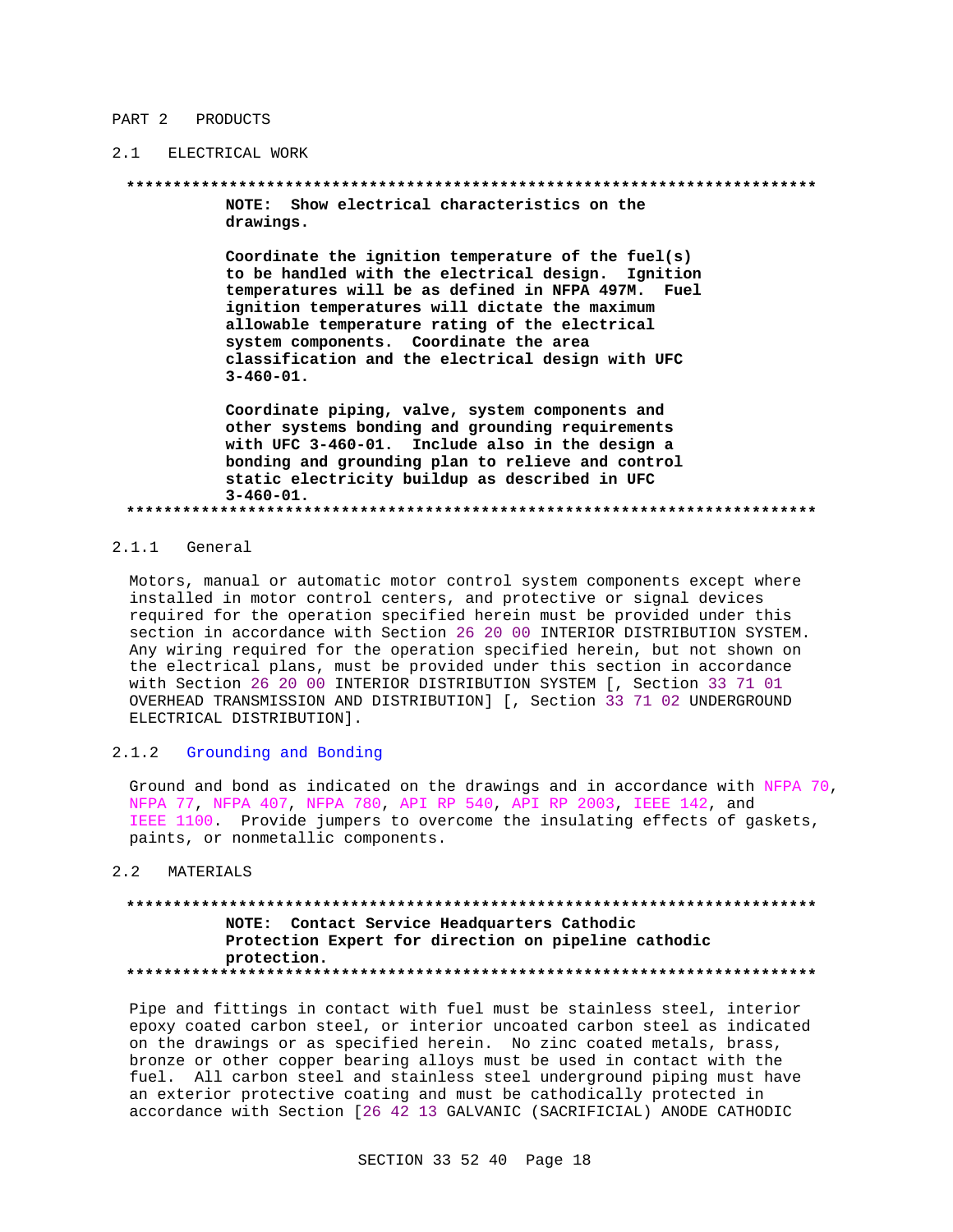PROTECTION (GACP) SYSTEM] [26 42 17 IMPRESSED CURRENT CATHODIC PROTECTION (ICCP) SYSTEM]. Cathodic protection for metal components that attach to a tank must be coordinated and compatible with the tank corrosion control system. Identification of piping must be in accordance with MIL-STD-161 unless specified otherwise. Material for manual valves must be as specified hereinafter. Do not use aluminum valves.

2.2.1 Types of Fuel

### **\*\*\*\*\*\*\*\*\*\*\*\*\*\*\*\*\*\*\*\*\*\*\*\*\*\*\*\*\*\*\*\*\*\*\*\*\*\*\*\*\*\*\*\*\*\*\*\*\*\*\*\*\*\*\*\*\*\*\*\*\*\*\*\*\*\*\*\*\*\*\*\*\*\* NOTE: Select type of fuel and insert expected temperature extremes. \*\*\*\*\*\*\*\*\*\*\*\*\*\*\*\*\*\*\*\*\*\*\*\*\*\*\*\*\*\*\*\*\*\*\*\*\*\*\*\*\*\*\*\*\*\*\*\*\*\*\*\*\*\*\*\*\*\*\*\*\*\*\*\*\*\*\*\*\*\*\*\*\*\***

Components must be suitable for use with [F-24 turbine fuel (Jet A with additives FSII, CI/LE, and SDA); specific gravity 0.81 at 16 degrees C 60 degrees F; viscosity 1.62 CS at 16 degrees C 60 degrees F; Reid vapor pressure less than 0.35 kPa 0.05 psi, ASTM D1655] [JP-4 turbine fuel; specific gravity 0.76 at 16 degrees C 60 degrees F; viscosity 0.92 CS at 16 degrees C 60 degrees F; Reid vapor pressure 14 to 21 kPa 2 to 3 psi, MIL-DTL-5624] [JP-5 turbine fuel; specific gravity 0.82 at 16 degrees C 60 degrees F; viscosity 1.62 CS at 16 degrees C 60 degrees F; Reid Vapor pressure less than 0.35 kPa 0.05 psi, MIL-DTL-5624] [\_\_\_\_\_].

# 2.2.2 Carbon Steel Piping

Subject each length of pipe to factory hydrostatic testing and ultrasonic testing in accordance with their respective pipe specification.

- a. Piping 300 mm 12-inches and Larger: API Spec 5L Product Specification Level (PSL) 1, Grade B, [seamless] [seamless or electric welded] [submerged-arc welded or gas metal-arc welded]; or ASTM A53/A53M Grade B, [seamless] [seamless or electric welded] [submerged-arc welded or gas metal-arc welded]; all having a wall thickness of 9 mm 0.375-inch.
- b. Piping 65 through 250 mm 2-1/2 through 10 inches: Schedule 40, API Spec 5L Product Specification Level (PSL) 1, Grade B, [seamless] [seamless or electric welded] [submerged-arc welded or gas metal-arc welded] Grade B; or Schedule 40, Seamless, ASTM A53/A53M Grade B.
- **\*\*\*\*\*\*\*\*\*\*\*\*\*\*\*\*\*\*\*\*\*\*\*\*\*\*\*\*\*\*\*\*\*\*\*\*\*\*\*\*\*\*\*\*\*\*\*\*\*\*\*\*\*\*\*\*\*\*\*\*\*\*\*\*\*\*\*\*\*\*\*\*\*\* NOTE: Use schedule 80 for most piping 2 inches and smaller; except for extreme/high corrosion environments such as the tropics use Schedule 160 for aboveground and underground piping. \*\*\*\*\*\*\*\*\*\*\*\*\*\*\*\*\*\*\*\*\*\*\*\*\*\*\*\*\*\*\*\*\*\*\*\*\*\*\*\*\*\*\*\*\*\*\*\*\*\*\*\*\*\*\*\*\*\*\*\*\*\*\*\*\*\*\*\*\*\*\*\*\*\***
- c. Piping 50 mm 2-inches and Smaller: Schedule [80][160], API Spec 5L Product Specification Level (PSL) 1, Grade B, [seamless] [seamless or electric welded] [submerged-arc welded or gas metal-arc welded] Grade B; or Seamless, Schedule [80] [160] ASTM A53/A53M Grade B.

**\*\*\*\*\*\*\*\*\*\*\*\*\*\*\*\*\*\*\*\*\*\*\*\*\*\*\*\*\*\*\*\*\*\*\*\*\*\*\*\*\*\*\*\*\*\*\*\*\*\*\*\*\*\*\*\*\*\*\*\*\*\*\*\*\*\*\*\*\*\*\*\*\*\* NOTE: Unless otherwise directed by the Service Headquarters, interior coat the piping as follows:**

> **Do not interior coat carbon steel piping for fuels other than aviation jet fuels.**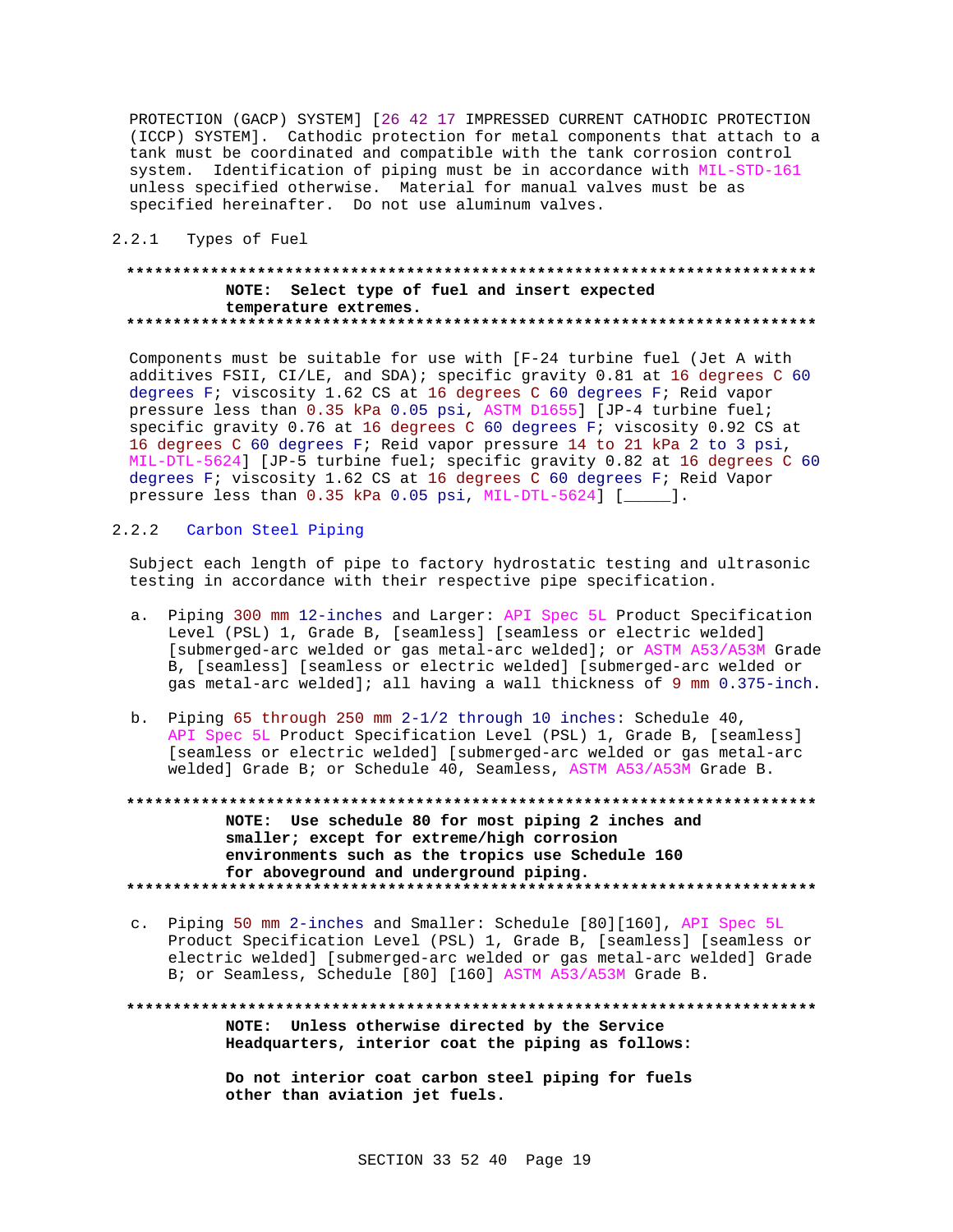**Do not interior coat carbon steel piping for jet fuel service in bulk fuel operations like Bulk Fuel Farms, Defense Fuel Support Points (DFSPs), Marine Pier Receipt/Issue, intraterminal transfer pipelines, and interterminal transfer pipelines.**

**Interior coat all carbon steel piping for jet fuel service in systems that directly load aircraft or that fill aircraft refueler trucks after receipt filtration. Do not interior coat carbon steel piping before receipt filtration. \*\*\*\*\*\*\*\*\*\*\*\*\*\*\*\*\*\*\*\*\*\*\*\*\*\*\*\*\*\*\*\*\*\*\*\*\*\*\*\*\*\*\*\*\*\*\*\*\*\*\*\*\*\*\*\*\*\*\*\*\*\*\*\*\*\*\*\*\*\*\*\*\*\***

d. Internal Pipe Coating (Epoxy Lining) for piping 90 mm 3.5 inches and larger must be internally coated with an epoxy coating in accordance with MIL-PRF-4556 and in accordance with Section 33 52 80 LIQUID FUELS PIPELINE COATING SYSTEMS. The ends of the pipe must be masked or wiped back a minimum of 25 mm one-inch but not more than 40 mm 1-1/2 inches.

# 2.2.3 Stainless Steel Piping

- a. Piping:
	- (1) ASTM A358/A358M, Grade 304L, Class 1 or Class 3 with supplementary requirements of S1, S2 and S3, or ASTM A312/A312M Type 304L, seamless (only). Any agreements between the purchaser and the manufacturer or supplier as referenced in the applicable ASTM must include the Contracting Officer as a party to the agreement. All longitudinal piping welds will receive 100 percent radiographic inspection, 100 percent liquid penetrant inspection, 100 percent visual inspection and all tests as required by the applicable ASTM Standard. All other welds must be inspected per Section 33 52 23.15 POL SERVICE PIPING WELDING. ASTM A312/A312M seamless piping must be provided with a minimum schedule 10S wall thickness for pipe 200 mm 8 inches and larger; minimum schedule 40S for pipe smaller than 200 mm 8 inches (except for threaded pipe which must be minimum Schedule 80S).
	- (2) Pipe Ends: All Piping must be provided with beveled ends per Chapter V, ASME B31.3, and must be shipped with the ends capped.
- **\*\*\*\*\*\*\*\*\*\*\*\*\*\*\*\*\*\*\*\*\*\*\*\*\*\*\*\*\*\*\*\*\*\*\*\*\*\*\*\*\*\*\*\*\*\*\*\*\*\*\*\*\*\*\*\*\*\*\*\*\*\*\*\*\*\*\*\*\*\*\*\*\*\* NOTE: Do not require Factory Testing and Inspection Records be provided if calculations show that the maximum normal system operating pressure, pump deadhead pressure, or any thermal relief valve setpoint is 100 psig or less and the system surge pressure does not exceed 150 psig. \*\*\*\*\*\*\*\*\*\*\*\*\*\*\*\*\*\*\*\*\*\*\*\*\*\*\*\*\*\*\*\*\*\*\*\*\*\*\*\*\*\*\*\*\*\*\*\*\*\*\*\*\*\*\*\*\*\*\*\*\*\*\*\*\*\*\*\*\*\*\*\*\*\***
	- (3) Factory Testing and Inspection Records: Per Table K341.3.2 of Chapter IX of ASME B31.3, visual, radiographic and liquid penetrant tests must be performed for each section of piping provided as all sections are subjected to cyclic conditions. All testing and inspections records must be submitted to the Contracting Officer and must indicate the pipe mark and installed location of each piping section on the project site. Observation by the Contracting Officer of the manufacturers and the fields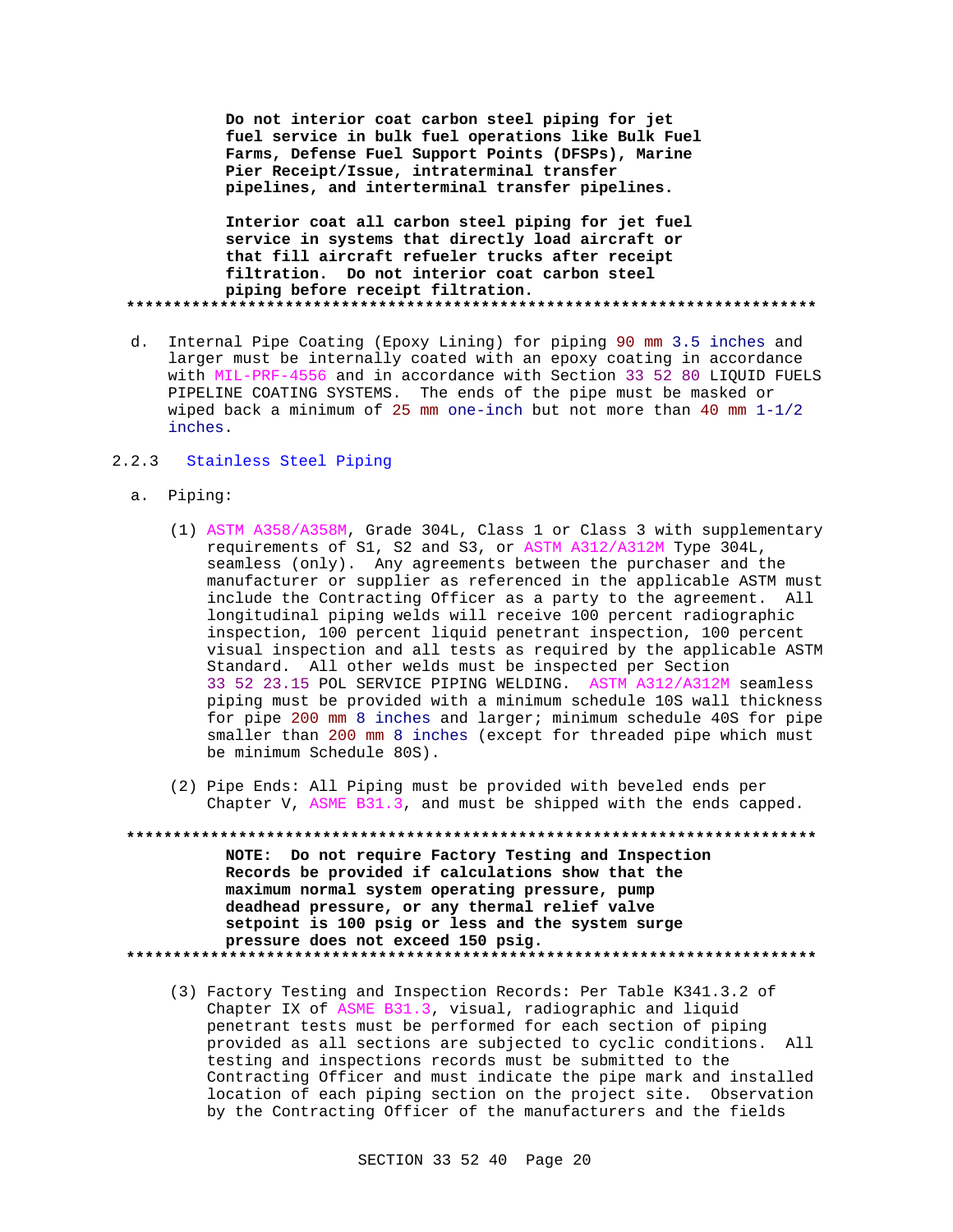testing and inspection procedures must be allowed under this contract. Pipe certification along with pipe markings must be submitted before the pipe arrives on the job site.

- (4) Qualifications of Owner's Inspector: Provide a qualified inspector in accordance with Chapter VI of ASME B31.3. to act as the owner's inspector (for the Government) at the pipe manufacturer's facility in addition to the manufacturer's inspector.
- (5) Quality Assurance Plan: Submit Quality Assurance Plan for the welding, inspecting and testing of the welded seam pipe.
- b. Stainless Steel Control Tubing: Seamless, fully annealed tubing conforming to ASTM A269/A269M, Grade TP316, Rockwell hardness B80 or less. Wall thickness for 13 mm 1/2-inch tubing to be a minimum of 1.2  $mm 0.049$ -inch.

#### [2.2.4 Steel Reinforced Flexible Pipe

# NOTE: Service Headquarters must approve use of HDPE steel reinforced flexible pipe. Do not use HDPE steel reinforced flexible pipe aboveground.

The use of steel reinforced flexible pipe in lieu of traditional double-walled underground piping on projects in states that require double-walled underground piping needs to be coordinated between the system designer and the state agency that regulates underground piping. The test protocol to be used for testing the integrity of steel reinforced flexible pipe will need to be provided by the piping supplier and be accepted by the state regulatory agency as equivalent to the traditional double-walled underground piping test protocol required by that agency. 

Steel Reinforced High Density Polyethylene (HDPE) flexible piping must be manufactured in accordance with API Spec 17J and consist of an inner layer of HDPE material, a steel reinforcing layer and an outer HDPE protective layer.

#### $12.2.5$ External Protective Coatings for Aboveground Piping

Provide exterior coating of aboveground piping and fittings, piping in pits, pipe supports, filter separators, and miscellaneous metal and system components in accordance with Section 09 97 13.27 HIGH PERFORMANCE COATING FOR STEEL STRUCTURES. Color of finish coat must be [white][beige]. Do not coat aboveground stainless steel or aluminum surfaces.

 $12.2.6$ External Protective Coatings for Buried Steel Piping

#### $2.2.6.1$ Carbon Steel Piping

- a. New pipe and fittings must be factory coated in accordance with Section 33 52 80 LIQUID FUELS PIPELINE COATING SYSTEM.
- b. Field joints and repairs must be in accordance with Section 33 52 80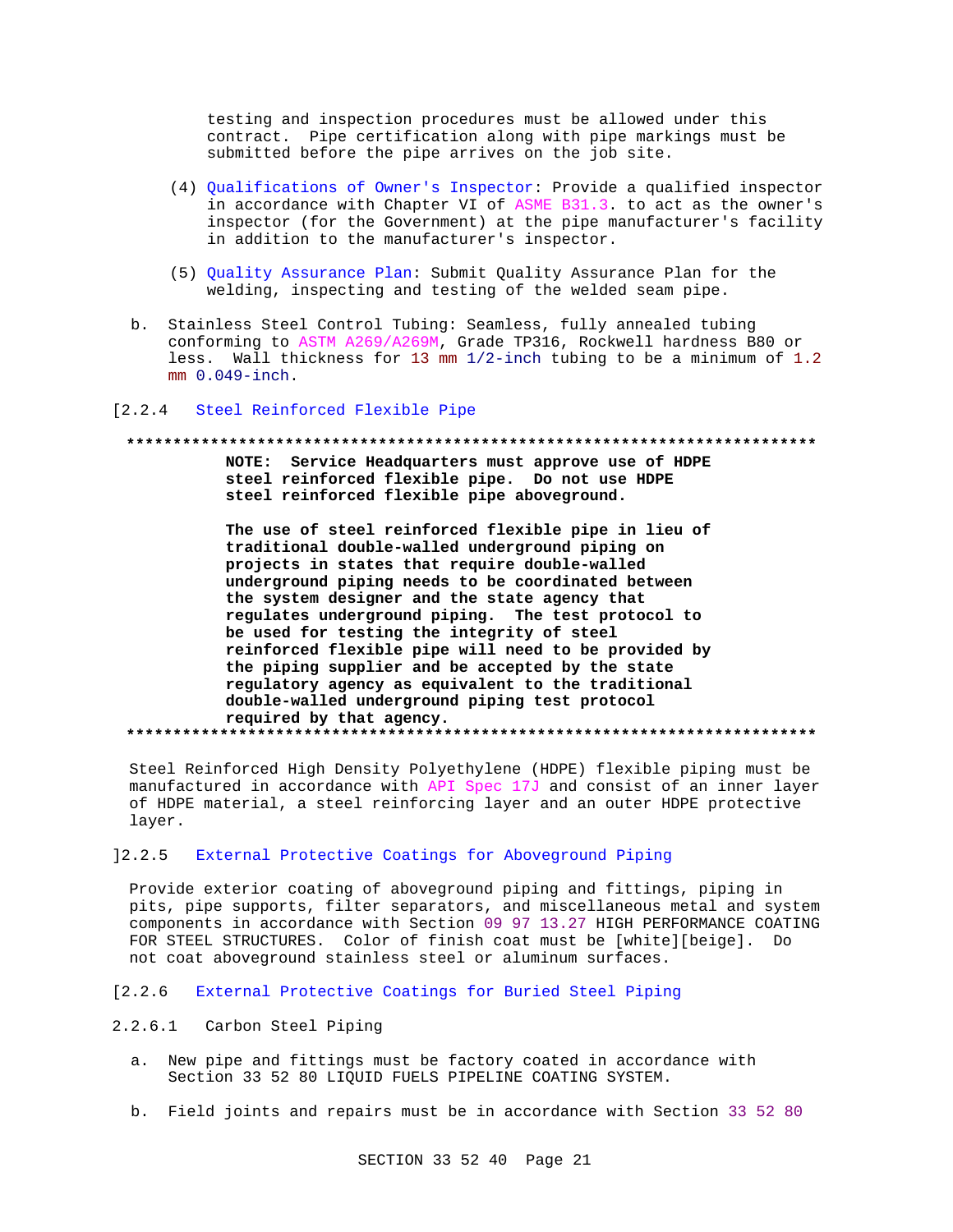LIQUID FUELS PIPELINE COATING SYSTEMS.

- c. Field joints and repairs in tight spots (valve pits when heaters are too big) must be liquid epoxy in accordance with Section 33 52 80 LIQUID FUELS PIPELINE COATING SYSTEMS.
- d. Existing systems must match existing coating system and must be in accordance with Section 33 52 80 LIQUID FUELS PIPELINE COATING SYSTEMS.
- [ e. Abrasion-resistant topcoat. Following the initial FBE coating application, provide a 20 mil thick abrasion-resistant FBE topcoat. Abrasion-resistant topcoat must be specifically suited for directional boring piping installation.

# ]2.2.6.2 Stainless Steel Piping

# **\*\*\*\*\*\*\*\*\*\*\*\*\*\*\*\*\*\*\*\*\*\*\*\*\*\*\*\*\*\*\*\*\*\*\*\*\*\*\*\*\*\*\*\*\*\*\*\*\*\*\*\*\*\*\*\*\*\*\*\*\*\*\*\*\*\*\*\*\*\*\*\*\*\***

**NOTE: Use AWWA C210 liquid-epoxy coating system when piping is to be installed in non-fuel contaminated soil. For fuel contaminated soil, external coating system must be in accordance with 09 97 13.27 HIGH PERFORMANCE COATING FOR STEEL STRUCTURES, however, application of the polyurethane top coat is not required. \*\*\*\*\*\*\*\*\*\*\*\*\*\*\*\*\*\*\*\*\*\*\*\*\*\*\*\*\*\*\*\*\*\*\*\*\*\*\*\*\*\*\*\*\*\*\*\*\*\*\*\*\*\*\*\*\*\*\*\*\*\*\*\*\*\*\*\*\*\*\*\*\*\***

Provide exterior coating of piping with factory coated AWWA C210 Liquid-Epoxy Coating System.[ Provide exterior coating of piping with a zinc-rich epoxy/epoxy coating system in accordance with 09 97 13.27 HIGH PERFORMANCE COATING FOR STEEL STRUCTURES. For buried piping systems omit the polyurethane top coat.]

Damaged Areas of Pipe Coating: Provide exterior coating of piping with AWWA C210 Liquid-Epoxy Coating System.[ Provide exterior coating of piping with a zinc-rich epoxy/epoxy coating system in accordance with 09 97 13.27 HIGH PERFORMANCE COATING FOR STEEL STRUCTURES. For buried piping systems omit the polyurethane top coat.]

Fittings, Couplings, and Regular Surfaces: Provide exterior coating of piping with AWWA C210 Liquid-Epoxy Coating System.[ Provide exterior coating of piping with a zinc-rich epoxy/epoxy coating system in accordance with 09 97 13.27 HIGH PERFORMANCE COATING FOR STEEL STRUCTURES. For buried piping systems omit the polyurethane top coat.]

Testing of Protective Coatings: Perform tests with an approved silicone rubber electric wire brush or an approved electric spring coil flaw tester. Tester must be equipped with an operating bell, buzzer, or other audible signal which will sound when a holiday is detected at minimum testing voltage equal to 6,275 times the square root of the average coating thickness in mils. Tester must be a type so fixed that field adjustment cannot be made. Calibration by tester manufacturer must be required at six-month intervals or at such time as crest voltage is questionable. Certify in writing the calibration date and crest voltage setting. Maintain the battery at ample charge to produce the crest voltage during tests. Areas where arcing occurs must be repaired by using material identical to original coating or coating used for field joints. After installation, retest the exterior surfaces, including field joints, for holidays. Promptly repair holidays.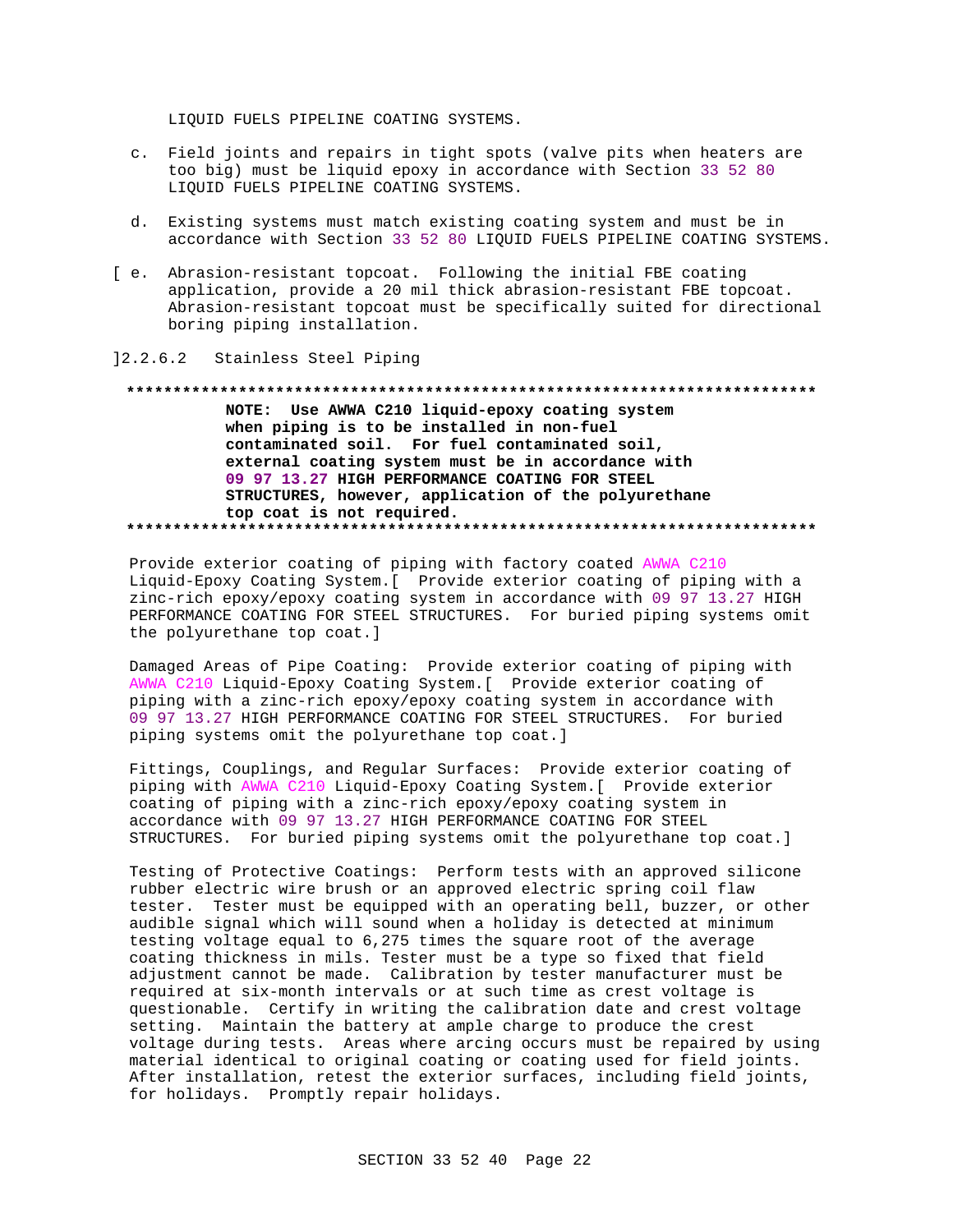#### [2.2.6.3 Rock Shield, Direct Buried Piping

# **\*\*\*\*\*\*\*\*\*\*\*\*\*\*\*\*\*\*\*\*\*\*\*\*\*\*\*\*\*\*\*\*\*\*\*\*\*\*\*\*\*\*\*\*\*\*\*\*\*\*\*\*\*\*\*\*\*\*\*\*\*\*\*\*\*\*\*\*\*\*\*\*\*\* NOTE: Specify rock shield where select fill is not available and possibility of damage from rock fill exists. \*\*\*\*\*\*\*\*\*\*\*\*\*\*\*\*\*\*\*\*\*\*\*\*\*\*\*\*\*\*\*\*\*\*\*\*\*\*\*\*\*\*\*\*\*\*\*\*\*\*\*\*\*\*\*\*\*\*\*\*\*\*\*\*\*\*\*\*\*\*\*\*\*\***

Provide a minimum 10 mm 3/8-inch-thick perforated rock shield around buried piping. Rock shield must consist of a polyethylene outer surface bonded to a closed cell foam substrate with uniform perforations intended for use with cathodic protection systems. Rock shield must overlap on itself no less than 152 mm 6 inches. Secure rock shield tightly to the pipe using either strapping tape or plastic ties. Air filled cell type rock shield is prohibited.

#### ]]2.2.7 Fittings

#### 2.2.7.1 General

Welding ells, caps, tees, reducers, must be of materials compatible for welding to the pipeline in which they are installed, and wall thickness, pressure and temperature ratings of the fittings must be not less than the adjoining pipeline. Unless otherwise specified herein or required by the conditions of installation, all elbows must be the 1.5 diameter (D) type. Miter joints are not acceptable. Make odd angle offsets with pipe bends or elbows cut to the proper angle. Butt weld fittings must be factory-made wrought fittings manufactured by forging or shaping. Fabricated fittings will not be permitted. Welding branch fittings must be insert type suitable for radiographic inspections specified herein.

Make branch connections with butt-welded tees except where the branch is at least two pipe sizes smaller than the run, in which case the branch connection can be made with a forged or seamless branch outlet fitting. The branch outlet fitting must be designed in such a way that the connection can be radiographed. The branch outlet fittings may be a non-radiographicable if: the piping it is connected to is aboveground, the branch outlet size is 2.5 inches or less in diameter, and the branch outlet is located in contained pumphouses, contained truck offloads, contained truck fill stands, and other visibly contained areas equipped with containment curb.

### 2.2.7.2 Carbon Steel Fittings

**\*\*\*\*\*\*\*\*\*\*\*\*\*\*\*\*\*\*\*\*\*\*\*\*\*\*\*\*\*\*\*\*\*\*\*\*\*\*\*\*\*\*\*\*\*\*\*\*\*\*\*\*\*\*\*\*\*\*\*\*\*\*\*\*\*\*\*\*\*\*\*\*\*\* NOTE: Select option for piggable fittings if line is piggable. \*\*\*\*\*\*\*\*\*\*\*\*\*\*\*\*\*\*\*\*\*\*\*\*\*\*\*\*\*\*\*\*\*\*\*\*\*\*\*\*\*\*\*\*\*\*\*\*\*\*\*\*\*\*\*\*\*\*\*\*\*\*\*\*\*\*\*\*\*\*\*\*\*\* \*\*\*\*\*\*\*\*\*\*\*\*\*\*\*\*\*\*\*\*\*\*\*\*\*\*\*\*\*\*\*\*\*\*\*\*\*\*\*\*\*\*\*\*\*\*\*\*\*\*\*\*\*\*\*\*\*\*\*\*\*\*\*\*\*\*\*\*\*\*\*\*\*\* NOTE: Include the radiographicable examination of the fitting welds if calculations show that the maximum normal system operating pressure, pump deadhead pressure or any thermal relief setpoint is 689 kPa 100 psig or more, or if the system surge pressure exceeds 1034 kPa 150 psig. \*\*\*\*\*\*\*\*\*\*\*\*\*\*\*\*\*\*\*\*\*\*\*\*\*\*\*\*\*\*\*\*\*\*\*\*\*\*\*\*\*\*\*\*\*\*\*\*\*\*\*\*\*\*\*\*\*\*\*\*\*\*\*\*\*\*\*\*\*\*\*\*\*\***

a. Fittings 65 mm 2.5 inches and Larger: Butt weld, conforming to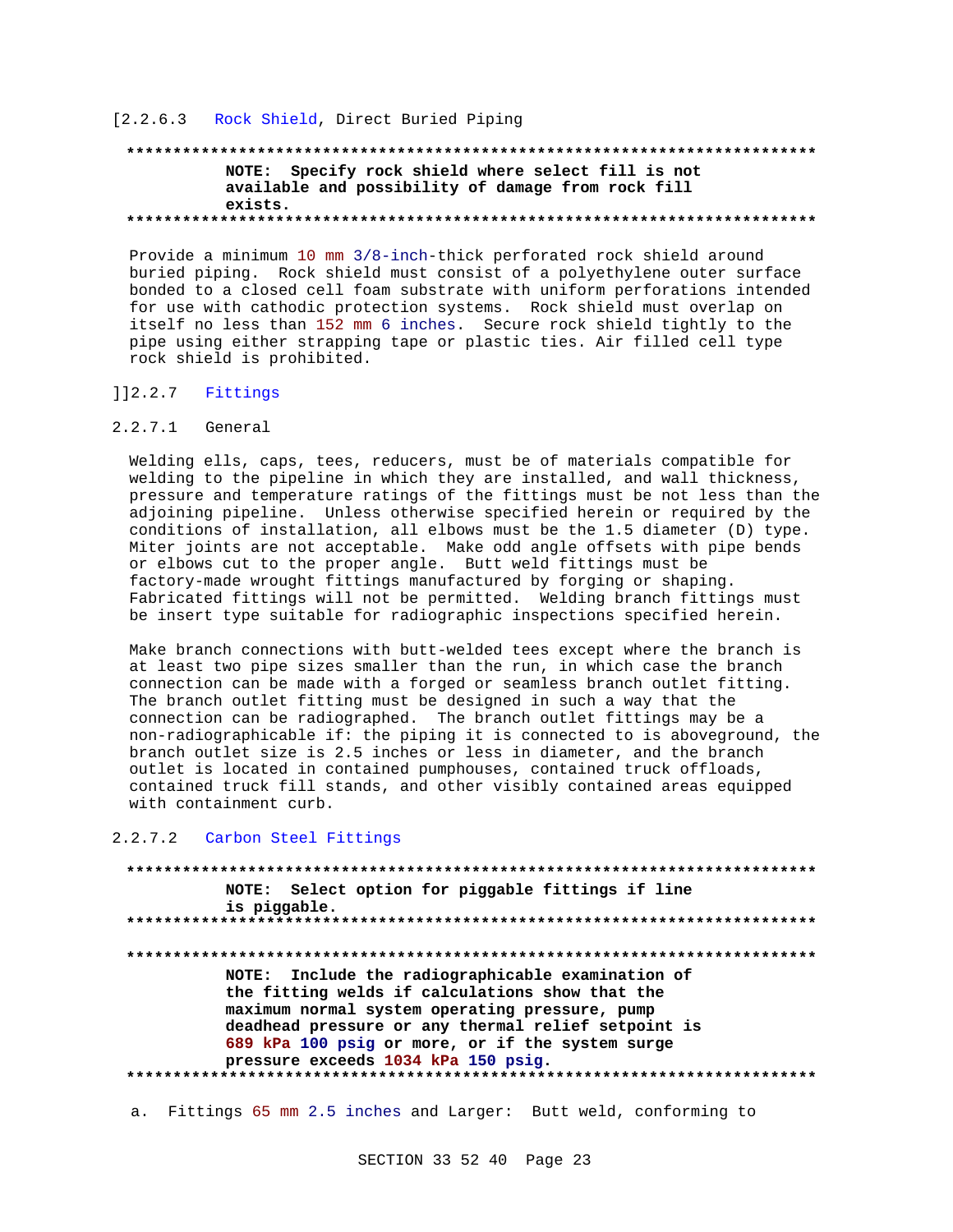ASTM A234/A234M, grade WPB and ASME B16.9 of the same wall thickness as the adjoining pipe.[ All welds must be radiographically examined throughout the entire length of each weld. Each fitting must be subjected to the Supplementary Requirements S3 and S4, Liquid Penetration examination and Magnetic-Particle Examination. Detectable flaws will not be accepted in the supplementary examinations. Fittings must be identified to relate them to their respective radiograph.]

- b. Fittings 50 mm 2 inches and Smaller: Forged, butt weld or socket welded (except flanges, see below). If specifically indicated on drawings, non-flange fittings may be threaded. Socket welded or threaded fittings must be Class 3000, conforming to ASTM A105/A105M, Grade 2 and ASME B16.11. Threaded fittings must only be used for above grade applications. Underground and in pits, low point drain pipe, and high point vent pipe must be butt welded.
- c. Flanges: Class 150 weld neck, butt weld, forged flanges conforming to ASTM A105/A105M, and ASME B16.5 except flanges that are to be connected to pumps must match the pump flanges rating. Threaded and slip-on flanges are not allowed. Flanges to be 2 mm 1/16-inch raised face with modified spiral serrated gasket surface finish, except where required otherwise to match system components furnished. Match flange face to valves or system components furnished. Flange face must be machined to match valves or system components furnished. Use of spacing rings or gaskets discs are not allowed. Flanges must be subjected to the Supplementary Requirements S56, Liquid Penetrant Examination as outlined in ASTM A961/A961M. Detectable flaws will not be accepted. For flanges 50 mm 2 inches and smaller located in contained pumphouses, contained truck offloads, contained truck fill stands, and other visibly contained areas the fitting may be forged (socket welded), Class 150, conforming to ASTM A105/A105M, Grade 2 and ASME B16.5. In pits, vaults, on thermal relief valve piping for pipeline routes, and other uncontained locations the flanges must be radiographicable, butt welded, weld neck type.
- [ d. Piggable System
	- (1) Provide barred tees on all branch outlets 50 mm 2-inch and larger when within 6.1 meters 20 feet of pig launcher or receiver barrel, including the barrels. Provide barred tees on all size outlets greater than 50 mm 2-inch in size with any part of the outlet on the bottom half of the pipe. Provide barred tees on all branch connections equal to or greater than 50 percent of piggable line size.
	- (2) Use 1.5 D elbows, or 3 D sweeps between pig launchers and receivers. Do not place 1.5 D elbows back to back.
- ] e. Interior Epoxy Coating System must be applied to the fittings as specified in paragraph CARBON STEEL PIPING.

#### 2.2.7.3 Stainless Steel Fittings

**\*\*\*\*\*\*\*\*\*\*\*\*\*\*\*\*\*\*\*\*\*\*\*\*\*\*\*\*\*\*\*\*\*\*\*\*\*\*\*\*\*\*\*\*\*\*\*\*\*\*\*\*\*\*\*\*\*\*\*\*\*\*\*\*\*\*\*\*\*\*\*\*\*\* NOTE: Select option for piggable fitting if line is piggable. \*\*\*\*\*\*\*\*\*\*\*\*\*\*\*\*\*\*\*\*\*\*\*\*\*\*\*\*\*\*\*\*\*\*\*\*\*\*\*\*\*\*\*\*\*\*\*\*\*\*\*\*\*\*\*\*\*\*\*\*\*\*\*\*\*\*\*\*\*\*\*\*\*\***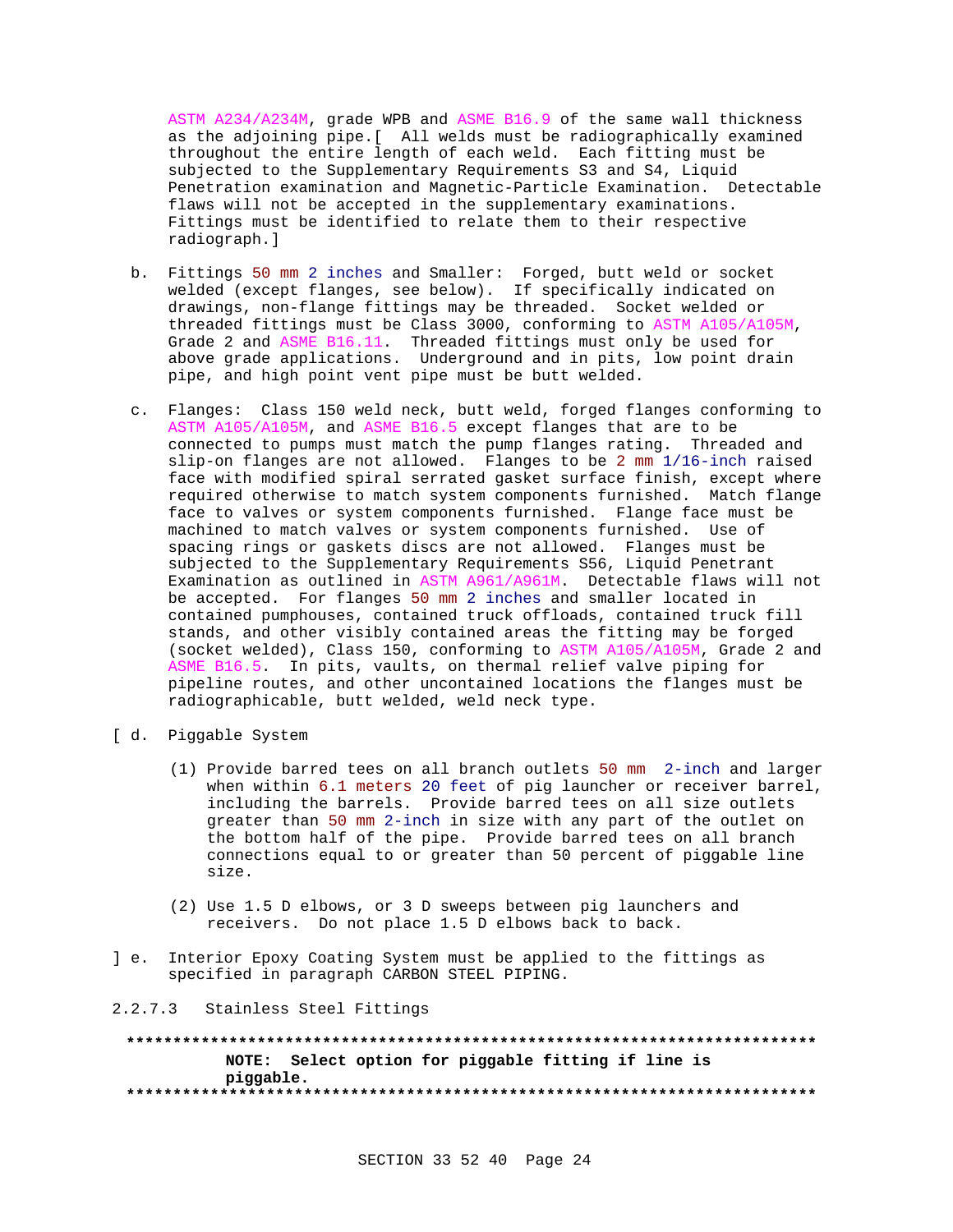- a. Fittings 65 mm 2.5 inches and Larger: Butt weld stainless steel conforming to ASTM A403/A403M, Class WP, Type 304L, seamless or welded, and ASME B16.9 of the same minimum wall thickness as the adjoining pipe. Welded fittings must be tested and inspected the same as the welded seam pipe and meet the same requirements as for the pipe.
- b. Fittings 50 mm 2 inches and Smaller: Forged Type 304 or 304L , butt weld, or socket welded (except flanges, see below). If specifically indicated on drawings, non-flange fittings may be threaded. Socket welded or threaded fittings must be Class 3000 conforming to ASTM A182/A182M and ASME B16.11. Threaded fittings must only be used for above grade applications. Underground and in pits, low point drain pipe, and high point vent pipe must be butt welded.
- c. Unions: Conforming to ASTM A182/A182M, Grade 304 or 316.

# **\*\*\*\*\*\*\*\*\*\*\*\*\*\*\*\*\*\*\*\*\*\*\*\*\*\*\*\*\*\*\*\*\*\*\*\*\*\*\*\*\*\*\*\*\*\*\*\*\*\*\*\*\*\*\*\*\*\*\*\*\*\*\*\*\*\*\*\*\*\*\*\*\*\* NOTE: Type 304L stainless steel flanges are prohibited and must not be specified. \*\*\*\*\*\*\*\*\*\*\*\*\*\*\*\*\*\*\*\*\*\*\*\*\*\*\*\*\*\*\*\*\*\*\*\*\*\*\*\*\*\*\*\*\*\*\*\*\*\*\*\*\*\*\*\*\*\*\*\*\*\*\*\*\*\*\*\*\*\*\*\*\*\***

- d. Flanges. Class 150 weld neck, butt weld, forged Type 304 stainless steel flanges conforming to ASTM A182/A182M and ASME B16.5, except flange that are to be connected to pumps must match the pump flanges rating. Threaded and slip-on flanges are not allowed. Flanges to be 2mm 1/16-inch raised-face with modified spiral serrated gasket surface finish, except where required otherwise to match system components furnished. Flange face must be machined to match valves or system components furnished. Match flange face to valves or system components furnished. Flanges must be subjected to the Supplementary Requirements S56, Liquid Penetrant Examination as outlined in ASTM A961/A961M. Detectable flaws will not be acceptable. For flanges 50 mm 2 inches and smaller located in contained pumphouses, contained truck offloads, contained truck fill stands, and other visibly contained areas the fitting may be forged (socket welded), Class 150, conforming to ASTM A182/A182M and ASME B16.5. In pits, vaults, on thermal relief valve piping for pipeline routes, and other uncontained locations the flanges must be radiographicable, butt welded, weld neck type.
- [ e. Piggable System:
	- (1) Provide barred tees on all branch outlets 50 mm 2-inch and larger when within 6 m 20 feet of pig launcher or receiver barrel, including the barrels. Provide barred tees on all size outlets greater than 50 mm 2-inch in size with any part of the outlet on the bottom half of the pipe. Provide barred tees on all branch connections equal to or greater than 50 percent of piggable line size.
	- (2) Use 1.5 D elbows, or 3 D sweeps between pig launchers and receivers. Do not place 1.5 D elbows back to back.
- ] f. Stainless Steel Tube Fittings. Flareless, 316 stainless steel fittings conforming to SAE J514.
- [2.2.7.4 Steel Reinforced Flexible Pipe Fittings

End connections and mid-line connections for steel reinforced high density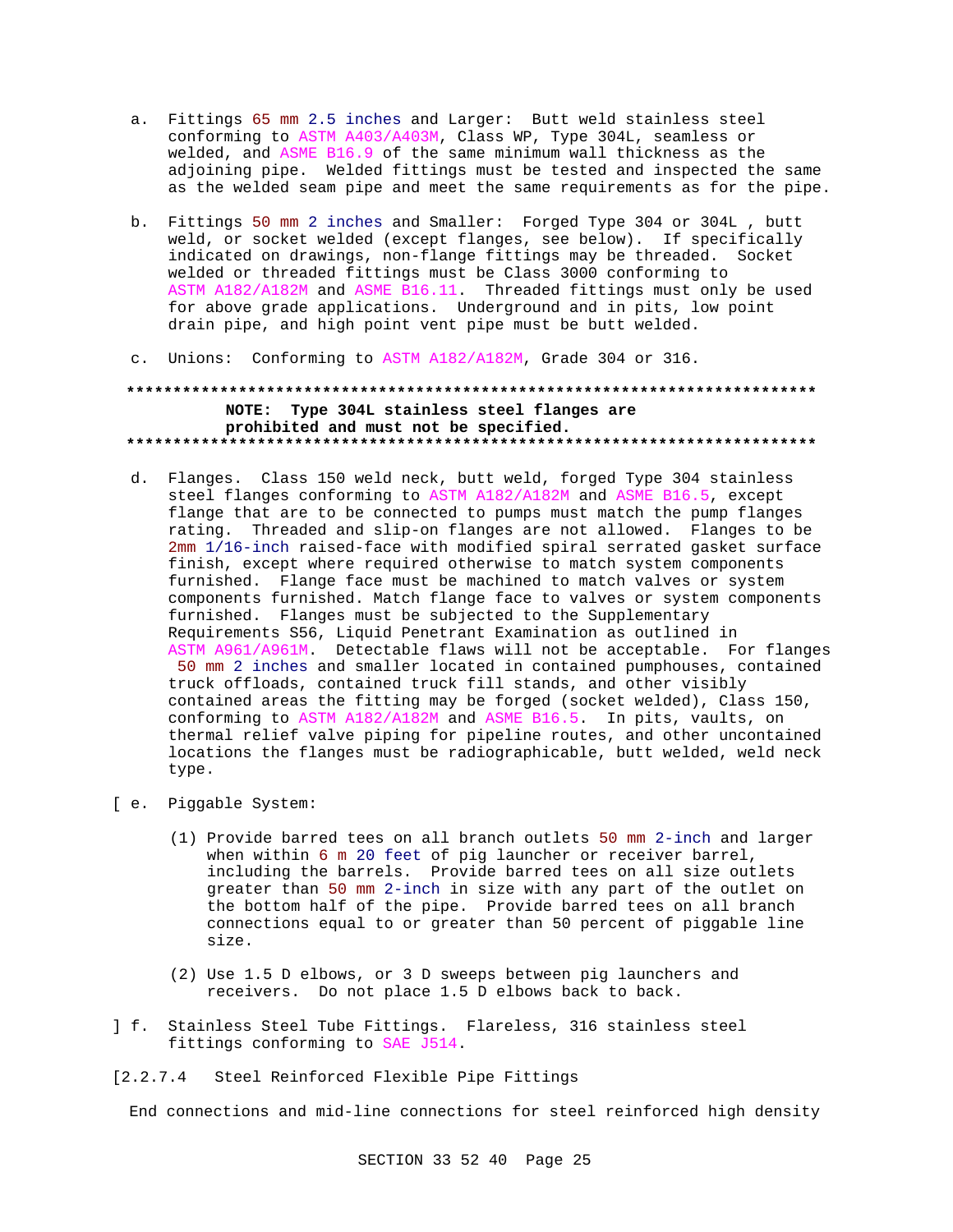polyethylene (HDPE) flexible pipe must be of stainless steel swaged onto the pipe ends.

End connections must terminate in either flanged or weld ends as indicated. Mid-line connections must terminate in flanged fittings if they are in a pit or double swage type if they are not.

 $] 2.2.8$ Insulating Flange Kits (Electrically Isolating)

#### 

NOTE: Use in the following locations to avoid affecting the underground piping cathodic protection system:

a. Where piping transitions from aboveground to underground.

b. Below drain and vent valves in underground pits and valve vaults.

c. On both sides of motorized valves in underground valve vaults.

NOTE: Provide weatherproof lightning surge arrester around insulating flange kits where piping transitions from aboveground to underground.

NOTE: These gaskets are often installed to prevent corrosion between two flanges constructed of dissimilar metals such as carbon steel and stainless steel. Experience in even extremely corrosive marine environments shows them to be of little use in preventing flange to flange corrosion; the corrosion in those cases are usually the flange face and/or fasteners corroding to themselves. Before using to prevent flange to flange corrosion, contact Base Personnel and try and determine what kind of corrosion they have and how severe it is.

NOTE: Provide flange protectors where indicated and at cathodic protection isolating flanges. 

Provide ASTM D229 electrical insulating material of 1,000 ohms minimum resistance or 500 Volts per mil (VPM) minimum dielectric strength; material must be resistant to the effects of aviation and non-aviation hydrocarbon fuels. Provide full face insulating gaskets between flanges. Provide full surface 0.75 mm 0.03-inch thick wall thickness, spiral-wound mylar insulating sleeves between the bolts and the holes in flanges; bolts may have reduced shanks of a diameter not less than the diameter at the root of threads. Provide 3 mm 0.125-inch thick high-strength phenolic insulating washers next to flanges and provide flat circular stainless steel washers over insulating washers and under bolt heads and nuts. Provide bolts 12 mm 0.5-inch longer than standard length to compensate for the thicker insulating gaskets and the washers under bolt heads and nuts. Above grade flanges separated by electrically insulating flange kits must be provided with weatherproof lightning surge arrester devices. The surge arrester must bolt across flanges separated by insulating gasket kits per detail on contract drawings. Provide with flange protector as described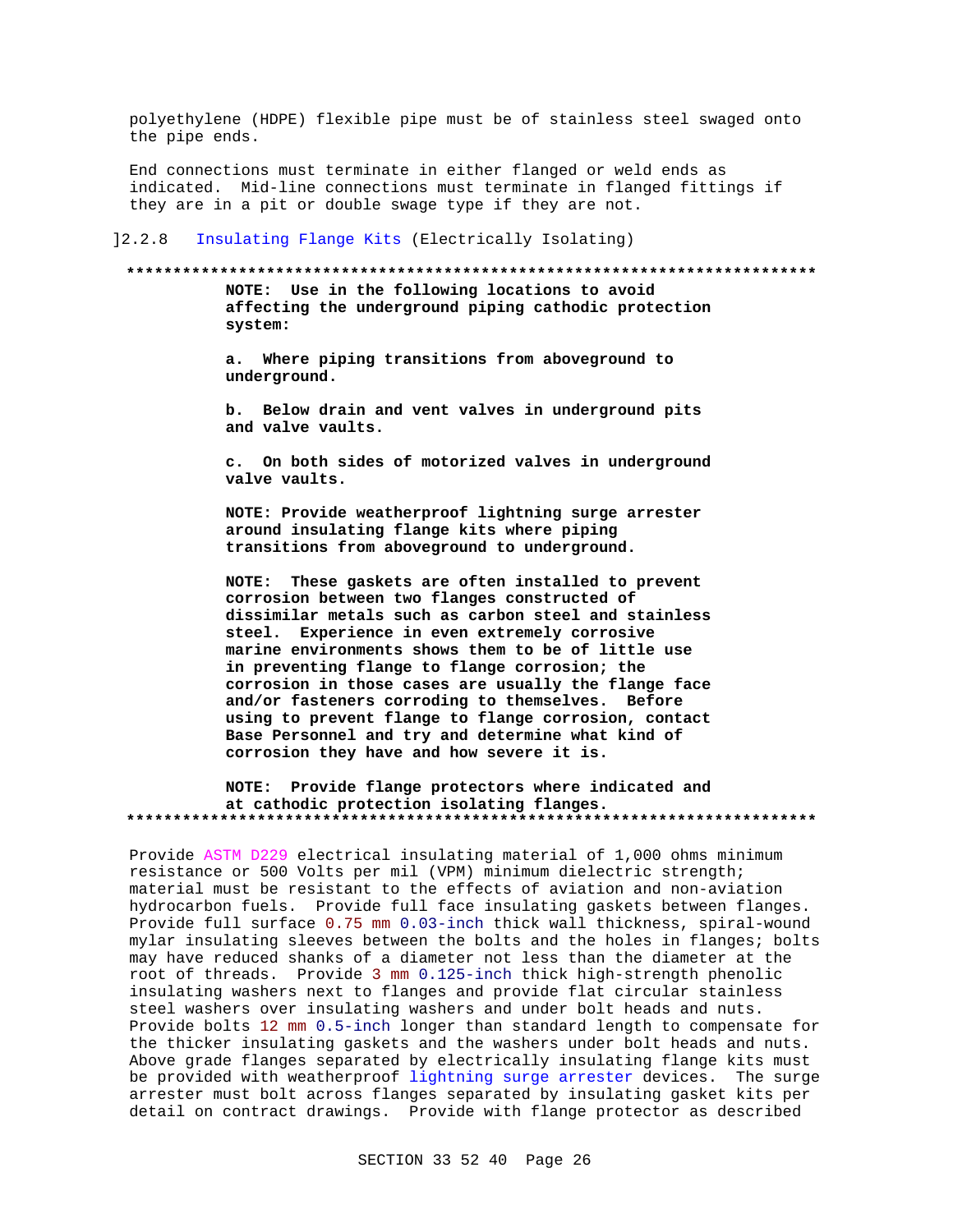in this section. The arrestor must have the following features:

- a. Weatherproof NEMA 4 enclosure.
- b. Bidirectional and bipolar protection.
- c. Constructed of solid state components, no lights, fuses or relays and used without required maintenance or replacement.
- d. Withstand unlimited number of surges at 50,000 Amperes.
- e. Maximum clamping voltage of 700 Volts based on a IEEE C62.41.2 8x20 microsecond wave form at 50,000 Amperes peak measured at the device terminals (zero lead length).
- f. A UL listed arrester for installation in Class 1, Division 1 and Division 2, Group D, hazardous areas.

Install the mounting bracket and leads on the flange side of the bolt insulating sleeve and washer, and size in accordance with this schedule:

| Line Size               | Bolt Size        |
|-------------------------|------------------|
| 50 mm 2 inch            | 16 mm 5/8 inch   |
| $65$ mm $2.5$ inch      | 16 mm $5/8$ inch |
| 80 mm 3 inch            | 16 mm $5/8$ inch |
| $100 \text{ mm}$ 4 inch | 16 mm $5/8$ inch |
| 150 mm 6 inch           | 19 mm $3/4$ inch |
| $200$ mm $8$ inch       | 19 mm $3/4$ inch |
| $250$ mm $10$ inch      | 22 mm 7/8 inch   |
| 300 mm 12 inch          | 22 mm 7/8 inch   |
| 350 mm 14 inch          | 25 mm 1 inch     |
| 400 mm 16 inch          | 25 mm 1 inch     |

Note: Make allowance for the1 mm 1/32-inch thickness of the insulating sleeve around the bolts when sizing the mounting lugs.

# 2.2.9 Bolts, Nuts and Washers

- a. Bolts and nuts for pipe flanges, flanged fittings, valves and accessories must conform to ASME B18.2.1 and ASME B18.2.2, except as otherwise specified.
- b. Bolts must be of sufficient length to obtain full bearing on the nuts and must project no more than three full threads and no less than two full threads beyond the nuts with the bolts tightened to the required torque.
- c. Bolts must be regular hexagonal bolts conforming to ASME B18.2.1 with material conforming to ASTM A193/A193M, Class 2, Grade B8, stainless steel, when connections are made where a stainless steel flange is involved, and Grade B7, chromium molybdenum alloy, when only carbon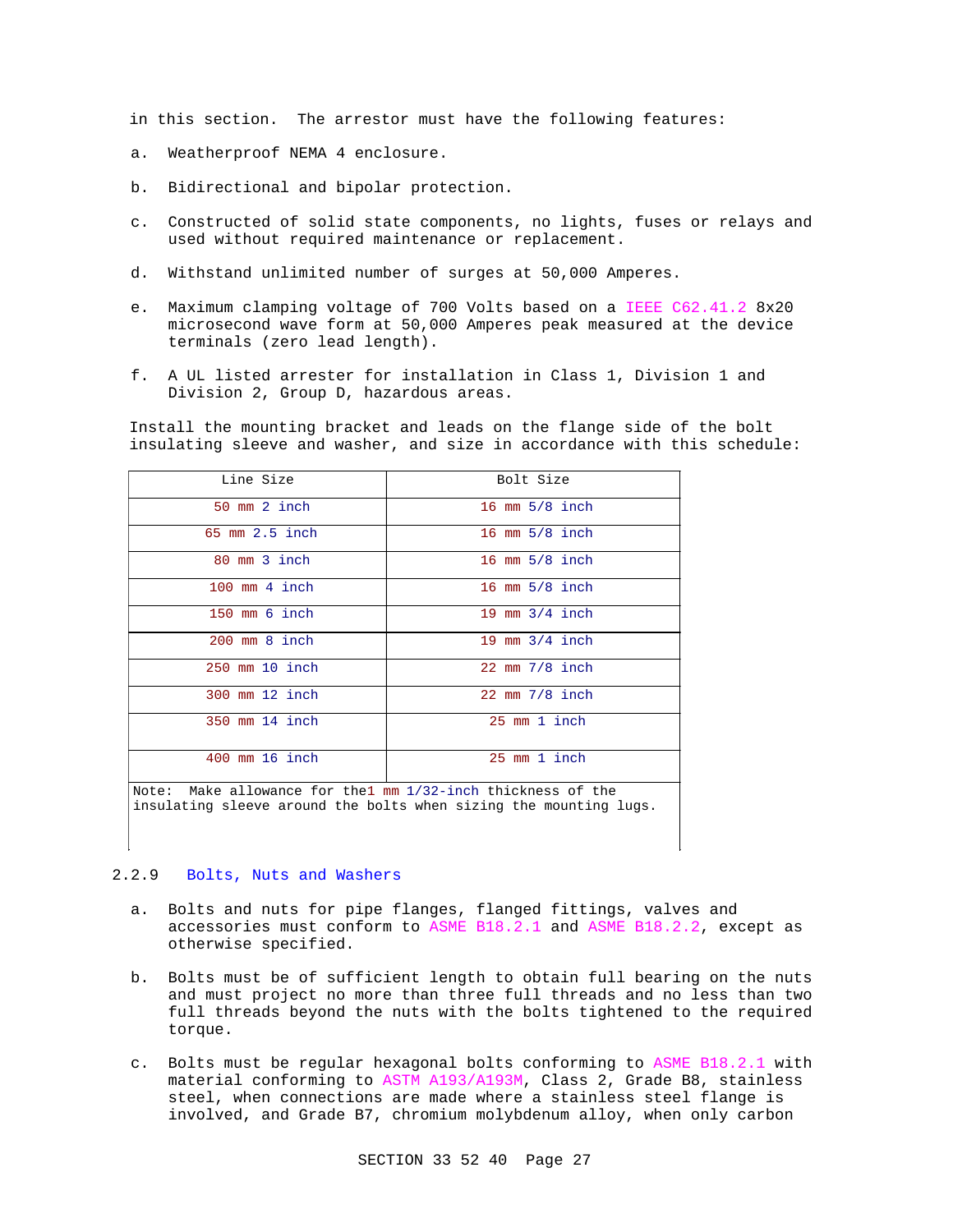steel flanges are involved. Bolts and nuts chosen must have sufficient strength to seat gasket types chosen. Bolts must be threaded in accordance with ASME B1.1, Class 2A fit, Coarse Thread Series, for sizes 25 mm one-inch and smaller and Eight-Pitch Thread Series for sizes larger than 25 mm one-inch.

- d. Nuts must conform to ASME B18.2.2, hexagonal, heavy series with material conforming to ASTM A194/A194M, Grade 8, stainless steel for stainless steel bolts, and Grade 7, chromium molybdenum allow for chromium molybdenum alloy bolts. Nuts must be threaded in accordance with ASME B1.1, Class 2B fit, Coarse Thread Series for sizes 25 mm one-inch and smaller and Eight-Pitch Thread Series for sizes larger than 25 mm one-inch.
- e. Provide washers under bolt heads and nuts. Use chromium molybdenum alloy washers dimensioned to ASTM F436 flat circular for chromium molybdenum bolts. Stainless steel washer dimensioned similar to ASTM F436 flat circular, use material the same as the bolt.
- f. Use torque wrenches to tighten all flange bolts to the torque recommended by the gasket manufacturer. Tight in the pattern recommended by the gasket manufacturer. Use anti-seize compound on stainless steel bolts.
- 2.2.10 Flange Gaskets, Non-Metallic, Non-Electrically Isolating

ASME B16.21, composition ring, using a Nitrile Rubber such as Buna-N and NBR, polytetrafluoroethylene (PTFE), or a fluoro rubber such as FKM, FPM and Viton©. The gasket must be 3 mm 0.1250-inch thick. Gaskets must be resistant to the effects of aviation and non-aviation hydrocarbon fuels and manufactured of fire-resistant materials. Full-face gaskets must be used for flat-face flanged joints. Ring gaskets must be used for raised-face flanged joints. Gaskets must be of one piece factory cut. Select a gasket suitable for the working and test pressure of the fluid.

2.2.10.1 Nitrile Butadiene (Buna-N)

Provide Buna-N material that conforms to SAE AMS3275.

2.2.10.2 Acrylonitrile Butadiene Rubber (NBR)

Provide NBR material that conforms to SAE AMS3275.

2.2.10.3 Polytetrafluoroethylene (PTFE)

Provide PTFE material that conforms to ASTM F336.

2.2.10.4 Fluoro Rubber FKM

Provide FKM material that conforms to ASTM D1418.

2.2.10.5 Fluoroelastomer FPM

Provide FPM material that conforms to ISO 1629.

2.2.11 Flange Gaskets, Metallic

**\*\*\*\*\*\*\*\*\*\*\*\*\*\*\*\*\*\*\*\*\*\*\*\*\*\*\*\*\*\*\*\*\*\*\*\*\*\*\*\*\*\*\*\*\*\*\*\*\*\*\*\*\*\*\*\*\*\*\*\*\*\*\*\*\*\*\*\*\*\*\*\*\*\* NOTE: Inner rings are mandatory for Class 900 and**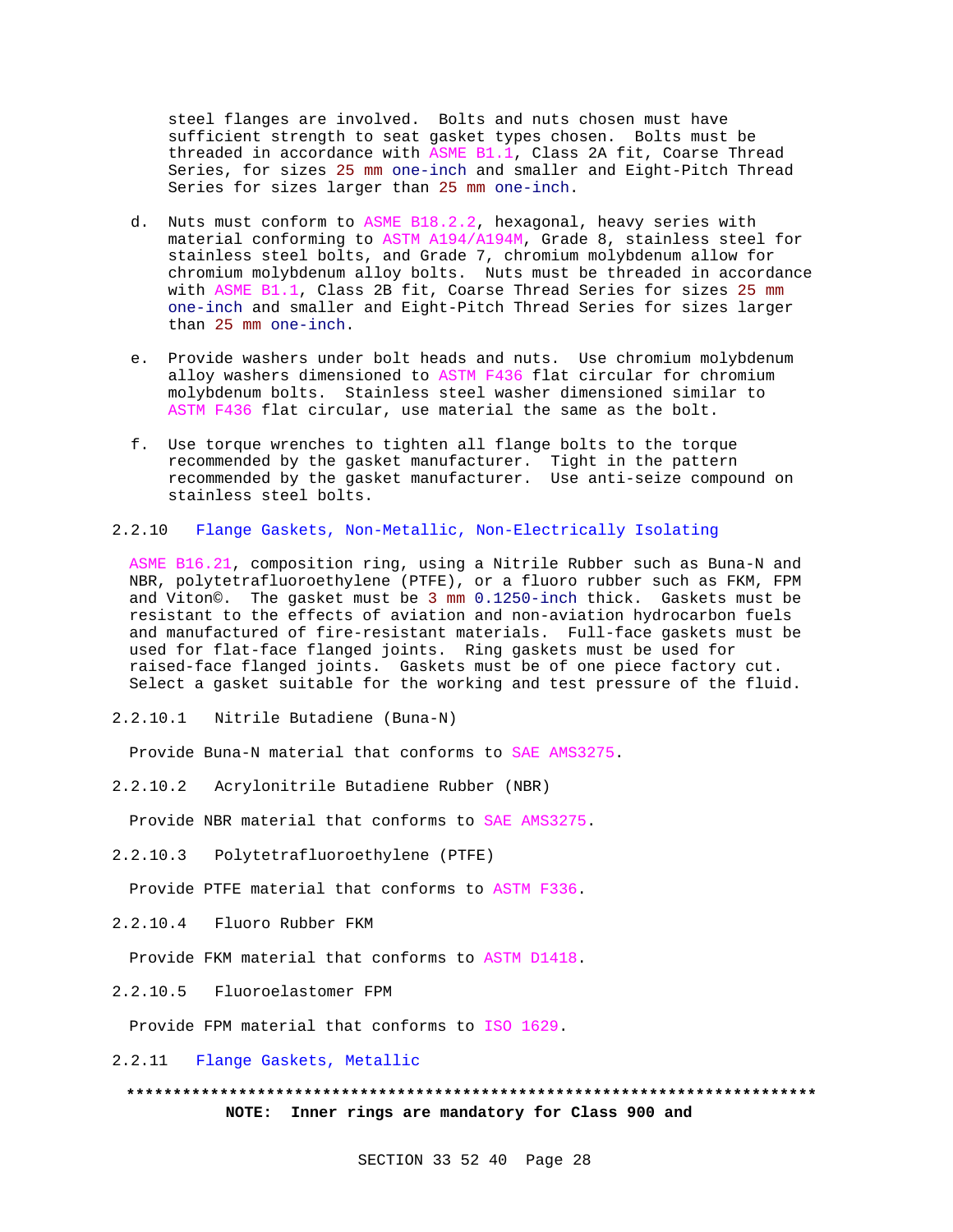higher flanges. NOTE: Metallic Gaskets are not to be used where electrical isolation is required.

ASME B16.20, spiral-wound metal gaskets with [inner and] outer rings. Gaskets must be suitable for use on flat-face and raised-face flanges. The winding material is stainless steel 304 or 316L. The filler material is graphite or PTFE. The gasket must be in accordance with Military Specification MIL-G-24716. Select a gasket suitable for the working and test pressure of the fluid.

# 2.2.12 Flange Protectors

#### 

NOTE: Provide at all cathodic protection isolation flanges from shorting out due to debris collecting in/on flange. Use the UV plastic type if possible as the stainless steel bands sometimes "ground out" the insulating flange.

Use in tropics and waterfront locations for all size flanges to minimize/prevent water migration between the flange faces and prevent corrosion.

#### 

Protectors must protect the bolts, studs, nuts, and gaskets of a flanged end connection from corrosion or damage due to exposure to the environment. Protectors must be weather and ultraviolet (UV) resistant. Protectors must allow for quick and easy removal and re-installation by maintenance personnel. Provide grease filled bolt caps. Corrosion Prevention grease must be non-expansive and designed for the service. [ Provide protectors that allow visual inspection of the flange gasket without requiring removal. I[ For electrically insulating flange connections, provide protectors with grease fittings that allow the injection of grease into the flange cavity.]

| 2.3 | MANUAL VALVES                                                                                                                                                                   |
|-----|---------------------------------------------------------------------------------------------------------------------------------------------------------------------------------|
|     |                                                                                                                                                                                 |
|     | NOTE: Per Service Headquarters or officially<br>designated alternate for marine environment, provide<br>stainless steel valves on exterior (aboveground and<br>in pits) piping. |
|     | NOTE: Select option for piggable valves if line is<br>piqqable.                                                                                                                 |

All portions of a valve coming in contact with fuel in stainless steel pipelines or epoxy lined carbon steel pipelines must be of noncorrosive material. Valves in stainless steel pipelines or epoxy lined carbon steel pipelines must be Type 304 or Type 316 stainless steel or carbon steel internally plated with chromium or nickel or internally electroless nickel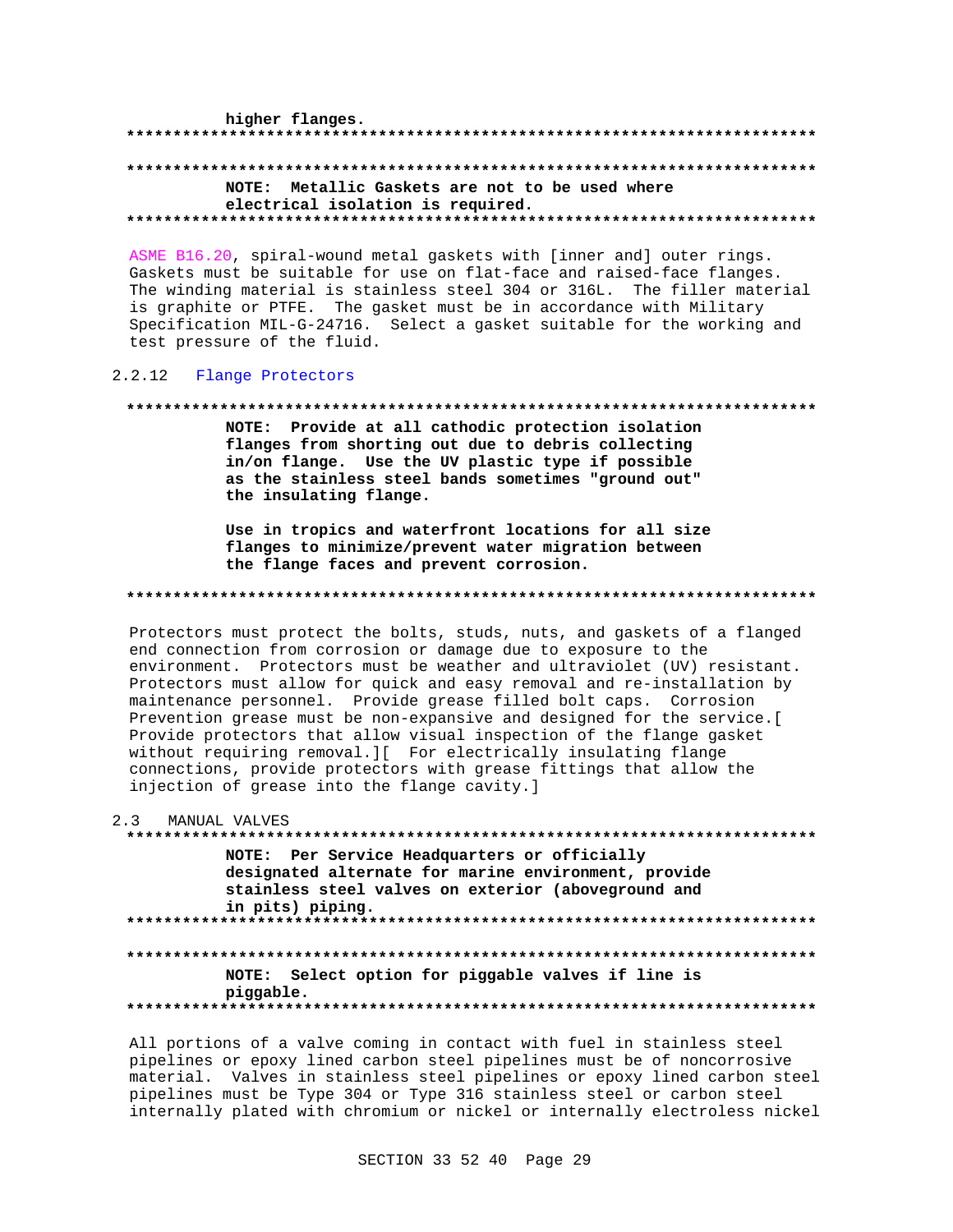plated. Valves in unlined carbon steel pipelines must have carbon steel body. Stem and trim must be stainless steel for all valves. Manually operated valves 150 mm 6 inches and larger must be worm-gear operated and valves smaller than 150 mm 6 inches must be lever operated or handwheel operated. Valves smaller than 50 mm 2 inches must have lever-type handles. Valves installed more than 2.4 m 8 feet above finished floor must have chain operators and a position indicators visible from ground level. Sprocket wheel for chain operator must be aluminum.[ Valves in the piggable line flow path between the pig launchers and the pig receivers, including the valves in the isolation valve pits must be full bore, piggable, double block and bleed type. The full bore piggable valves at the launcher and the receiver must be ball type. Valves must be true full bore with no projections extending into the flow path of the pig train.]

# 2.3.1 Ball Valves

Ball valves must be fire tested and qualified in accordance with the requirements of API Std 607 and API STD 608. Seal material for the fire test must be graphite, seal material for the project must be as as indicated below. Ball valves must be nonlubricated valves that operate from fully open to fully closed with 90-degree rotation of the ball. Valves 2 inches and larger must conform to applicable construction and dimension requirements of API Spec 6D, ANSI Class 150 and must have flanged ends. Valves 50 mm 2 inches and larger must conform to applicable construction and dimension requirements of API Spec 6D, ANSI Class 150 and must have flanged ends. The balls in valves 250 mm 10 inches and larger full port and 300 mm 12 inches and larger regular port and larger must have trunnion type support bearings. Except as otherwise specified or indicated, reduced port or full port valves may be provided at the Contractor's option. Balls must be solid, not hollow cavity.

# 2.3.1.1 Materials

Ball must be stainless steel. Ball valves must have tetrafluoroethylene (TFE) or fluoroelastetomer (FKM), commonly referred to as Viton seats, body seals and stem seals. Valves 100 mm 4 inches and smaller must have a locking mechanism.

# 2.3.1.2 V-Port Ball Valve

# **\*\*\*\*\*\*\*\*\*\*\*\*\*\*\*\*\*\*\*\*\*\*\*\*\*\*\*\*\*\*\*\*\*\*\*\*\*\*\*\*\*\*\*\*\*\*\*\*\*\*\*\*\*\*\*\*\*\*\*\*\*\*\*\*\*\*\*\*\*\*\*\*\*\* NOTE: Primarily used on Truck Offloading System to set minimum offload flow rate. \*\*\*\*\*\*\*\*\*\*\*\*\*\*\*\*\*\*\*\*\*\*\*\*\*\*\*\*\*\*\*\*\*\*\*\*\*\*\*\*\*\*\*\*\*\*\*\*\*\*\*\*\*\*\*\*\*\*\*\*\*\*\*\*\*\*\*\*\*\*\*\*\*\***

Valve must conform to requirements as specified for BALL VALVES paragraph in this section. Valve must be provided with characterized linear v-port for flow rate control, and with infinite position lever bracket with locking bolt for set position.

# 2.3.1.3 Full Port Ball (DBBV) Valves for Piggable Lines

**\*\*\*\*\*\*\*\*\*\*\*\*\*\*\*\*\*\*\*\*\*\*\*\*\*\*\*\*\*\*\*\*\*\*\*\*\*\*\*\*\*\*\*\*\*\*\*\*\*\*\*\*\*\*\*\*\*\*\*\*\*\*\*\*\*\*\*\*\*\*\*\*\*\* NOTE: Select option for piggable valves if line is piggable. \*\*\*\*\*\*\*\*\*\*\*\*\*\*\*\*\*\*\*\*\*\*\*\*\*\*\*\*\*\*\*\*\*\*\*\*\*\*\*\*\*\*\*\*\*\*\*\*\*\*\*\*\*\*\*\*\*\*\*\*\*\*\*\*\*\*\*\*\*\*\*\*\*\***

Required for piggable lines, and where indicated elsewhere. Ball valves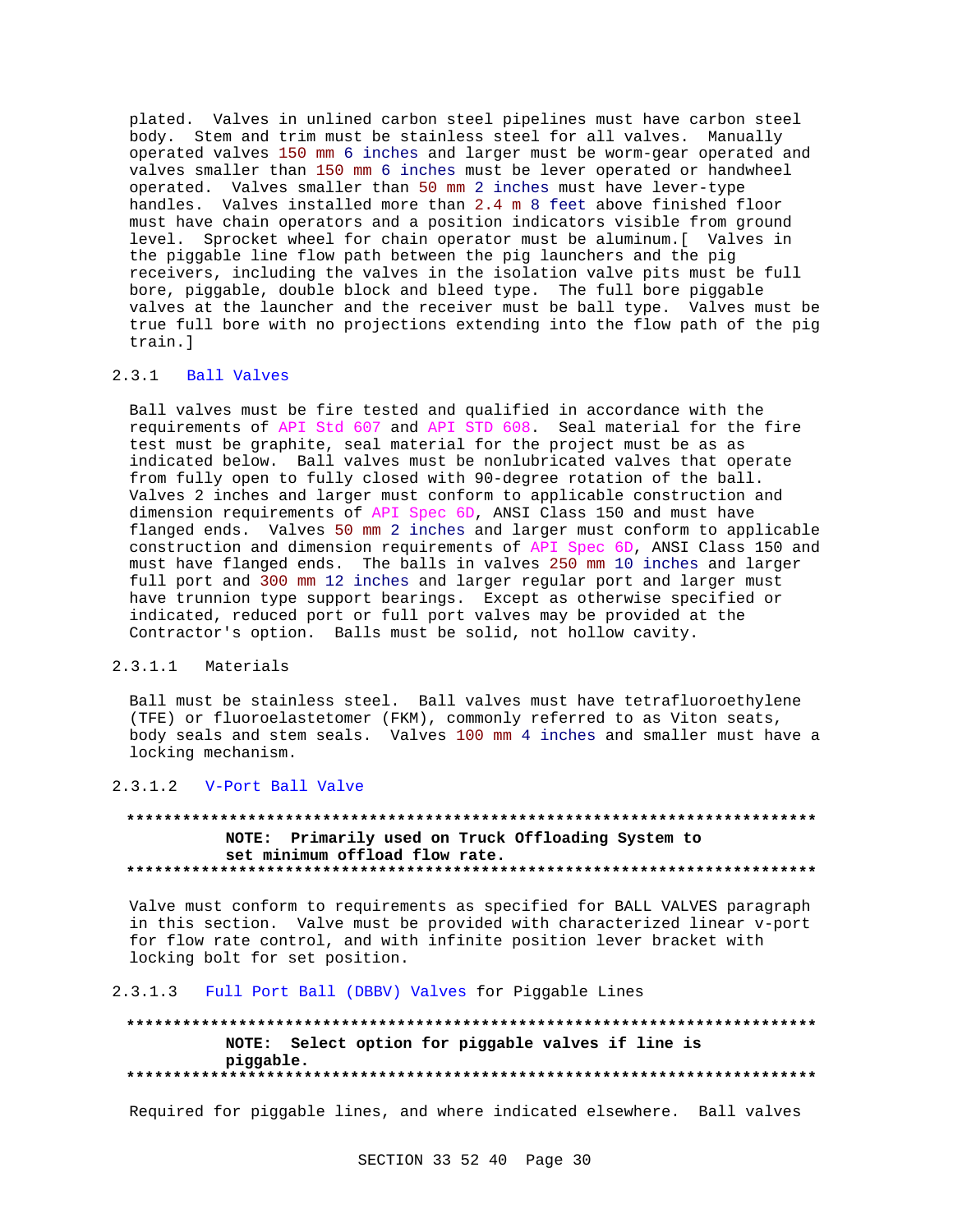must be designed, manufactured, and tested to API Spec 6D, fire-safe and tested to API Spec 6FA, and BS EN ISO 10497 (BS 6755, Part 2). Seal material for the fire test must be graphite, seal material for the project must be as as indicated below. Valves must be trunnion-mounted with independent spring and hydraulically actuated, floating, single piston effect, self-relieving seat rings, with bi-directional sealing. Ball must be solid type with full through-conduit opening, suitable for passage of pipeline pigs. Stem must be anti-static, blow-out-proof design with o-ring seals and provided with an emergency sealant injection fitting. Valves must be 3-piece, bolted body design with raised-faced ANSI Class 150 flanged connections, equipped with body drain/bleed valve and vent fitting, and suitable for double block and bleed service in the closed and open positions. Valves must be all stainless steel construction, or carbon steel with stainless steel stem, and all wetted parts electroless nickel-plated. Valves must have nylon, devlon, or polytetrafluoroethylene (TFM) seat inserts, FKM B body, stem, and seat o-rings, with stainless steel and graphite body gaskets and graphite secondary stem seals. Valves located in vaults or pits must be equipped with actuator extensions.

#### $2.3.1.4$ Electric Valve Actuator

Electric valve actuator must be as indicated for Plug (Double Block and Bleed) Valves, electric valve actuator.

#### $2.3.2$ Plug (Double Block and Bleed) Valves

### NOTE: Select option for piggable valves if line is piggable.

API Spec 6D, API Spec 6FA, ANSI Class 150, non-lubricated, resilient, double seated, trunnion mounted, tapered lift plug capable of two-way shutoff. Valve must have tapered plug of steel or ductile iron with chrome or nickel plating and plug supported on upper and lower trunnions. Sealing slips must be steel or ductile iron, with Viton seals which are held in place by dovetail connections. Valve design must permit sealing slips to be replaced from the bottom with the valve mounted in the piping. Valves must operate from fully open to fully closed by rotation of the handwheel to lift and turn the plug. Valves must have weatherproof operators with mechanical position indicators. Indicator shaft must be stainless steel. Minimum bore size must be not less than 65 percent of the internal cross sectional area of a pipe of the same nominal diameter unless bore height of plug equals the nominal pipe diameter and manufacturer can show equal or better flow characteristics of the reduced bore size design. [ Valves in the piggable line flow path between the pig launchers and the pig receivers, including the valves in the isolation valve pits, in fuel piping between the pig launchers and the pig receivers must be full bore, piggable. Valves must be true full bore with no projections extending into the flow path of the pig train. Full port plug valves in distribution piping must be provided with a 15 mm 1/2-inch threaded body drain.]

#### $2.3.2.1$ General

Valves in the operating tank suction and fill lines and the valves at the four valve manifold in the pump room in the tank fill lines must be provided with a factory-installed limit switch that is actuated by the valve closure. Tank fill line valve and four valve manifold limit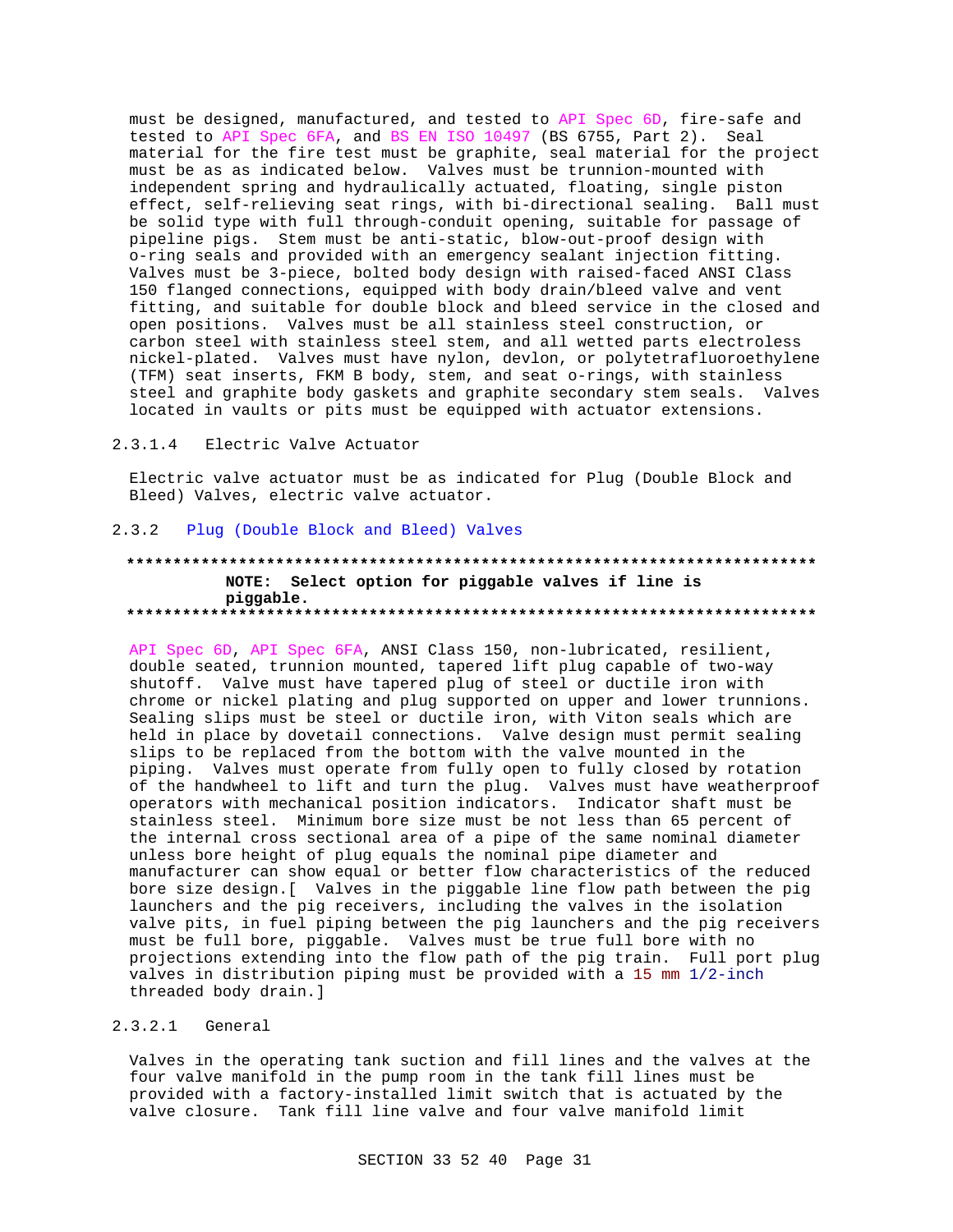switches must be provided with one double pole double throw contacts or four single pole, double throw contracts, two for open, two for closed. Tank suction line valve limit switches must be provided with one double pole double throw contacts or four single pole, double throw contacts, for closed, and one single pole double throw contact or two single pole, double throw contacts for open. All components must be watertight and U.L. listed for Class I, Division 1, Group D hazardous areas.

### 2.3.2.2 Valve Operation

Rotation of the handwheel toward open must lift the plug without wiping the seals and retract the sealing slips so that during rotation of the plug clearance is maintained between the sealing slips and the valve body. Rotation of the handwheel toward closed must lower the plug after the sealing slips are aligned with the valve body and force the sealing slips against the valve body for positive closure. When valve is closed, the slips must form a secondary fire-safe metal-to-metal seat on both sides of the resilient seal. Plug valves located in Isolation Valve Pits or vaults must be provided with handwheel extensions.

#### 2.3.2.3 Relief Valves

ANSI Class 150. Provide plug valves with automatic thermal relief valves to relieve the pressure build up in the internal body cavity when the plug valve is closed. Relief valves must open at 175 kPa 25 psi differential pressure and must discharge to the throat of, and to the upstream side, of the plug valve.

#### 2.3.2.4 Bleed Valves

ANSI Class 150, stainless steel body valve. Provide manually operated bleed valves that can be opened to verify that the plug valves are not leaking when in the closed position.

#### 2.3.2.5 Electric Valve Actuator

# **\*\*\*\*\*\*\*\*\*\*\*\*\*\*\*\*\*\*\*\*\*\*\*\*\*\*\*\*\*\*\*\*\*\*\*\*\*\*\*\*\*\*\*\*\*\*\*\*\*\*\*\*\*\*\*\*\*\*\*\*\*\*\*\*\*\*\*\*\*\*\*\*\*\* NOTE: Maximum available temperature ranges for a regular actuator is minus 30 degrees C to 70 degrees C minus 22 to 158 degrees F. A lower temperature rating than that will result in an actuator encapsulated in insulation making access top manual controls and the handwheel difficult. \*\*\*\*\*\*\*\*\*\*\*\*\*\*\*\*\*\*\*\*\*\*\*\*\*\*\*\*\*\*\*\*\*\*\*\*\*\*\*\*\*\*\*\*\*\*\*\*\*\*\*\*\*\*\*\*\*\*\*\*\*\*\*\*\*\*\*\*\*\*\*\*\*\***

The actuator, controls and accessories must be the responsibility of the valve-actuator supplier for sizing, assembly, certification, field-testing and any adjustments necessary to operate the valve as specified. The electric valve actuator must include as an integral unit the electric motor, actuator unit gearing, limit switch gearing, position limit switches, torque switches, drive bushing or stem nut, declutch lever, wiring terminals for power, remote control, indication connections and handwheel. The electrically actuated plug valve must be set to open and close completely in 30 to 60 seconds against a differential pressure of 2 MPa 275 psig. The actuator settings of torque and limit contacts must be adjustable. The valve actuator must be suitable for mounting in a vertical or horizontal position and be rated for 30 starts per hour. The valve actuator must be capable of functioning in an ambient environment temperature ranging from [\_\_\_\_\_] [minus 38 to 70 degrees C] [minus 22 to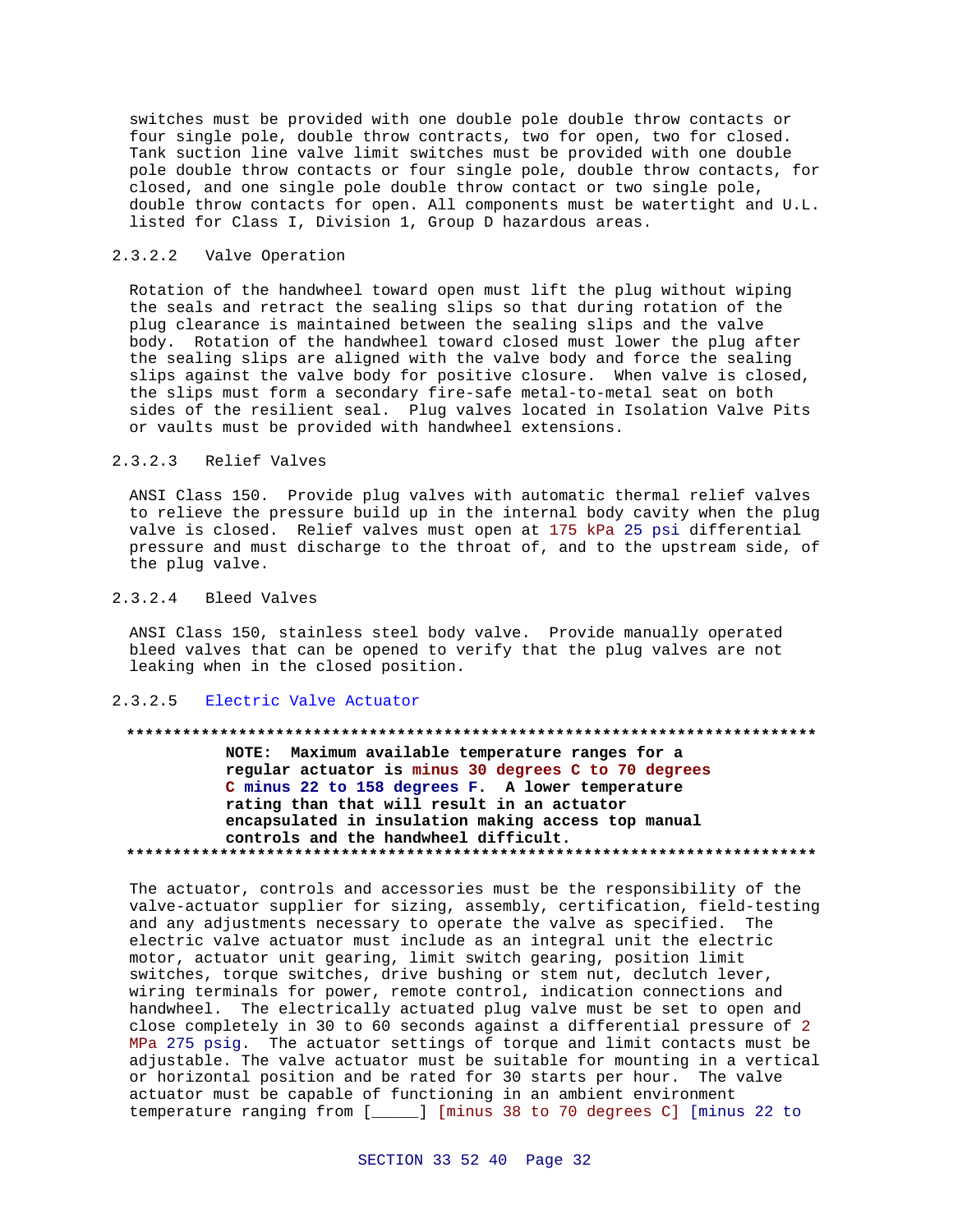158 degrees F].

- a. The electrical enclosure must be specifically approved by UL or Factory Mutual for installation in Class I, Division 1, Group D locations.
- b. The electric motor must be specifically designed for valve actuator service and must be totally enclosed, non-ventilated construction. The motor must be capable of complete operation at plus/minus 10 percent of specified voltage. Motor insulation must be a minimum NEMA Class F. The motor must be a removable subassembly to allow for motor or gear ratio changes as dictated by system operational requirements. The motor must be equipped with an embedded thermostat to protect against motor overload and also be equipped with space heaters. It must de-energize when encountering a jammed valve.
- c. The reversing starter, control transformer and local controls must be integral with the valve actuator and suitably housed to prevent breathing or condensation buildup. The electromechanical starter must be suitable for 30 starts per hour. The windings must have short circuit and overload protection. A transformer, if needed, must be provided to supply all internal circuits with 24 VDC or 110 VAC may be used for remote controls.
- d. The actuator gearing must be totally enclosed in an oil-filled or grease-filled gearcase. Standard gear oil or grease must be used to lubricate the gearcase.
- e. The actuator must integrally contain local controls for Open, Close and Stop and a local/remote three position selector switch: Local Control Only, Off, and Remote Control plus Local Stop Only. A metallic handwheel must be provided for emergency operation. The handwheel drive must be mechanically independent of the motor drive. The remote control capability must be to open and close. Rim pull to operate valve manually must not exceed 28 kg 80 pounds.
- f. Position limit switches must be functional regardless of main power failure or manual operation. Four contacts must be provided with each selectable as normally open or normally closed. The contacts must be rated at 5A, 120 VAC, 30 VDC.
- g. Each valve actuator must be connected to a PLC supplied by "others".
- h. The actuator must have a local display of position even when power has been lost.
- i. The actuator must be supplied with a start-up kit comprising installation instruction, electrical wiring diagram and spare cover screws and seals.
- j. The actuator must be performance tested and a test certificate must be supplied at no extra charge. The test should simulate a typical valve load with current, voltage, and speed measured.

# 2.3.3 Swing Check Valves

**\*\*\*\*\*\*\*\*\*\*\*\*\*\*\*\*\*\*\*\*\*\*\*\*\*\*\*\*\*\*\*\*\*\*\*\*\*\*\*\*\*\*\*\*\*\*\*\*\*\*\*\*\*\*\*\*\*\*\*\*\*\*\*\*\*\*\*\*\*\*\*\*\*\* NOTE: Limited to 2-inch size and below. Used in underground PRT fill line.**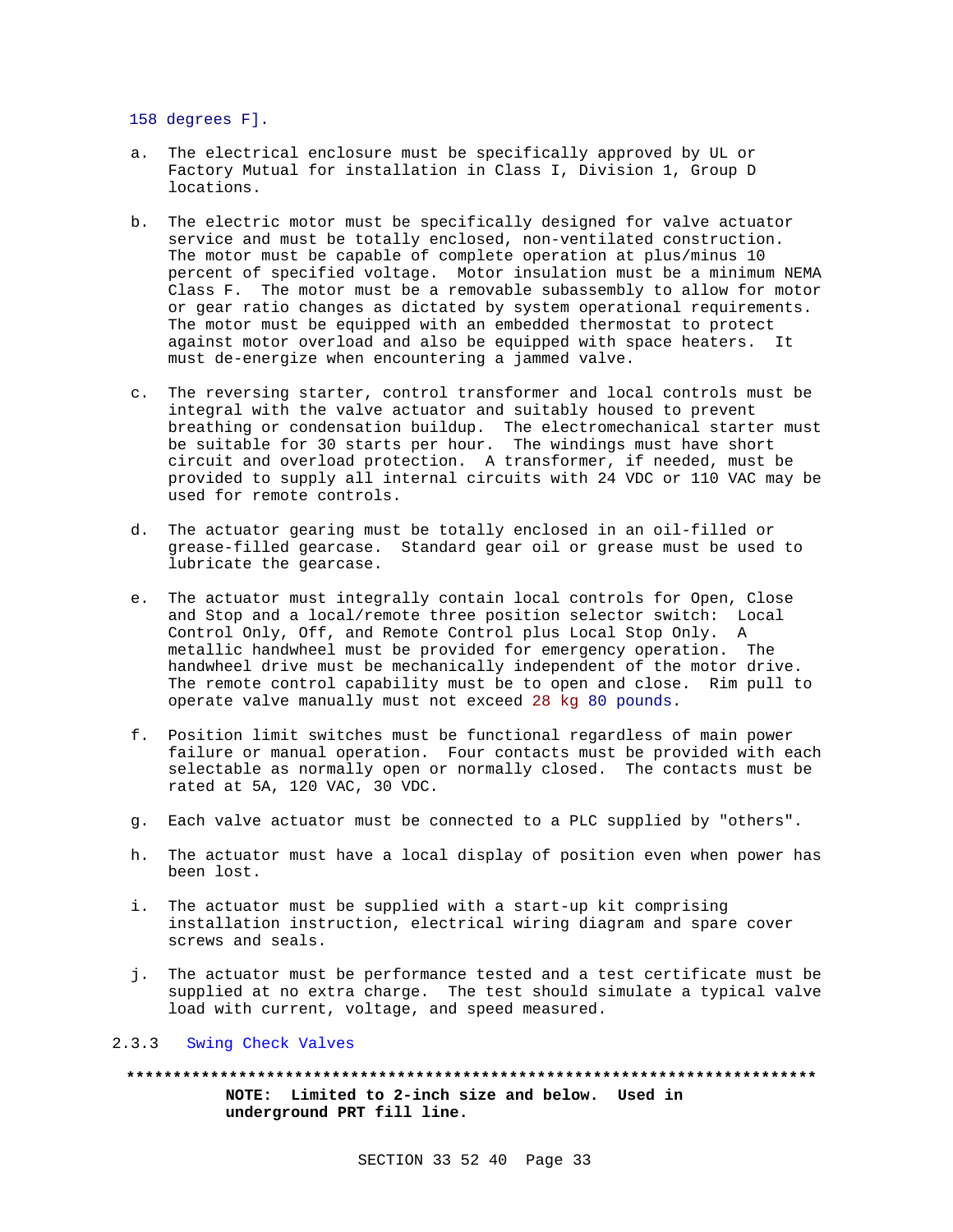Swing check valves must conform to API STD 600, regular type, ANSI Class 150 with flanged end connections. Discs and seating rings must be renewable without removing the valve from the line. The disc must be guided and controlled to contact the entire seating surface.

#### $2.3.4$ Silent Check Valves

Spring assisted, wafer/tapped lug pattern, butterfly check with or globe type FKM or PTFE seat ring, designed to prevent flow reversal slamming of valve, dual plate, and must conform to ASME B16.34, API Std 594, except face to face dimensions may deviate from standard. Valves must be suitable for installation in any orientation. Valve body and trim material must be as previously indicated herein.

#### $2.3.5$ Butterfly Valve with Fusible Link Operator

# NOTE: Consult with Service Headquarters or officially designated alternate before using this valve. Not permitted on Air Force projects. There are specific locations this valve is to be used on Navy projects in accordance with UFC 3-460-01. The sole function of the valve is to provide a separate shutoff of the supply and return piping at each pantograph assembly in the event of a fire.

Valve must conform to API Std 609. Valve must meet the fire test requirements of API Std 607. Valve must be designed for bubble tight bidirectional shutoff service at operating conditions. Disc must be Type 304L or Type 316, stainless steel. Stem must be ASTM A276/A276M Type 416 or ASTM A564/A564M Type 630 stainless steel. Seal ring must be Teflon with metal backup. Stem seals must be capable of withstanding the rated pressure and temperature of the valve seat. Provide valves 6 inches and larger and valves at pump discharge with weatherproof gear operators with handwheel; other valves must have minimum 10 position throttling handles. Valve must have a fusible link type valve operator. The fusible link and spring assembly must close the valve automatically when the link material melts at 71 degrees C 165 degrees F and lock the valve in the closed position. Spring assembly must be fully enclosed to ensure safety. Provide valve with flanged end connections independent of other flanged end connections provided on items such as system components, piping, piping components, or valves.

#### $2.3.6$ Globe Valve

Valve must conform to ASME B16.34, Class 150.

#### THERMAL RELIEF VALVE  $2.4$

#### $2.4.1$ Valve Material

Valves must have carbon steel bodies (stainless steel on stainless steel pipelines) and bonnets with stainless steel springs and trim. Valves must be Class 150 flanged end connections.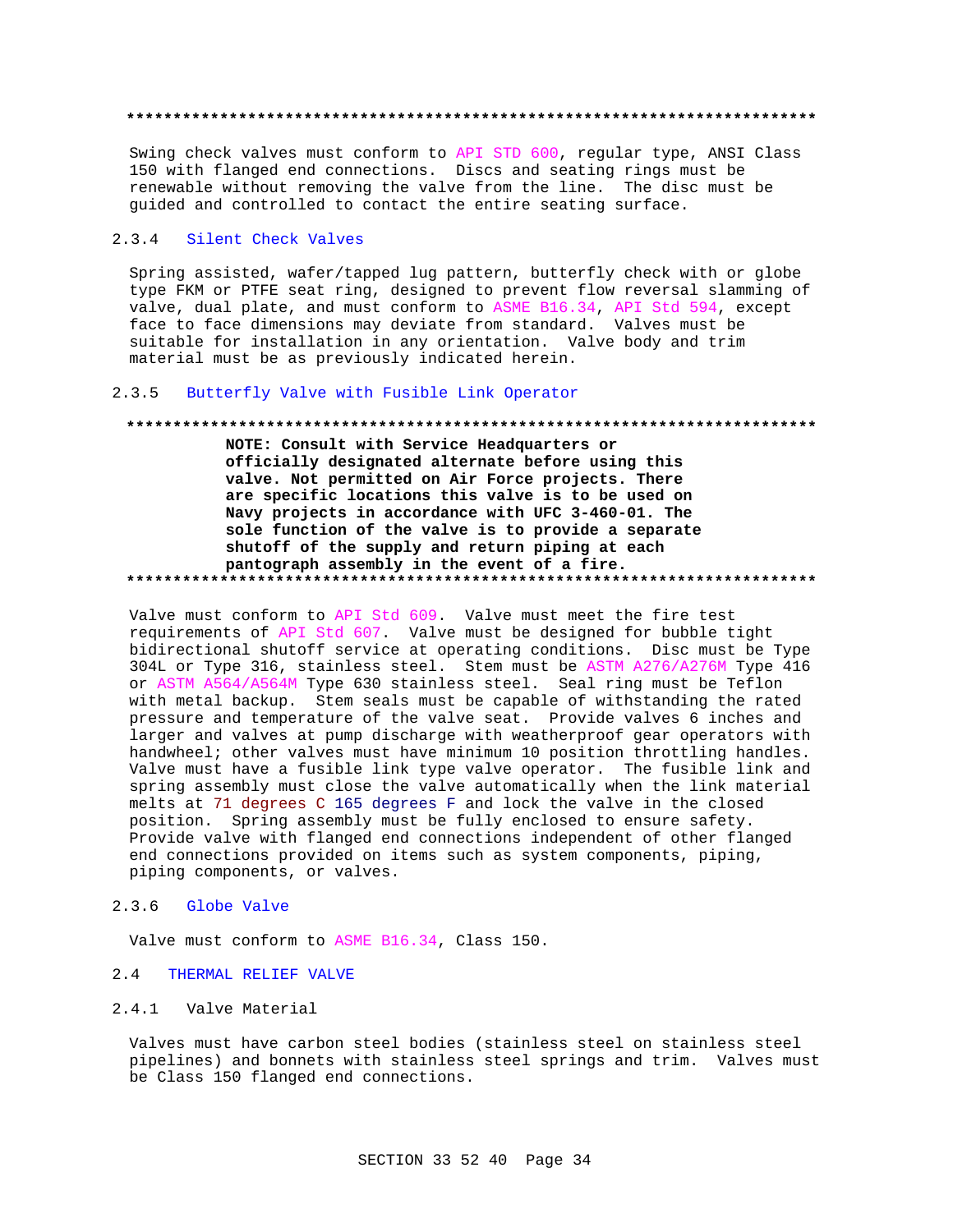### 2.4.2 Thermal Relief Valve (ASME Type)

Thermal relief valves must be the fully enclosed, spring loaded, angle pattern, single port, hydraulically operated type with plain caps, and must be labeled in accordance with ASME BPVC SEC VIII D1. Valve stems must be fully guided between the closed and fully opened positions. The valves must be factory-set to open at pressures indicated on the drawings. Operating pressure must be adjustable by means of an enclosed adjusting screw. The valves must have a minimum capacity of 20 GPM at 10 percent overpressure. Valves must have a replaceable seat. Relief valves that do not relieve to a zone of atmospheric pressure or tank must be a balanced type relief valve.

### 2.4.3 Thermal Relief Valve (Balanced Type)

Thermal relief valves that do not relieve to a zone of atmospheric pressure or atmospheric tank must be a balanced type relief or regulator valve.

Thermal relief valves must be the fully enclosed, spring loaded, angle pattern, single port, fully balanced type (back pressure must not affect relief pressure) back pressure regulator/relief valve. Set valve at pressure indicated on drawings. Valve body must have 25 mm one-inch (minimum) raised face flange connections unless otherwise indicated. Orifice must have a minimum orifice size of 15 mm 0.500-inch in diameter. Valve must have bubble-tight piston and seat design with stainless steel piston and Viton seat. Valve must be selected for the nominal flow condition of: pass a minimum of [18] liters per minute [5] gallons per minute, at a differential pressure of [380] kilopascal [55] psig, with a nominal set pressure of [345] kilopascal [50] psig. Valve must be factory configured to open at required set pressure but must be field adjustable by means of an enclosed adjusting screw.

### 2.5 PIPING ACCESSORIES

#### 2.5.1 Flexible Ball Joints

# **\*\*\*\*\*\*\*\*\*\*\*\*\*\*\*\*\*\*\*\*\*\*\*\*\*\*\*\*\*\*\*\*\*\*\*\*\*\*\*\*\*\*\*\*\*\*\*\*\*\*\*\*\*\*\*\*\*\*\*\*\*\*\*\*\*\*\*\*\*\*\*\*\*\* NOTE: Indicate the location and details of each pipe expansion joint, amount of pipe movement, and pipe anchors on the drawings. \*\*\*\*\*\*\*\*\*\*\*\*\*\*\*\*\*\*\*\*\*\*\*\*\*\*\*\*\*\*\*\*\*\*\*\*\*\*\*\*\*\*\*\*\*\*\*\*\*\*\*\*\*\*\*\*\*\*\*\*\*\*\*\*\*\*\*\*\*\*\*\*\*\***

Flexible ball joints must be [stainless steel] [carbon steel with electroless nickel-plating to a minimum of 0.075 mm 3 mils thickness], capable of 360-degree rotation plus 15-degree angular flex movement, ASME B16.5, Class 150 flanged end connections. Provide pressure molded composition gaskets designed for continuous operation temperature of 135 degrees C 275 degrees F. Joints must be designed for minimum working pressure of ANSI Class 150. Injectable packing will not be allowed.

2.5.2 Bellows Expansion Joints for Axial Movement

# **\*\*\*\*\*\*\*\*\*\*\*\*\*\*\*\*\*\*\*\*\*\*\*\*\*\*\*\*\*\*\*\*\*\*\*\*\*\*\*\*\*\*\*\*\*\*\*\*\*\*\*\*\*\*\*\*\*\*\*\*\*\*\*\*\*\*\*\*\*\*\*\*\*\* NOTE: Indicate the location and details of each pipe expansion joint, amount of pipe movement, and**

**pipe anchors on the drawings.**

**Where joints are to be installed on piers or**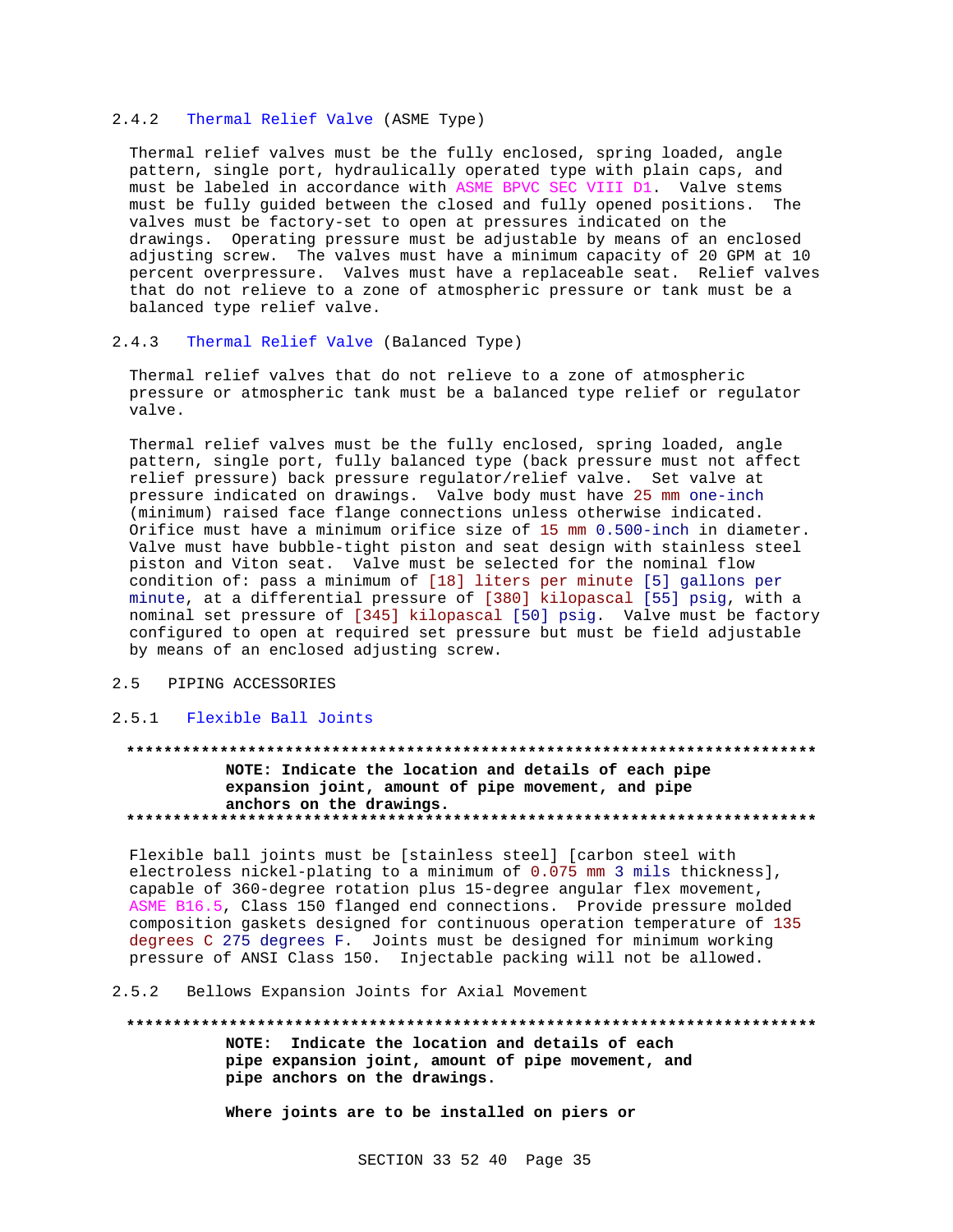### **anywhere in direct contact with salt water is a possibility, then require the bellows to be constructed of inconel. \*\*\*\*\*\*\*\*\*\*\*\*\*\*\*\*\*\*\*\*\*\*\*\*\*\*\*\*\*\*\*\*\*\*\*\*\*\*\*\*\*\*\*\*\*\*\*\*\*\*\*\*\*\*\*\*\*\*\*\*\*\*\*\*\*\*\*\*\*\*\*\*\*\***

The expansion joints must be for axial compression and extension with capacity as per the design documents. Units must be of the externally pressurized design with internal and external integral guides and manufactured by an Expansion Joint Manufacturers Association certified manufacturer. They must incorporate multi-ply, Lo-corr bellows of [ ASTM A240/A240M, 321/304 stainless steel] or[ Inconel 625] if chlorides are present in the atmosphere. Unit must be equipped with travel limit stops, and internal guides vented to reduce the effects of sudden pressure changes. Flanges and housing must be stainless steel or carbon steel to match piping materials. Flanges must conform to ASME B16.5. Dual Expansion Joints must incorporate an intermediate anchor base. Housing must include lifting lug and drain port. Joints must be capable of 10,000 cycles over a period of 20 years.

Cold set joints to compensate for the temperature at the time of installation. Provide initial alignment guides on the connecting piping no more than 4 pipe diameters from the expansion joint. Provide additional alignment guides on the connecting piping no more than 14 pipe diameters from the first guide.

# 2.5.3 Mechanically Adjustable Segmented Elastomeric Seal

Mechanically adjustable segmented elastomeric seals must be constructed of fuel resistant Buna-N elastomers and Type 316 stainless steel fasteners and hardware.

### 2.5.4 Pipe Sleeves

Pipe sleeves must be installed where indicated and at all points where the piping passes through concrete construction. Such sleeves must be of sufficient inside diameter to provide a minimum clear distance between the pipe and the sleeve of 13 mm 1/2-inch. Sleeves through concrete pits or slabs must be standard weight carbon steel pipe with a protective coating. Each sleeve must extend through the respective pit wall or slab and must be provided with a wrap around Buna-N end seal (boot). (Viton when exposed to sunlight) and secured to the pipe sleeve and piping with adjustable stainless steel hose clamps. Sleeves where piping passes under roads or piping indicated to be double walled must be standard weight carbon steel pipe with a protective coating as previously specified. Alignment of the sleeve and piping must be such that the pipe is accurately centered within the sleeve by a nonconductive centering element. The sleeve must be securely anchored to prevent dislocation. Closure of space between the pipe and the pipe sleeve must be by means of a mechanically adjustable segmented elastomeric seal. The seal must be installed so as to be flush.

# 2.5.5 Strainers

#### 2.5.5.1 Basket Type

**\*\*\*\*\*\*\*\*\*\*\*\*\*\*\*\*\*\*\*\*\*\*\*\*\*\*\*\*\*\*\*\*\*\*\*\*\*\*\*\*\*\*\*\*\*\*\*\*\*\*\*\*\*\*\*\*\*\*\*\*\*\*\*\*\*\*\*\*\*\*\*\*\*\***

**NOTE: Provide 4-basket type at receipt line when that line is receiving fuel: from a interterminal pipeline, from a installation pipeline from Bulk**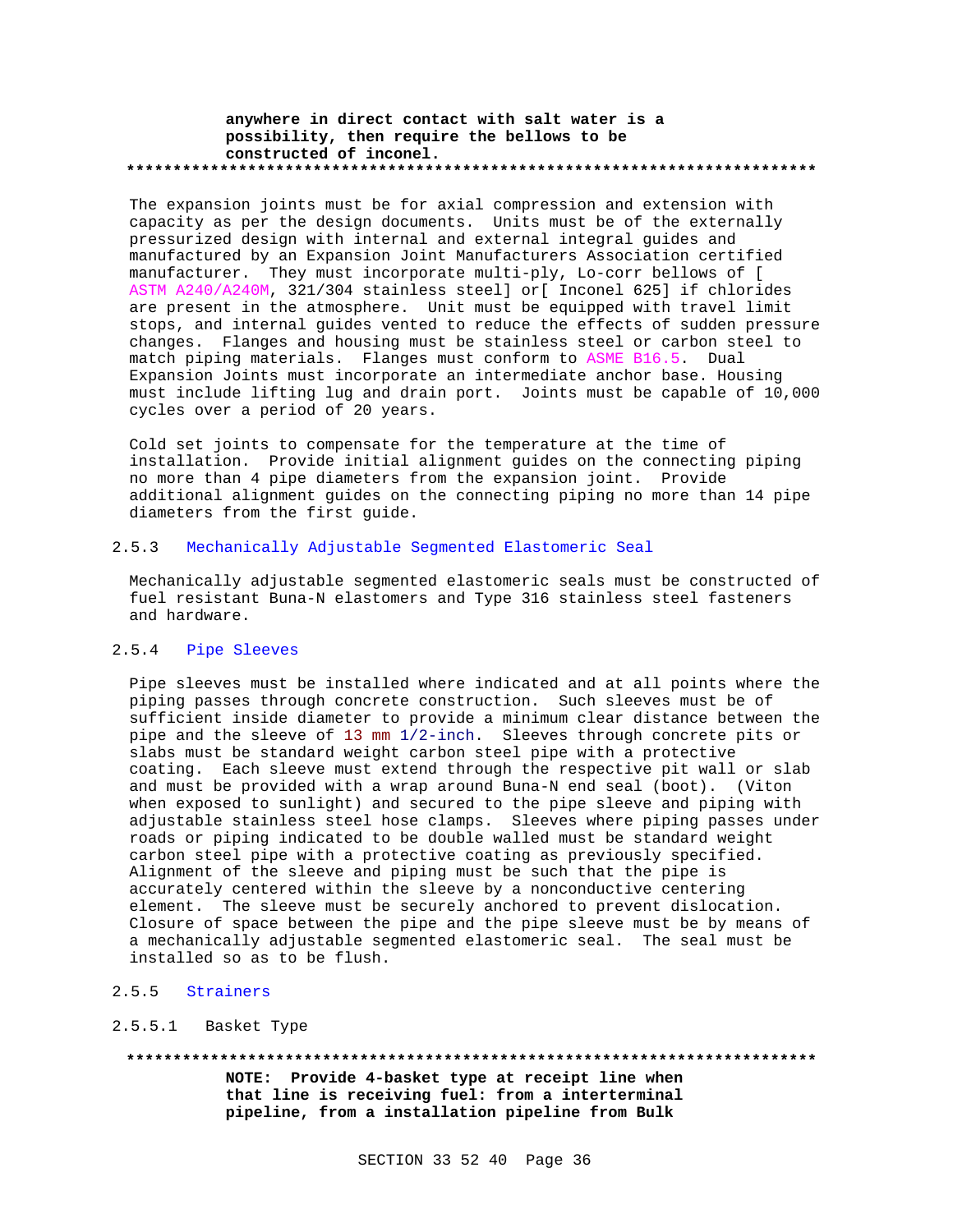**Storage, from a marine receipt (barge or ship), and all other applications when receipt of fuel with large amounts of particulates is expected.**

**Provide single basket strainer when relatively clean fuel is expected.**

**Arrange two strainers in duplex fashion when relatively dirty fuel is expected. \*\*\*\*\*\*\*\*\*\*\*\*\*\*\*\*\*\*\*\*\*\*\*\*\*\*\*\*\*\*\*\*\*\*\*\*\*\*\*\*\*\*\*\*\*\*\*\*\*\*\*\*\*\*\*\*\*\*\*\*\*\*\*\*\*\*\*\*\*\*\*\*\*\***

Strainer must be [single][ multi (four)] basket type arranged in a [simplex][duplex] configuration as indicated in compliance with MIL-PRF-13789, except as specified otherwise. Strainer end connections must be designed in accordance with ASME B16.5, Class 150. Strainer body material must be the same as the material specified for manual valves. Strainers must have removable baskets of [7][40][60][100][\_\_\_\_\_] mesh wire screen with larger wire mesh reinforcement; wire must be stainless steel, Type 316. Pressure drop for clean strainer must not exceed 21 kPa 3 psig at maximum design flow rate. The ratio of net effective strainer area to the area of the connecting pipe must be not less than three to one. Each strainer must be provided with a suitable drain at the bottom, equipped with a ball valve. The strainer must be equipped with a direct-reading, piston type differential pressure gauge that measures the differential pressure across the basket as perin accordance with Section 33 57 55 FUEL SYSTEM COMPONENTS (NON-HYDRANT).

#### 2.5.5.2 Cone Type

Strainer must be stainless steel type 304 or 316, [7][40][60][100][\_\_\_\_\_] 100 mesh screen with the ratio of net open area of strainer to the area of the connecting pipe must be not less than three to one at the pump suction. Pump suction strainer must have a [7][40][60][100][\_\_\_\_\_]100 mesh screen with not less than 300 percent open area (ratio of the strainer open area to the cross section of pipe).

#### 2.5.6 Thermometer

#### **\*\*\*\*\*\*\*\*\*\*\*\*\*\*\*\*\*\*\*\*\*\*\*\*\*\*\*\*\*\*\*\*\*\*\*\*\*\*\*\*\*\*\*\*\*\*\*\*\*\*\*\*\*\*\*\*\*\*\*\*\*\*\*\*\*\*\*\*\*\*\*\*\*\***

### **NOTE: Used for Burner Fuels Oils and Lubricating Oils that require heating before pumping. Indicate the scale range for each thermometer on the drawings. \*\*\*\*\*\*\*\*\*\*\*\*\*\*\*\*\*\*\*\*\*\*\*\*\*\*\*\*\*\*\*\*\*\*\*\*\*\*\*\*\*\*\*\*\*\*\*\*\*\*\*\*\*\*\*\*\*\*\*\*\*\*\*\*\*\*\*\*\*\*\*\*\*\***

Analog, dial-type bimetallic actuated type that conforms to ASME B40.200. Thermometer must have a 125 mm 5 inches diameter dial, a hermetically sealed stainless steel case, a stainless steel stem, a safety glass face, a fixed threaded connection, and a scale range as indicated. Thermometer accuracy must be within one percent of the scale range.

#### 2.5.7 Pressure Gauge

See Section 33 57 55 FUEL SYSTEM COMPONENTS (NON-HYDRANT).

# 2.5.8 Pipe Supports

**\*\*\*\*\*\*\*\*\*\*\*\*\*\*\*\*\*\*\*\*\*\*\*\*\*\*\*\*\*\*\*\*\*\*\*\*\*\*\*\*\*\*\*\*\*\*\*\*\*\*\*\*\*\*\*\*\*\*\*\*\*\*\*\*\*\*\*\*\*\*\*\*\*\* NOTE: Indicate installation details (including anchorage and spacing) of all supports on the**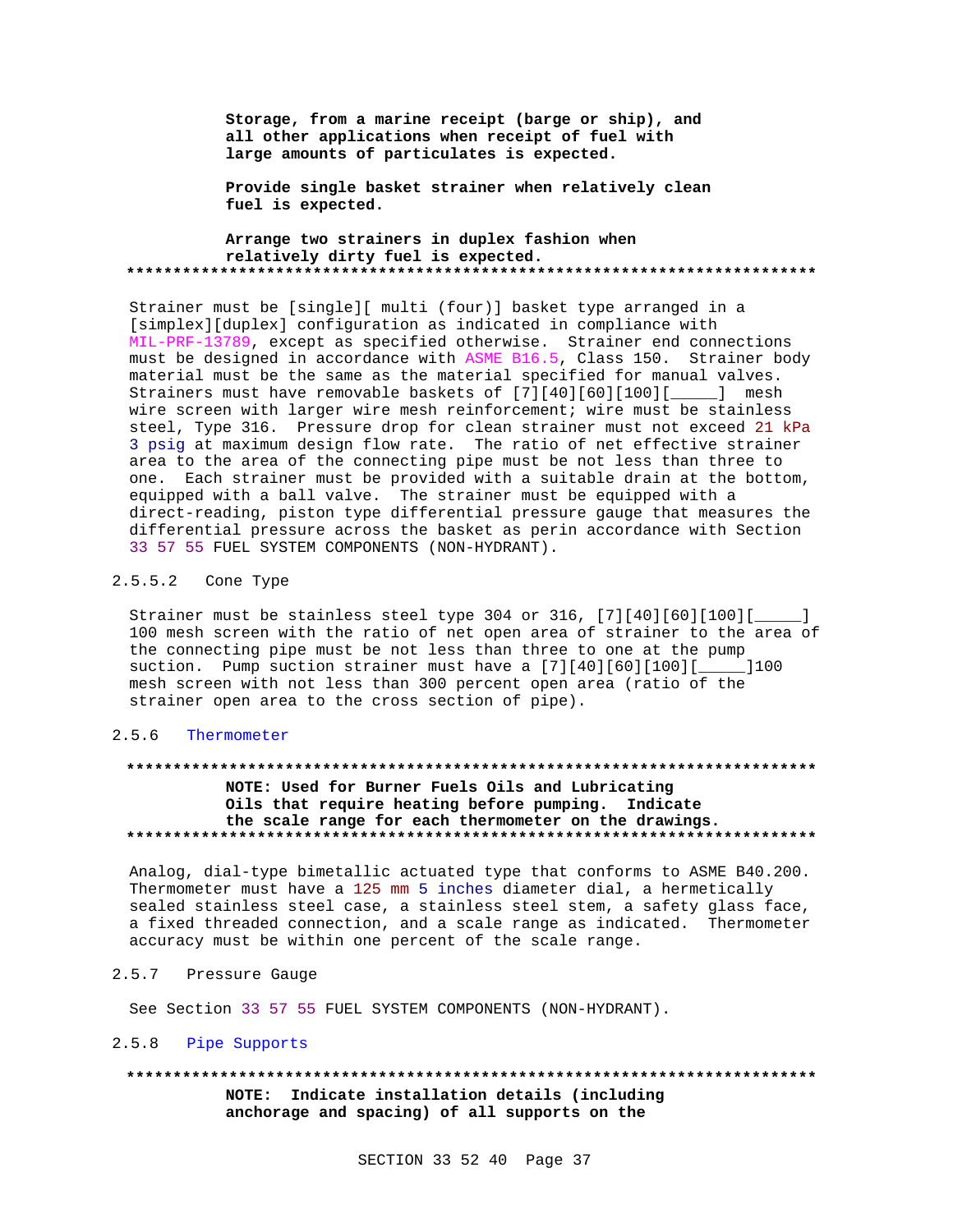**drawings. Include applicable seismic zone design requirements.**

**For waterfront and projects in the tropics with condensing chloride environments, select galvanized options. \*\*\*\*\*\*\*\*\*\*\*\*\*\*\*\*\*\*\*\*\*\*\*\*\*\*\*\*\*\*\*\*\*\*\*\*\*\*\*\*\*\*\*\*\*\*\*\*\*\*\*\*\*\*\*\*\*\*\*\*\*\*\*\*\*\*\*\*\*\*\*\*\*\***

#### 2.5.8.1 General

Pipe supports must conform to MSS SP-58. Design pipe supports to meet the applicable requirements of ANSI/ASME B31.3 or ANSI/ASME B31.4. Provide hot-dip galvanized finish on rods, nuts, bolts, washers, and supports.[ Provide Type 316 stainless steel nuts, bolts, washers, and screws when located at a pier.] Provide miscellaneous metal that conforms to ASTM A36/A36M, standard mill finished structural steel shapes, hot-dipped galvanized.[ Provide galvanizing in accordance with ASTM A123/A123M, ASTM A153/A153M, ASTM A653/A653M or ASTM A924/A924M, Z275 G90.]

### 2.5.8.2 Adjustable Pipe Supports

Adjustable pipe supports must consist of a cast iron saddle and a threaded nipple connected to a carbon steel pipe by means of a special reducer conforming to MSS SP-58. The supports must be provided with PTFE insulation strips.

# 2.5.8.3 Low Friction Supports

Supports must have self-lubricating anti-friction bearing elements composed of 100 percent virgin tetrafluoroethylene polymer and reinforcing aggregates, prebonded to appropriate backing steel members. The coefficient of static friction between bearing elements must be 0.06 from initial installation for both vertical and horizontal loads and deformation must not exceed 51 micrometers 0.002-inch under allowable static loads. Bonds between material and steel must be heat cured, high temperature epoxy. Design pipe support elements for the loads applied. Provide anti-friction material with a minimum of 2.3 mm 0.09-inch thick. Provide hot-dipped galvanized steel supports. Provide supports that are factory designed and manufactured.

#### 2.5.8.4 U-bolt Half Round Supports

Supports must have anti-friction bearing half-round in contact with the bottom of the pipe. Provide Polytetrafluoroethylene or like hydrophobic, anti-corrosive material half-round with a compressive strength of at least 69 mPa 10 ksi or greater as required. U-bolts must be installed in either a loose or limited guide configuration as indicated on the design drawings. Provide hot-dip galvanized u-bolts with seamless non-metallic low friction coating. U-bolt connection must be double nutted on the bottom and single bolted on top.

# 2.5.8.5 Concrete and Grout

Concrete and grout for anchors and supports must comply with Section 03 30 00 CAST-IN-PLACE CONCRETE.

# 2.5.9 Sample Connections

a. Sample connections must be factory assembled units specifically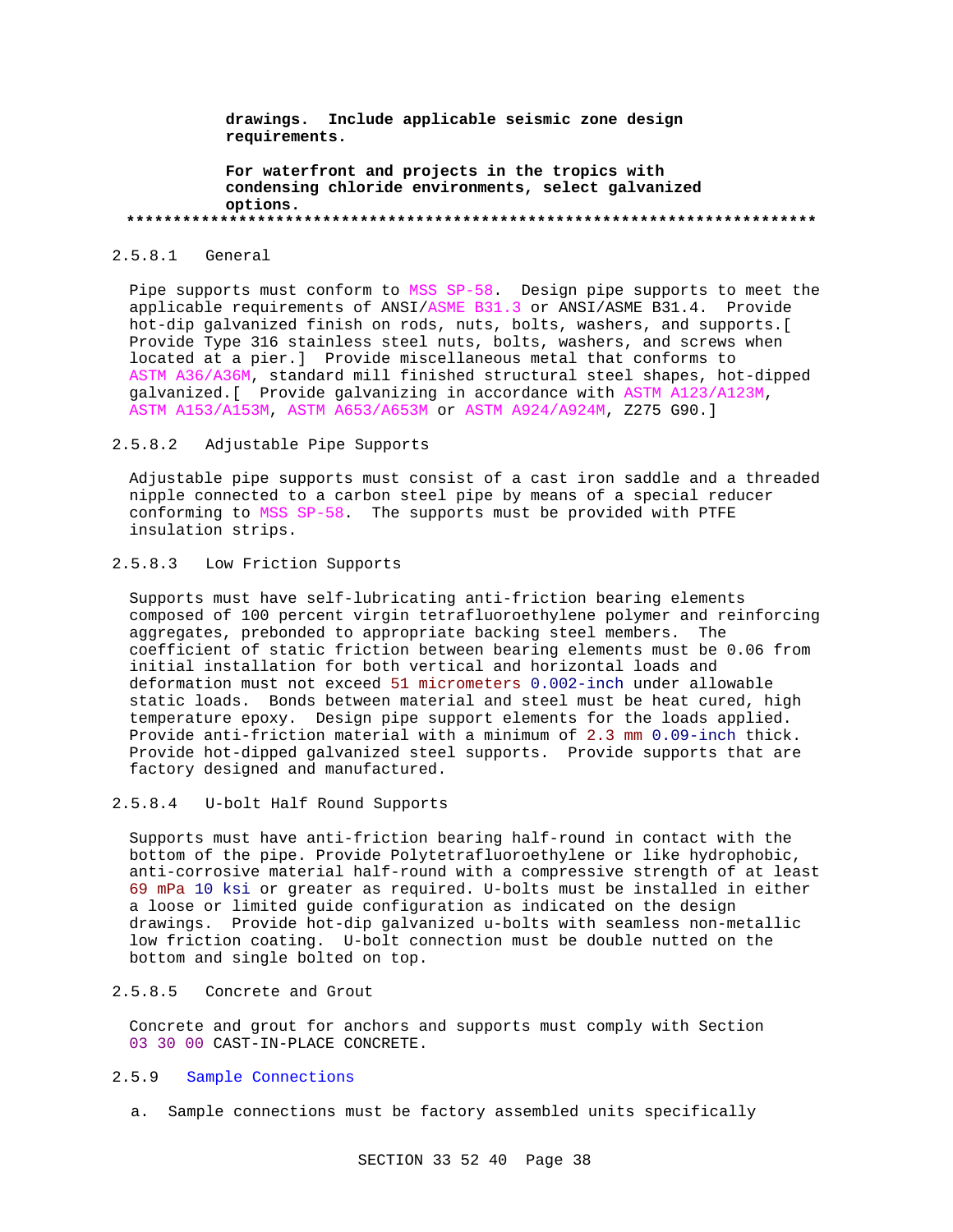designed for obtaining representative samples from fuel pipelines. Each connection must include a  $6 \text{ mm } 1/4$ -inch sampling probe where the probe faces upstream, ball valve and 6 mm 1/4-inch quick disconnect coupling with dust plug, all assembled into a unit that is suitable for installation in a pipe nipple. The sampling probe must extend not less than 25 mm one-inch into the fuel pipe. All materials in the sample connections must be stainless steel or aluminum.

b. Furnish two sampling hose assemblies to the Contracting Officer at the project site. Each assembly must consist of a 1.8 m 6-foot length of 6 mm 1/4-inch clear plastic tubing with internal bonding/grounding wire. One end of the tubing will contain a male connector that actuates flow when inserted into the quick disconnect coupler. Each end of the bonding/grounding wire must be equipped with clips for attaching to the pipe and metal sample container.

#### $[2.5.10]$ Sight Flow Indicators

# NOTE: Sight flow indicators are seldom used as they tend to leak when subjected to cyclic pressure spikes. Do not use without permission of the Service Headquarters or officially designated alternate.

Sight flow indicators must be ANSI Class 150 and must have flanged end connections. Sight flow indicators must consist of a housing containing a rotating propeller that is visible through a glass observation port. The housing must be stainless steel when installed in stainless steel lines and carbon steel when installed in carbon steel lines. The glass in the indicator must also meet the Class 150 rating.

#### $12.6$ PIGGING SYSTEM COMPONENTS

# NOTE: Select option for piggable system components if line is piggable.

#### 2.6.1 Maintenance Pig Launchers and Receivers

Construct of the same materials as the pipe, valves and fittings for a Class 150 system. The length of the straight barrel and the line size section must be 1.5 meters 5 feet each. Provide associated launcher kicker piping and receipt bypass piping, not less than 80 mm 3-inch in size for 150 mm 6-inch lines and 100 mm 4-inch for up to 250 mm 10-inch and 150 mm 6-inch for up to 350 mm 14-inch pipelines.

#### $2.6.2$ Smart Pig Launchers and Receivers

Construct of the same materials as the pipe, valves and fittings for a Class 150 system. The length of the straight barrel and the line size section must each be 4.5 meter 15-feet. Provide associated launcher kicker piping and receipt bypass piping, not less than 80 mm 3-inch in size for 150 mm 6-inch lines and 100 mm 4-inch for up to 250 mm 10-inch and 150 mm 6-inch for up to 350 mm 14-inch pipelines.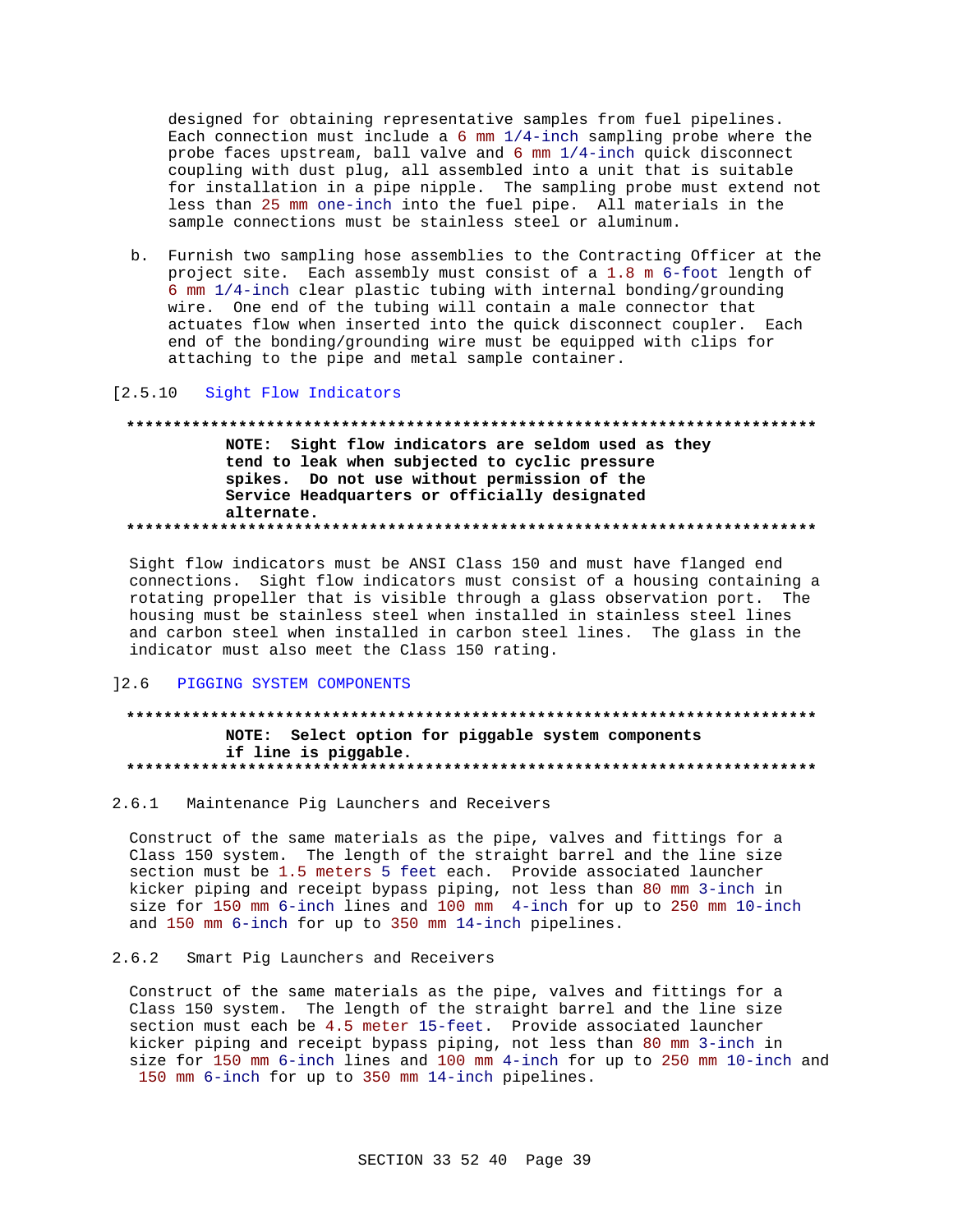#### 2.6.3 Launcher and Receiver Closure Door

The closure must be hinged, swing bolted closure of the same material as the pipe and for a Class 150 system. Gasket must be nitrile or viton. Eye bolts must be pinned to lugs on the hub.

### 2.6.4 Signaler

# **\*\*\*\*\*\*\*\*\*\*\*\*\*\*\*\*\*\*\*\*\*\*\*\*\*\*\*\*\*\*\*\*\*\*\*\*\*\*\*\*\*\*\*\*\*\*\*\*\*\*\*\*\*\*\*\*\*\*\*\*\*\*\*\*\*\*\*\*\*\*\*\*\*\* NOTE: Units suitable for removal under pressure are expensive and are not needed if they are serviced after the pig is launched or received. Consider their use before specifying. \*\*\*\*\*\*\*\*\*\*\*\*\*\*\*\*\*\*\*\*\*\*\*\*\*\*\*\*\*\*\*\*\*\*\*\*\*\*\*\*\*\*\*\*\*\*\*\*\*\*\*\*\*\*\*\*\*\*\*\*\*\*\*\*\*\*\*\*\*\*\*\*\*\***

The pig signaler must be mechanical flag type with manual reset, and be located on the pig launcher and the pig receiver. Material in contact with the fuel must be stainless steel. Units must be suitable for removal and installation under line pressure of 1.90 mPa 275 psig. Signaler must be capable of withstanding line pressure of a Class 150 system.

# 2.7 FLEXIBLE HOSE CONNECTORS

Flexible hoses connectors for fueling pumps must have ANSI Class 300 or 150 flanges to mate directly to the pump and Class 150 flanges to the system flanges. Flanges must be stainless steel and must conform to ASME B16.5. These units must have an inner stainless steel or Inconel, corrugated tube with external stainless steel braid, and all components must be rated for not less than 1.90 mPa 275 psig at 37 degrees C 100 degrees F. Face to Face dimension must be as recommended by the manufacturer. Use Inconel 625 inner bellows in coastal environments or where chlorides are present in the atmosphere.

For sizes larger than 150 mm 6 inches, connectors must incorporate the use of Lo-corr, multi-ply bellows, without external braid, with bellows rating of 300 psig and overall rating consistent with the flange ANSI class. Flanges must be plate type, Vanstone design, with axial movement control rods.

Fabricate piping to measurements established on the project site and position into place without springing or forcing. Make provisions for absorbing expansion and contraction without undue stress in any part of the system. The use of flexible connectors in permanently mounted pump suction and discharge lines as a method of compensating for piping misalignment is not acceptable.

#### 2.8 AUTOMATIC AIR VENT

Unit must have 25 mm one-inch connections and automatically vent air under pressure, and prevent a vacuum when pressure drops below a positive pressure. As fuel fills the vent, a float must rise and form a drip-tight closure. The unit pressure rating must be a minimum of 2 MPa 275 psi. The float must be stainless steel. Body and cover be carbon steel or ductile iron and be internally epoxy coated.

#### 2.9 SURGE SUPPRESSOR TANK AND VALVE

# **\*\*\*\*\*\*\*\*\*\*\*\*\*\*\*\*\*\*\*\*\*\*\*\*\*\*\*\*\*\*\*\*\*\*\*\*\*\*\*\*\*\*\*\*\*\*\*\*\*\*\*\*\*\*\*\*\*\*\*\*\*\*\*\*\*\*\*\*\*\*\*\*\*\* NOTE: Seldom used device, typically on truck**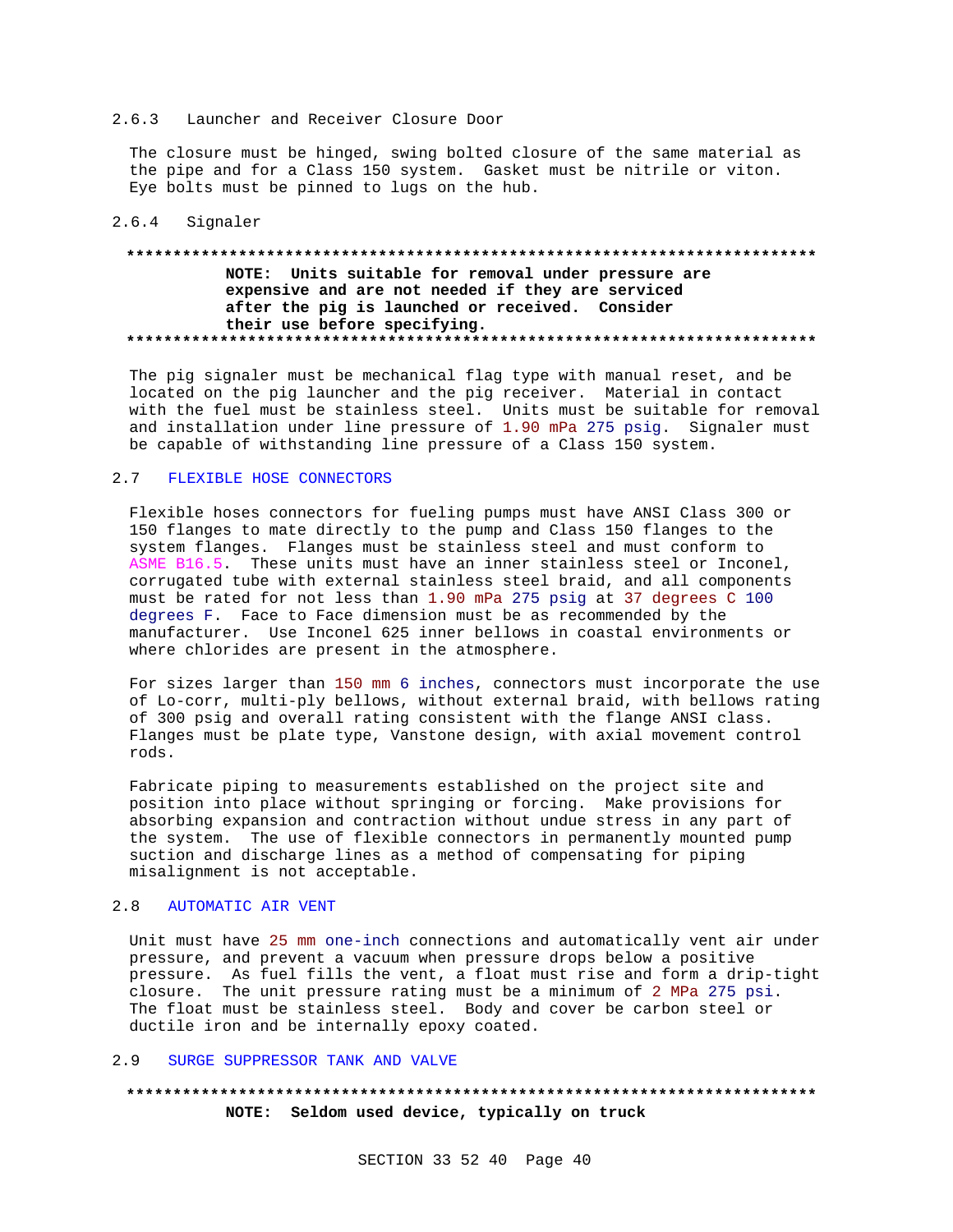#### **fillstands that are located a very long way from the pump house on a dead end line. Seek guidance from the Service Headquarters or officially designated alternate. \*\*\*\*\*\*\*\*\*\*\*\*\*\*\*\*\*\*\*\*\*\*\*\*\*\*\*\*\*\*\*\*\*\*\*\*\*\*\*\*\*\*\*\*\*\*\*\*\*\*\*\*\*\*\*\*\*\*\*\*\*\*\*\*\*\*\*\*\*\*\*\*\*\***

The unit must be fabricated from carbon steel, internally coated pressure vessel with a rubber bladder or a stainless steel diaphragm separating the fuel from the gas charge. The epoxy coating must be in accordance with MIL-PRF-4556. The rubber bladder must be molded synthetic nitrile rubber (Buna-N). The unit must be constructed and labeled in accordance with ASME BPVC SEC VIII D1. The housing must be designed for a working pressure of 2 MPa 275 PSIG. The gas precharge must be dry nitrogen and must have a pressure gauge, gas valve, and an adapter for field charging. Bladder precharge pressure must be 550 KPa 80 PSIG [\_\_\_\_\_]. The connection to the piping system must be Class 150 ANSI flange, size as indicated on the drawings. The connection must have a check valve to provide unrestricted flow into the vessel and restricted flow from the vessel. The flange must have a 13 mm 1/2-inch NPT connection with a valve and adapter to relieve fluid pressure during gas recharging and to drain the vessel during removal. A charging assembly must be provided. The surge suppressor supplier must furnish a service person trained to provide installation check-out assistance and to supervise operation and testing necessary to place the surge control system into service and to provide training on charging, recharging, and checking the surge suppressor.

### 2.10 MISCELLANEOUS ACCESSORIES

### 2.10.1 Concrete Anchor Bolts

Concrete anchors must conform to ASTM A307, Grade C, hot-dipped galvanized.

#### 2.10.2 Coatings for Bolts, Studs, Nuts, and Washers

Carbon steel bolts, studs, nuts, and washers must be provided with a factory applied [cadmium coating that conforms to ASTM B696 or ASTM B766] [hot-dipped zinc coating that conforms to ASTM F2329].

2.10.3 Polytetrafluoroethylene (PTFE) Tape

Tape must conform to ASTM D3308.

# 2.10.4 Pipe Sleeves

Provided sleeves constructed of [hot-dipped galvanized steel, ductile iron, or cast-iron pipe] [uncoated carbon steel pipe] conforming to ASTM A53/A53M, [Schedule 30] [Schedule 20] [Standard weight].

2.10.5 Escutcheon

Escutcheon must be the chrome plated, stamped steel, hinged, split ring type. Inside diameter must closely fit pipe outside diameter. Outside diameter must completely cover the corresponding floor, wall, or ceiling opening. Provided each escutcheon with necessary set screws.

# 2.10.6 Pipe Casings

# **\*\*\*\*\*\*\*\*\*\*\*\*\*\*\*\*\*\*\*\*\*\*\*\*\*\*\*\*\*\*\*\*\*\*\*\*\*\*\*\*\*\*\*\*\*\*\*\*\*\*\*\*\*\*\*\*\*\*\*\*\*\*\*\*\*\*\*\*\*\*\*\*\*\* NOTE: Cased pipe crossings must be specifically**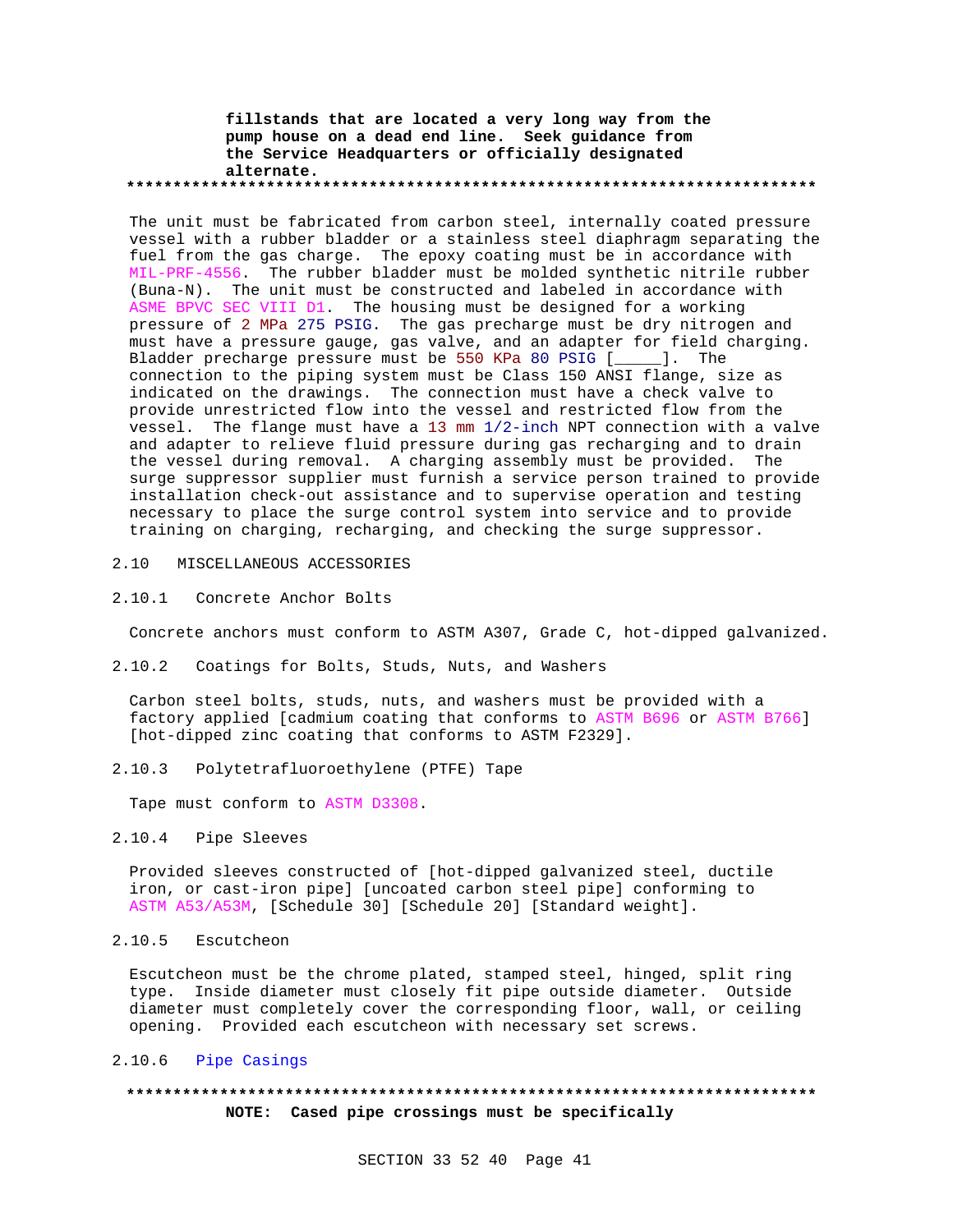**designed for the purpose, including depth of burial versus pipe wall thickness calculations using API criteria and pipe wall thickness required for installation method (such as jack and bore). Appropriate exterior coatings must be considered for the casing. Casings must be designed to be isolated from the piping cathodic protection system, and include a test station for confirmation testing of isolation between pipeline and casing. Project drawings must fully detail method of centering pipe in casing, use of casing segmented seals, and boot to protect the segmented seal from soil backfill. \*\*\*\*\*\*\*\*\*\*\*\*\*\*\*\*\*\*\*\*\*\*\*\*\*\*\*\*\*\*\*\*\*\*\*\*\*\*\*\*\*\*\*\*\*\*\*\*\*\*\*\*\*\*\*\*\*\*\*\*\*\*\*\*\*\*\*\*\*\*\*\*\*\***

Provide carbon steel casings in accordance with paragraph MATERIALS. Provide coating in accordance with Section 33 52 80 LIQUID FUELS PIPELINE COATING SYSTEMS. Alignment of the casing and piping must be such that the pipe is accurately centered within the sleeve by a nonconductive centering device specifically manufactured for the purpose. Closure of space between the pipe and the casing must be by means of a mechanically adjustable segmented elastomeric seal. The casing must be provided with a wraparound Buna-N end seal (boot),(Viton when exposed to sunlight) and be secured to the piping with adjustable stainless steel hose clamps. Sleeves where piping passes under roads must be not less than standard weight carbon steel pipe with a protective coating. Provide cathodic test station, leads and bonding to the pipe and casing such that the isolation between the casing and piping CP system can be verified.

# 2.10.7 Buried Utility Tape

Provide detectable aluminum foil plastic-backed tape or detectable magnetic plastic tape for warning and identification of buried piping. Tape must be detectable by an electronic detection instrument. Provide tape in minimum 75 mm 3 inches width rolls, color coded for the utility involved, with warning identification imprinted in bold black letters continuously and repeatedly over entire tape length. Warning identification must be at least 25 mm one-inch high and must state as a minimum "BURIED JET FUEL PIPING BELOW". Provide permanent code and letter coloring that is unaffected by moisture and other substances contained in trench backfill material.

# 2.10.8 Pipeline Markers

Provide pipeline markers constructed of 150 mm 6 inches diameter, one-half inch thick bronze disk with a 75 mm 3-inch long bronze headed bolt welded to the back of the disk. Engrave the front of the disk with the words "UNDERGROUND FUEL LINE" in the case of one line and "UNDERGROUND FUEL LINES" in the case of multiple fuel lines.

#### 2.11 FINISHES

- 2.11.1 Factory Coating
- 2.11.1.1 Valves

Valve surfaces must be blasted clean according to SSPC SP 5/NACE No. 1. Valve surfaces must be primed and coated in accordance with Section 09 97 13.27 HIGH PERFORMANCE COATING FOR STEEL STRUCTURES.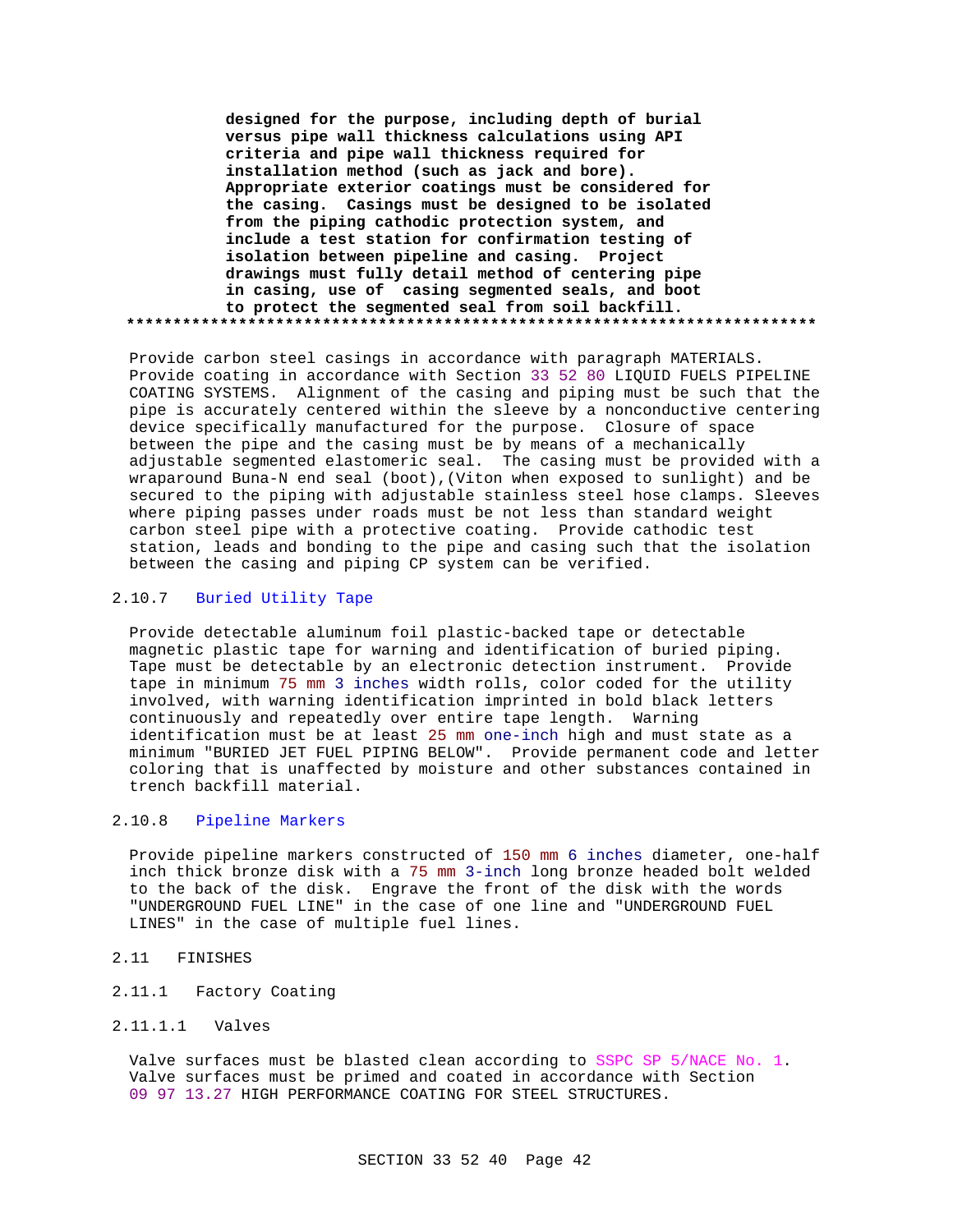#### Equipment and Components  $2.11.1.2$

#### 

NOTE: For all Navy projects (regardless of location), the 500 hour salt spray test is required and must be specified.

For Army projects, a salt spray test is optional. The 125 hour test is suggested for mild or noncorrosive environments. The 500 hour test is suggested for extremely corrosive environments. 

Unless otherwise specified, provide equipment and components fabricated from ferrous metal with the manufacturer's standard factory finish.[ Each factory finish must withstand [125] [500] hours exposure to the salt spray test specified in ASTM B117. For test acceptance, the test specimen must show no signs of blistering, wrinkling, cracking, or loss of adhesion and no sign of rust creepage beyond 3 mm  $1/8$ -inch on either side of the scratch mark immediately after completion of the test.] For equipment and component surfaces subject to temperatures above 50 degrees C 120 degrees F, the factory coating must be appropriately designed for the temperature service.

### 2.11.2 Field Painting

#### \*\*\*\*\*\*\*\*\*\*\*\*\*\*\*\*

NOTE: Specify exterior, aboveground coatings per Section 09 97 13.27 HIGH PERFORMANCE COATING FOR STEEL STRUCTURES if SSPC QP 1 contractor certification is required for any other coatings on the project. If Section 09 90 00 PAINTS AND COATINGS is specified, consider choosing the option for the contractor to be certified to SSPC QP 1, as certified contractors are likely to have more experience working around fuel facilities. 

Painting required for surfaces not otherwise specified must be field painted as specified in [Section 09 97 13.27 HIGH PERFORMANCE COATING FOR STEEL STRUCTURES][Section 09 90 00 PAINTS AND COATINGS]. Do not paint aboveground stainless steel and aluminum surfaces. Do not coat equipment or components provided with a complete factory coating. Hot dip galvanized pipe support steel must not receive the Zinc-Rich Epoxy Primer Coat only the Epoxy Intermediate Coat and Polyurethane Topcoat must be applied to these surfaces. Prior to any field painting, clean surfaces to remove dust, dirt, rust, oil, and grease.

#### PART<sub>3</sub> EXECUTION

#### \*\*\*\*\*\*\*\*\*\*\*\*\*\*\*\*\*\*\*\*\*\*\*\* \*\*\*\*\*\*\*\*\*\*\*\*\*\*\*\*\*\* NOTE: Specify as directed by the Service Headquarters or officially designated alternate.

#### $3.1$ GENERAL

Installation, workmanship, fabrication, assembly, erection, examination, inspection, and testing must be in accordance with ASME B31.3 and NFPA 30,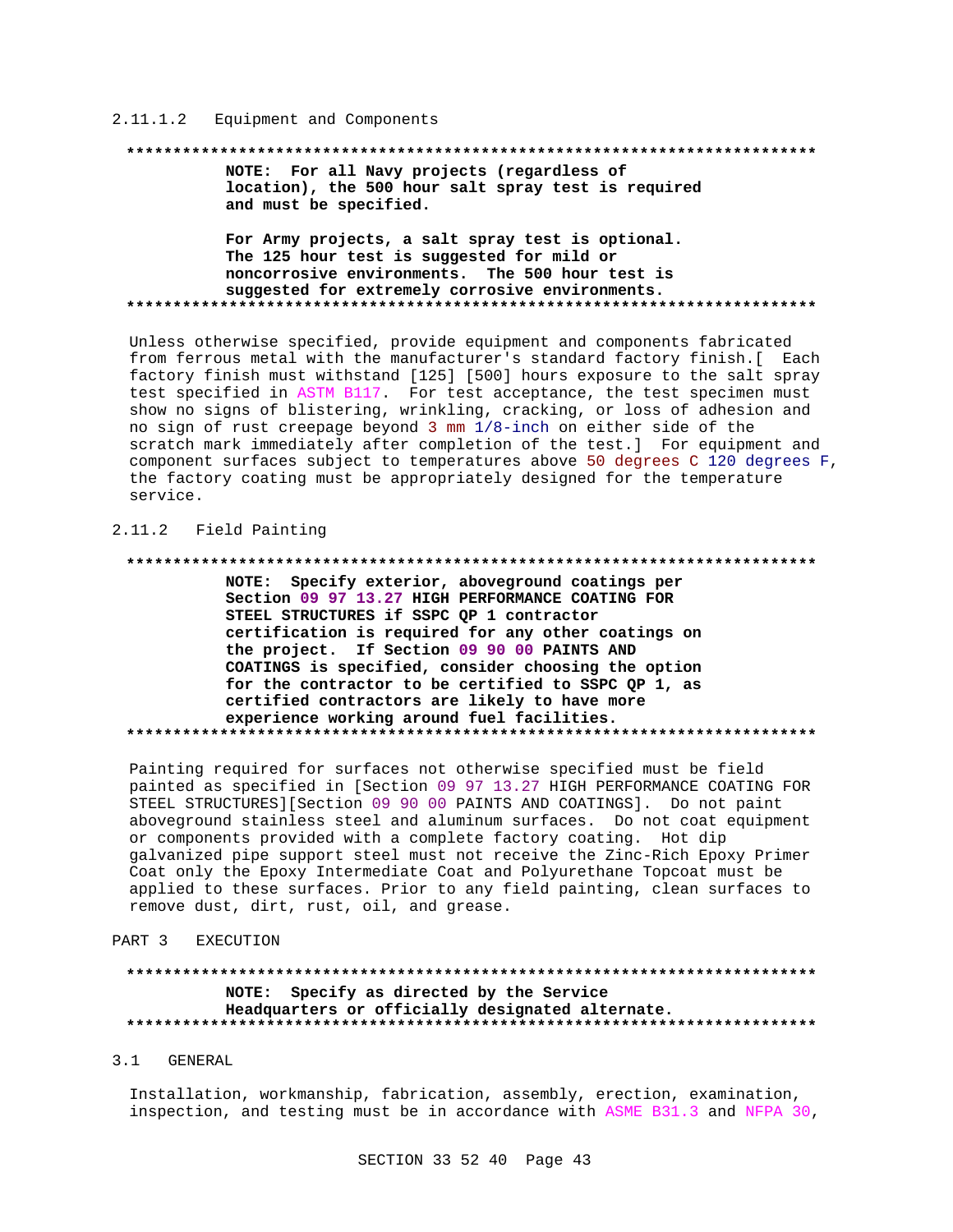except as modified herein. Safety rules as specified in NFPA 30 and NFPA 407 must be strictly observed. Never direct bury threaded connections, socket welded connections, unions, flanges, valves, air vents, or drains. Install all work so that parts requiring periodic inspection, operation, maintenance, and repair are readily accessible.

#### 3.2 VERIFICATION OF DIMENSIONS

After becoming familiar with details of the work, verify dimensions in the field, and advise the Contracting Officer of any discrepancy before performing any work.

#### 3.3 CLEANING OF PIPING

Keep the interior and ends of all new piping, affected by construction operations, thoroughly cleaned of foreign matter and water before and after being installed. Piping systems must be kept clean during installation by means of plugs or other approved methods. When work is not in progress, open ends of piping and fittings must be closed so that no water or other foreign substance will enter the pipes or fittings. Piping must be inspected before placing into position. The interior of each length of pipe must be cleaned after welding ensuring that the interior of the piping is free of foreign matter when it is connected into the system.

# 3.4 TRENCHING AND BACKFILLING

Trenching and backfilling must conform to Section 31 00 00 EARTHWORK, and the following bedding and backfill requirements. The pipe must be laid in a bed of sand 150 mm 6 inches deep, compacted in accordance with Section 31 00 00 EARTHWORK, paragraph BACKFILLING AND COMPACTION. Sand must meet the requirements of Section 31 00 00 EARTHWORK, paragraph SELECT GRANULAR MATERIAL. The full length of each section of pipe without any protective covering must be excavated to permit installation of the protective covering. Pipe that has the grade or joint disturbed after laying, must be taken up and relaid. Pipe must not be laid in water or when the trench or weather conditions are unsuitable for such work. After testing and application of protective covering to joints, sand backfill must be placed and compacted around the pipe or protective coating to a depth of 300 mm one foot above top of pipe. The remainder of the backfill must be the same as for other types of pipe.

#### 3.5 PIPING LAYOUT REQUIREMENTS

# 3.5.1 Pipe Fabrication

Fabricate piping to measurements established on the project site and position into place without springing or forcing. Make provisions for absorbing expansion and contraction without undue stress in any part of the system. The use of flexible connectors in permanently mounted pump suction and discharge lines as a method of compensating for piping misalignment is not acceptable.

# 3.5.2 Interferences and Measurements

Provide offsets, fittings, and accessories required to eliminate interferences and to match actual system components connection locations and arrangements. Verify measurements before commencing work. Submit discrepancies for clarification before proceeding with the installations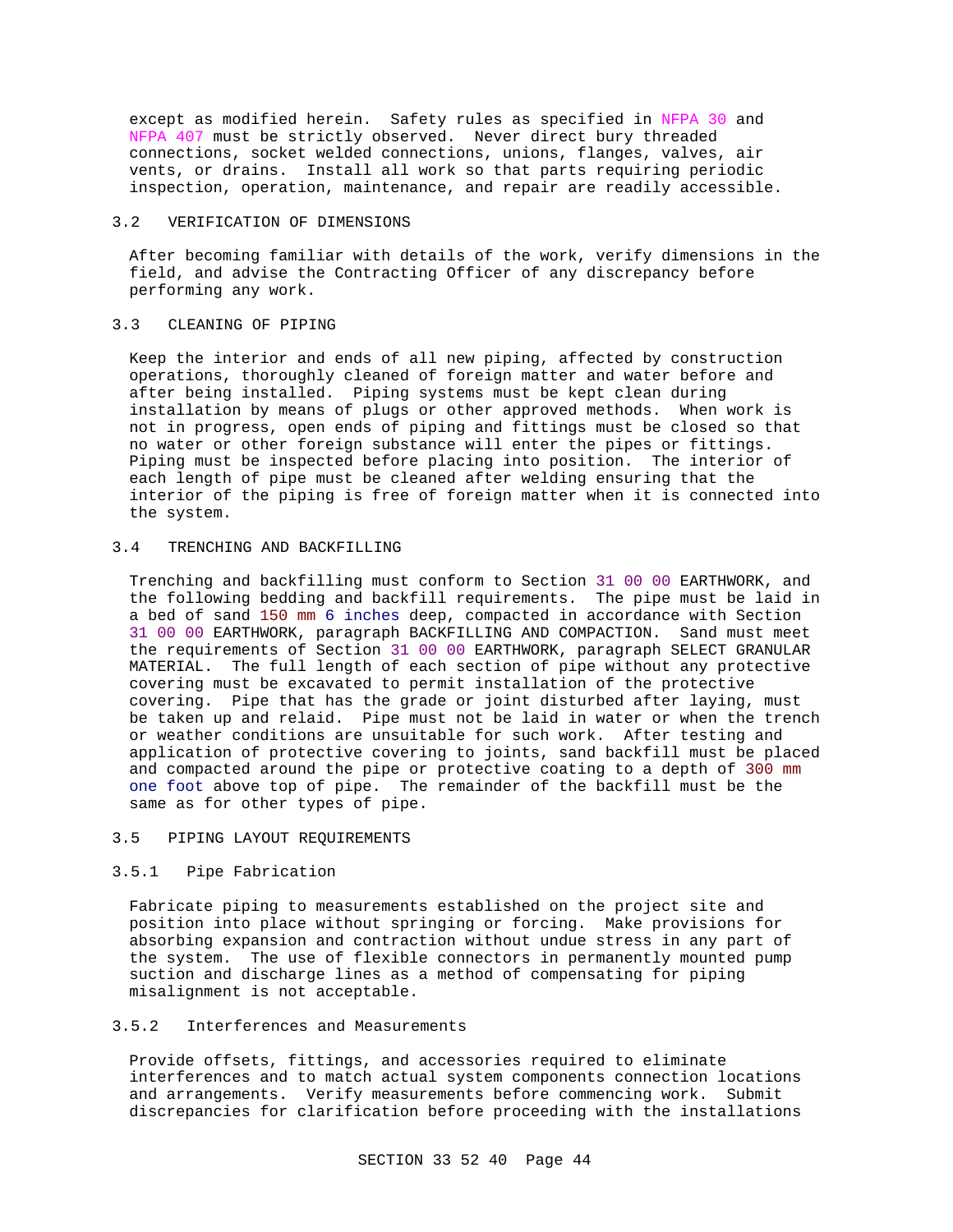to the Contracting Officer.

#### 3.5.3 Space and Access

Keep piping, control tubing, which is not detailed close to structures and columns so as to take up a minimum amount of space. Ensure that access is provided for maintenance of system components, valves and gauges.

#### 3.5.4 Location

Do not place unions in locations that will be inaccessible after the completion of the work. Place unions on each side of equipment.

### 3.5.5 Pipe Supports

Where provided hot dip galvanized pipe support steel must be surface prepped to SSPC SP 16, Brush-Off Blast Cleaning of Coated and Uncoated Galvanized Steel, Stainless Steels, and Non-Ferrous Metals. Once the steel is prepped, apply only the Epoxy Intermediate Coat and Polyurethane Topcoat per manufacturer's instructions.

Provide pipe supports with the maximum spacing as defined in Table 1 below, unless otherwise indicated. At the indicated locations. Provide additional pipe supports at concentrated piping loads (valves).

| Maximum Support Spacing<br>Table 1.      |                                               |                           |                   |                             |                      |                           |                             |                       |                          |
|------------------------------------------|-----------------------------------------------|---------------------------|-------------------|-----------------------------|----------------------|---------------------------|-----------------------------|-----------------------|--------------------------|
| Nominal Pipe<br>Size (mm)<br>(Inches)    | $25$ mm<br>one-inch $1.5$ -in<br>and<br>under | 40 mm                     | 50 mm<br>$2 - in$ | 80 mm<br>$3 - in$           | $100$ mm<br>$4 - in$ | 150 mm<br>$6 - in$        | 200 mm<br>$8 - in$          | $250$ mm<br>$10 - in$ | 300 mm<br>$12 - in$      |
| Maximum<br>Support Spacing<br>$(m)$ (ft) | $2 m 7-ft$                                    | $2.75$ mm $3$ m<br>$9-ft$ | $10-ft$           | 3.5 <sub>m</sub><br>$12-Ft$ | $4.25$ m<br>$14-ft$  | 5 <sub>m</sub><br>$17-ft$ | $5.75 \text{ m}$<br>$19-ft$ | 6.50 m<br>$22-ft$     | $7 \text{ m}$<br>$23-ft$ |

Provide anchors where required to absorb or transmit thrust or eliminate vibration or pulsation. Provide supports near each change of direction. Select support components which do not restrict the movement of the pipe due to thermal expansion. Space supports uniformly and arrange symmetrically.

#### 3.5.6 Structural Support

Provide supplementary or intermediate steel or other structural members as required for transmission of loads to members forming part of the supporting structure. Piping must not be supported from other piping.

#### 3.5.7 Grade

Where profiles of piping lines are shown on the drawings, grade the line uniformly between changes in slope or direction. Maintain gradient to within 6 mm 1/4-inch over the entire length of pipe. When backfilling has been completed to the top of the pipe, the pipe must be surveyed at each joint, and logged by station number. Submit to the Contracting Officer for approval the survey final elevations before backfilling can continue.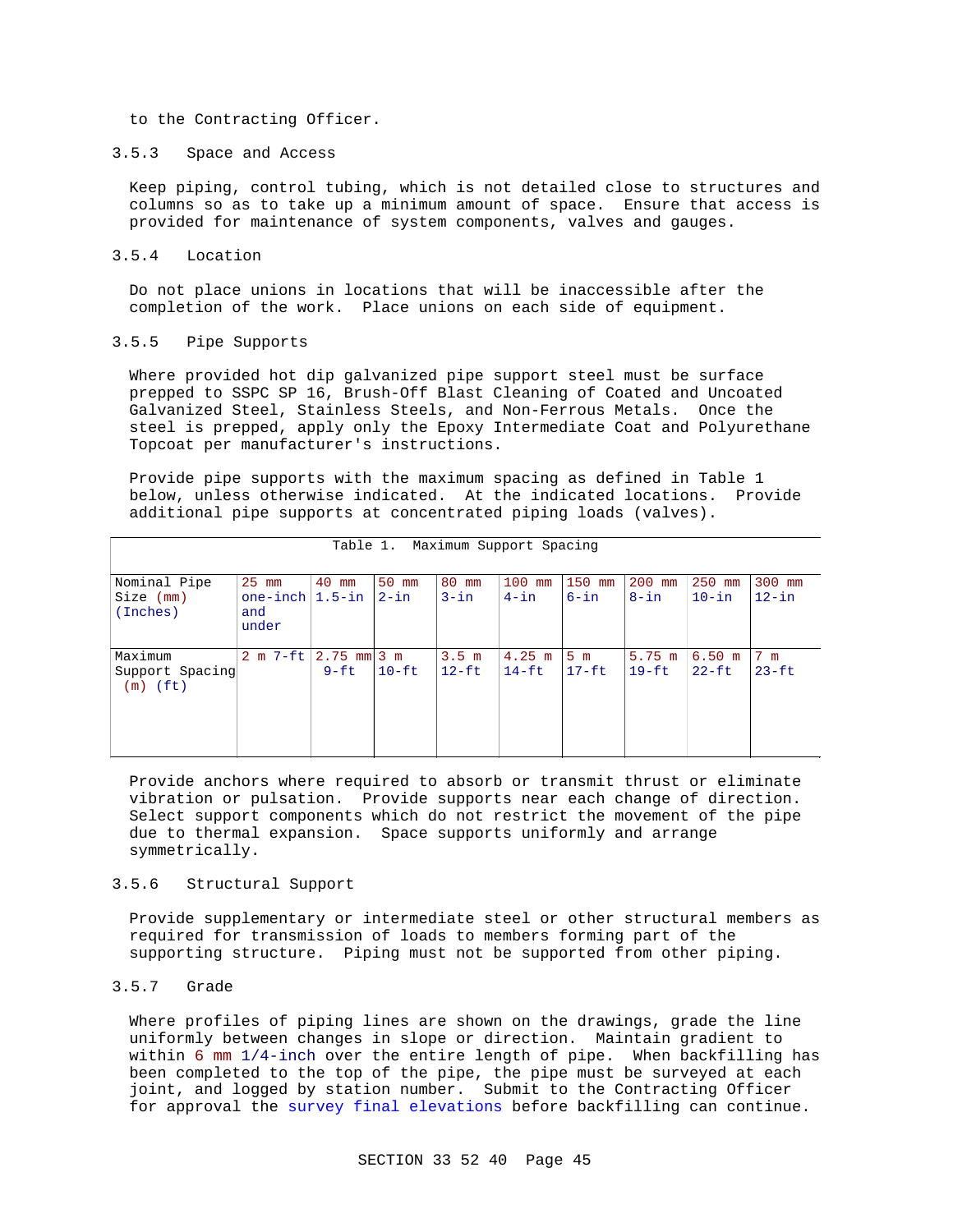### 3.5.8 Size Changes

Make changes in pipe size with reducing fittings. Do not use bushings. Make branch connections with butt-welded tees except where the branch is at least two pipe sizes smaller than the run, in which case the branch connection can be made with a forged or seamless branch outlet fitting. The branch outlet fitting must be designed in such a way that the connection can be radiographed. The branch outlet fittings may be a non-radiographicable if: the piping it is connected to is aboveground, the branch outlet size is 65 mm 2.5 inches or less in diameter, and the branch outlet is located either in a pump house or on a system component pad equipped with containment curb.

#### 3.5.9 Direction Changes

Make changes in direction of pipes with 1.5 D fittings. Where piping is to be piggable, make changes in direction with 1.5 D fittings [and][or] 3 D sweeps as indicated. For piggable pipelines, do not place 1.5 D fittings back to back.Provide special fittings when required. Make odd-angle offsets with pipe bends or elbows cut to the proper angle. Make changes in direction with fittings, except that bending of pipe 100 mm 4 inches and smaller will be permitted, provided a pipe bender is used and wide sweep bends are formed. Mitering or notching pipe or other similar construction to form elbows or tees will not be permitted. The centerline radius of bends must not be less than 6 diameters of the pipe if a pipe bender is used.

# 3.5.10 Threaded End Connections

# **\*\*\*\*\*\*\*\*\*\*\*\*\*\*\*\*\*\*\*\*\*\*\*\*\*\*\*\*\*\*\*\*\*\*\*\*\*\*\*\*\*\*\*\*\*\*\*\*\*\*\*\*\*\*\*\*\*\*\*\*\*\*\*\*\*\*\*\*\*\*\*\*\*\* NOTE: As stated previously, avoid threaded end**

**connections if possible. Threaded end connections may be used in certain aboveground applications if specifically indicated on the drawings. As stated previously, never require a threaded end connection to be direct buried. \*\*\*\*\*\*\*\*\*\*\*\*\*\*\*\*\*\*\*\*\*\*\*\*\*\*\*\*\*\*\*\*\*\*\*\*\*\*\*\*\*\*\*\*\*\*\*\*\*\*\*\*\*\*\*\*\*\*\*\*\*\*\*\*\*\*\*\*\*\*\*\*\*\***

Provide threaded end connections only on piping 50 mm2 inches in nominal size or smaller and only where indicated on the drawings. Provide threaded connections with PTFE tape or equivalent thread-joint compound applied to the male threads only. Not more than three threads must show after the joint is tightened.

#### 3.5.11 Existing Pipe Systems

# **\*\*\*\*\*\*\*\*\*\*\*\*\*\*\*\*\*\*\*\*\*\*\*\*\*\*\*\*\*\*\*\*\*\*\*\*\*\*\*\*\*\*\*\*\*\*\*\*\*\*\*\*\*\*\*\*\*\*\*\*\*\*\*\*\*\*\*\*\*\*\*\*\*\* NOTE: Delete this paragraph if connections to existing piping systems are not required. Indicate on the drawings the approximate location of each connection point between new and existing piping systems. \*\*\*\*\*\*\*\*\*\*\*\*\*\*\*\*\*\*\*\*\*\*\*\*\*\*\*\*\*\*\*\*\*\*\*\*\*\*\*\*\*\*\*\*\*\*\*\*\*\*\*\*\*\*\*\*\*\*\*\*\*\*\*\*\*\*\*\*\*\*\*\*\*\***

No interruptions or isolation of an existing fuel handling service or system may be performed unless the actions are appropriately documented in the approved work plan. Perform initial cutting of existing fuel pipe with a multiwheel pipe cutter, using a nonflammable lubricant. After cut is made, seal interior of piping with a gas barrier plug. Refer to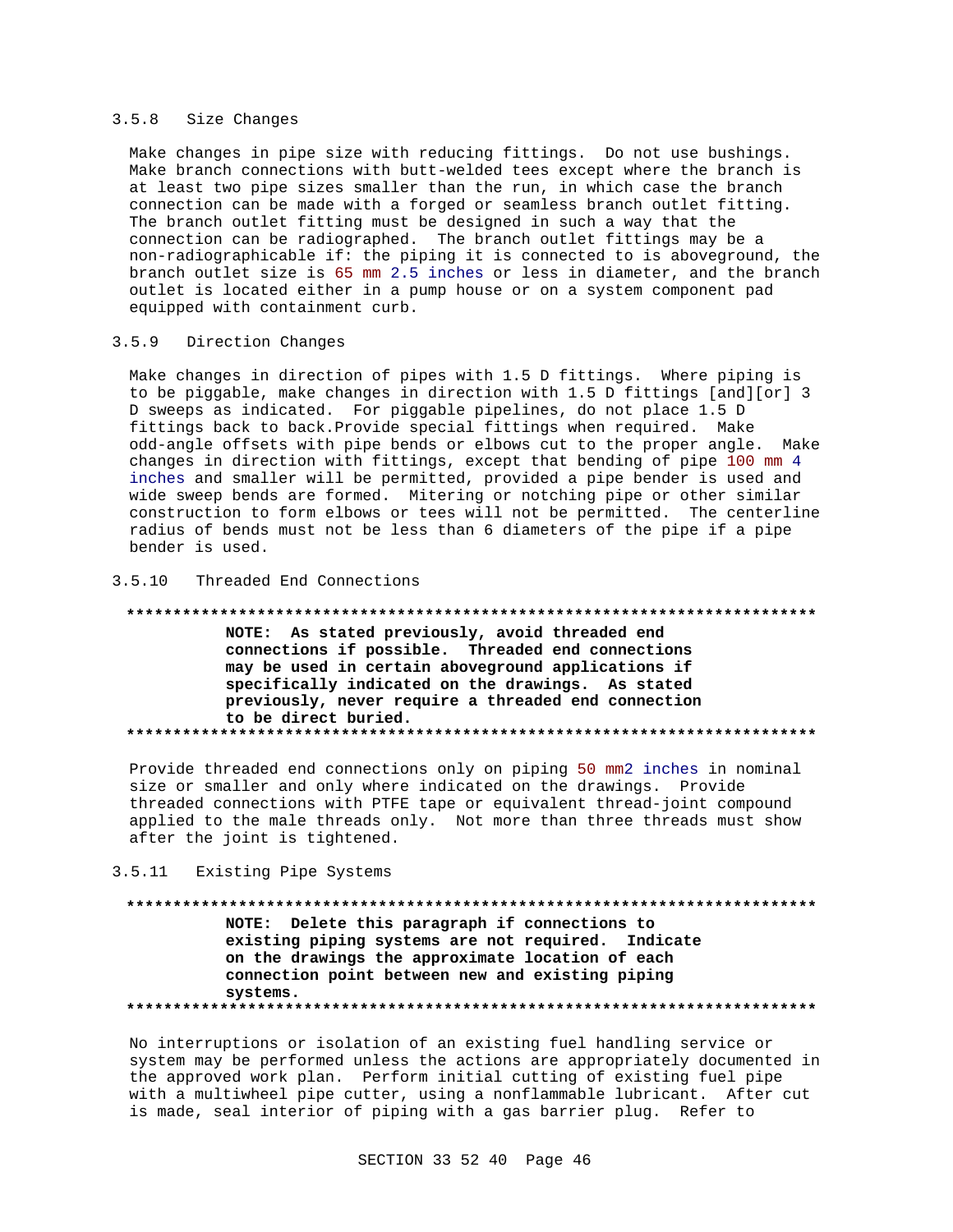API RP 2009and API RP 2200. Purge interior of piping with carbon dioxide or nitrogen prior to performing any welding process.

# 3.5.12 Bolted Connections

For each bolted connection of stainless steel components (e.g., pipes, piping components, valves, and system components) use stainless steel bolts or studs, nuts, and washers. For each bolted connection of carbon steel components, use carbon steel bolts or studs, nuts, and washers. Bolts project no more than three full threads and no less than two full threads beyond the nuts with the bolts tightened to the required torque. Prior to installing nuts, apply a compatible anti-seize compound to the male threads.

#### $3.5.13$ Flanges and Unions

Except where threaded end connections [and][or] unions are indicated, provide flanged joints in each line immediately preceding the connection to system components or material requiring maintenance such as pumps, general valves, control valves, strainers, and other similar items and as indicated. Assemble flanged joints square and tight with matched flanges, gaskets, and bolts.

# 3.5.14 Flange Protector

# NOTE: See Note on FLANGE PROTECTORS paragraph in this section.

Provide flange protectors [on each electrically insulating flange connection][on each flanged end connection, including valves and system components][where indicated on the drawings].[ Fill the flange cavity of electrically insulating flange connections with a corrosion inhibitor type grease.] Provide grease filled bolt caps.

#### $3.5.15$ Manual Valves

# NOTE: Show on the drawings double block and bleed plug valves installed upstream of each pump strainer as well as downstream of each filter separator control valve.

Install isolation plug or ball valves on each side of each system equipment, at the midpoint of looped mains, and at any other points indicated or required for draining, isolating, or sectionalizing purpose. Install valves with stems vertically up unless otherwise indicated. Provide individual supports and anchors for each valve.

# 3.5.16 Air Vents

Provide  $[\_$  [40 mm]  $[1-1/2$  inches] air vents at all high points and where indicated to ensure adequate venting of the piping system.

 $3.5.17$  Drains

Provide [\_\_\_\_] [50 mm] [2 inches] drains at all low points and where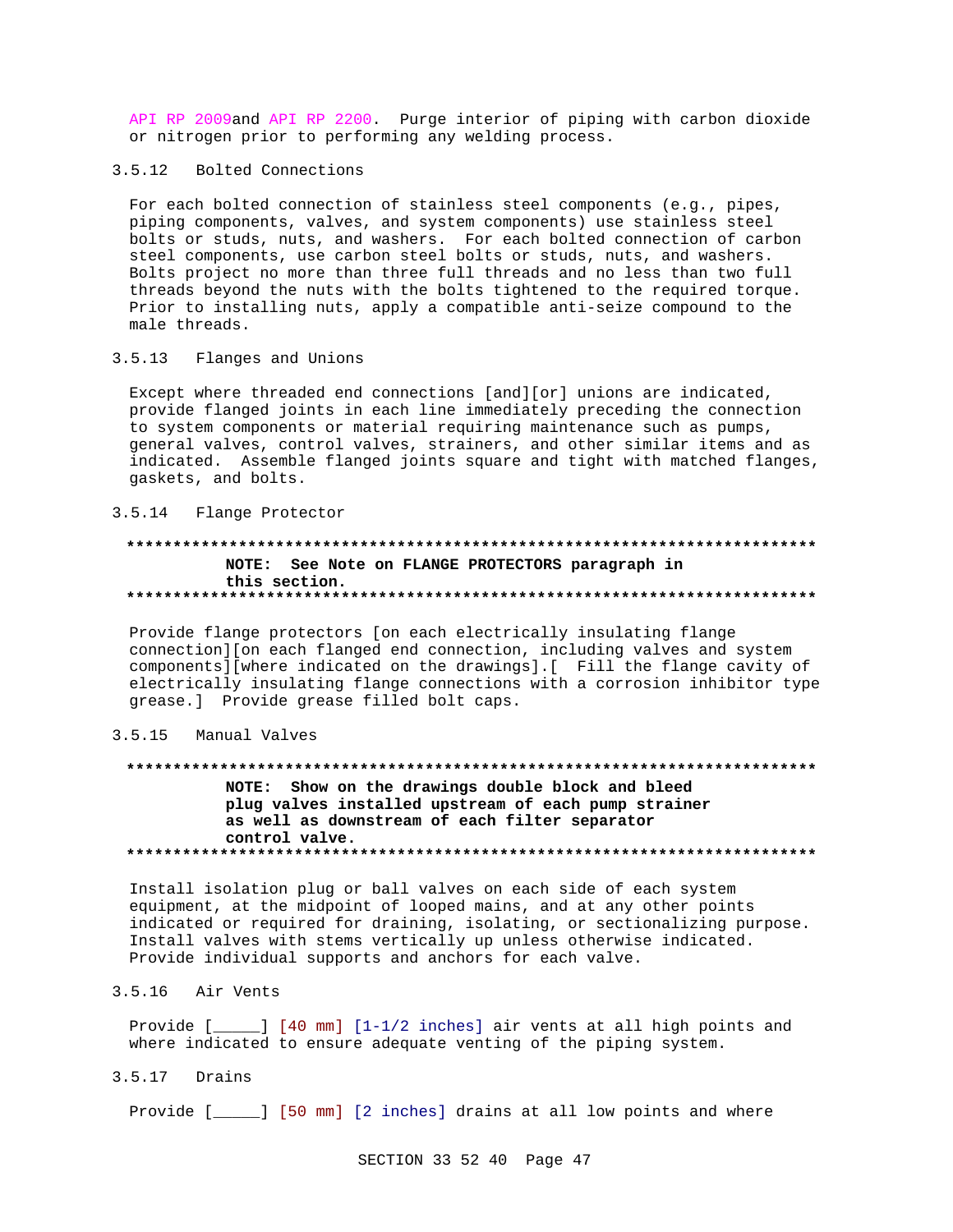indicated to ensure complete drainage of the piping. Drains must be schedule 120.

# 3.5.18 Bellows Expansion Joints

Cold set joints to compensate for the temperature at the time of installation. Provide initial alignment guides on the connecting piping no more than 4 pipe diameters from the expansion joint. Provide additional alignment guides on the connecting piping no more than 14 pipe diameters from the first guide.

### 3.5.19 Thermometers

Provide thermometers with separable sockets. Install separable sockets in pipelines in such a manner to sense the temperature of flowing fluid and minimize obstruction to flow.

### 3.5.20 Pipe Sleeves

Provide a pipe sleeve around any pipe that penetrates a wall, floor, or slab. Do not install sleeves in structural members except where indicated or approved. Install pipe sleeves in masonry structures at the time of the masonry construction. Sleeves must be of such size as to provide a minimum of 12 mm 1/2-inch all-around clearance between bare pipe and the sleeve. Align sleeve and piping such that the pipe is accurately centered within the sleeve by a nonconductive centering element. Securely anchor the sleeve to prevent dislocation. Closure of the space between the pipe and the pipe sleeve must be by means of a mechanically adjustable segmented elastomeric seal. The seal must be installed so as to be flush. For wall or floor penetrations, extend each sleeve through its respective wall or floor and cut flush with each surface. Seal around sleeves that penetrate through valve or fuel related pits with a Buna-N casing seal. Seal around sleeves that penetrate through non-fire-rated walls and floors in accordance with Section 07 92 00 JOINT SEALANTS. Seal around sleeves that penetrate through fire-rated walls and floors as specified in Section 07 84 00 FIRESTOPPING.

# 3.5.21 Escutcheons

Except for utility or equipment rooms, provide finished surfaces where exposed piping pass through floors, walls, or ceilings with escutcheons. Secure escutcheon to pipe or pipe covering.

#### 3.6 SEISMIC REQUIREMENTS

# **\*\*\*\*\*\*\*\*\*\*\*\*\*\*\*\*\*\*\*\*\*\*\*\*\*\*\*\*\*\*\*\*\*\*\*\*\*\*\*\*\*\*\*\*\*\*\*\*\*\*\*\*\*\*\*\*\*\*\*\*\*\*\*\*\*\*\*\*\*\*\*\*\*\* NOTE: Include applicable seismic design requirements on the drawings. Delete this paragraph if there are no specific seismic design requirements. \*\*\*\*\*\*\*\*\*\*\*\*\*\*\*\*\*\*\*\*\*\*\*\*\*\*\*\*\*\*\*\*\*\*\*\*\*\*\*\*\*\*\*\*\*\*\*\*\*\*\*\*\*\*\*\*\*\*\*\*\*\*\*\*\*\*\*\*\*\*\*\*\*\***

Support and brace piping and attach valves to resist seismic loads as specified under Sections 13 48 73 SEISMIC CONTROL FOR MECHANICAL EQUIPMENT[, 22 05 48.00 20 MECHANICAL SOUND, VIBRATION, AND SEISMIC CONTROL] and as shown on the drawings. Structural steel required for reinforcement to properly support piping, headers, and system components but not shown must be provided under this section. Material used for support must be as specified under Section 05 12 00 STRUCTURAL STEEL.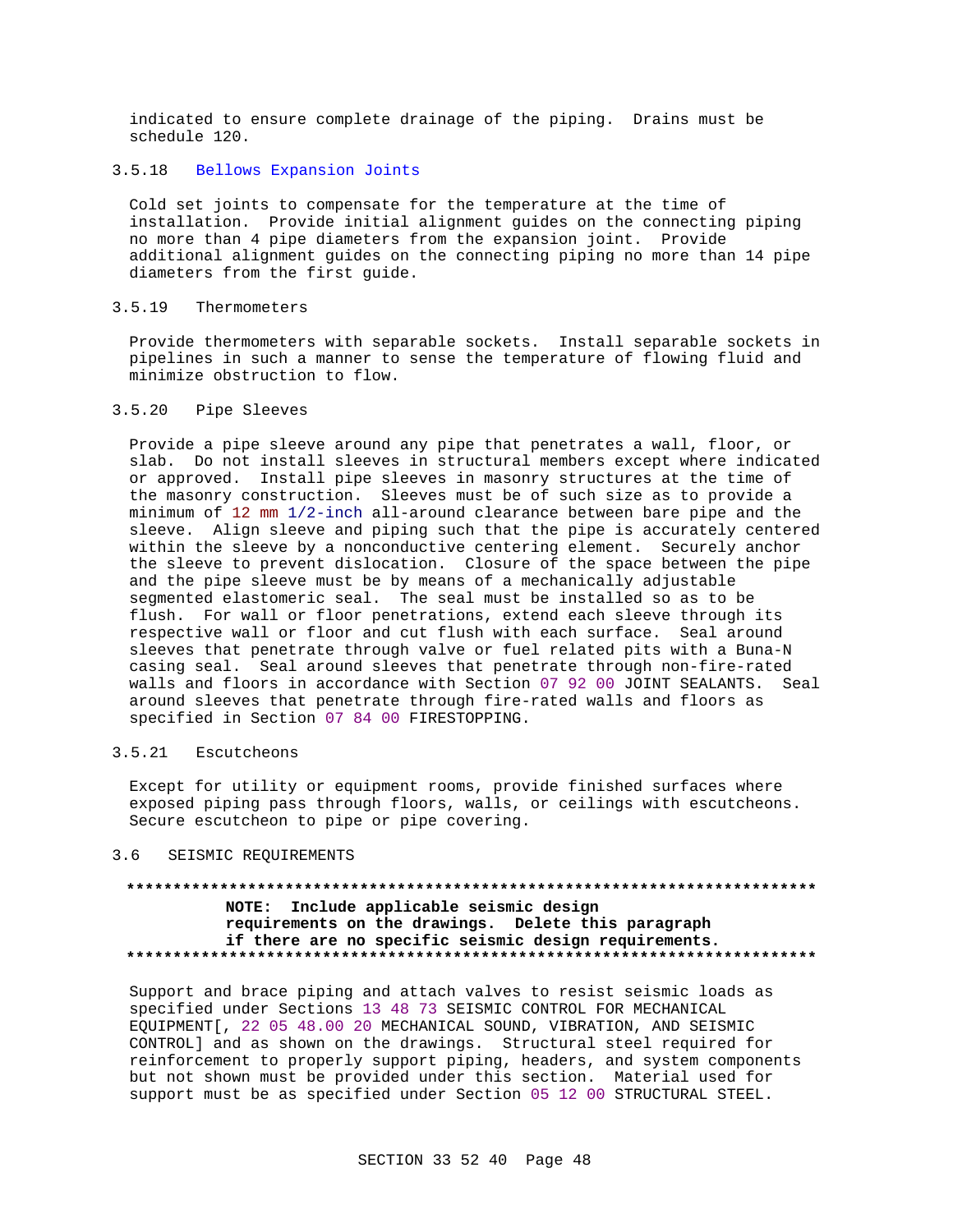#### 3.7 STRUCTURAL ATTACHMENTS

Provide attachment to building structure concrete and masonry by cast-in concrete inserts, built-in anchors, or masonry anchor devices. Apply inserts and anchors with a safety factor not less than 5. Do not attach supports to metal decking. Construct masonry anchors for overhead applications of ferrous materials only. Structural steel brackets required to support piping, headers, and system components, but not shown, must be provided under this section. Material used for support must be as specified under Section 05 12 00 STRUCTURAL STEEL.

#### 3.8 WELDING

3.8.1 General

All joints, unless indicated otherwise, in carbon steel and stainless steel piping systems must be welded. Do not weld carbon steel to stainless steel. Welding of fuel pipe joints must comply with Section 33 52 23.15 POL SERVICE PIPING WELDING.

### 3.9 INSTALLATION

#### 3.9.1 Precautions

Take special care to ensure that the protective coating on buried pipe is not damaged during installation and that the completed system is free of rocks, sand, dirt, water, weld slag, and foreign objects including construction debris. Take the following steps to ensure these conditions.

- a. Coated pipe must be handled only with canvas or nylon slings or padded clamps. Any coating damaged by improper handling or storage must be repaired as specified.
- b. Pipe brought to the site must be stored on blocks or horses at least 450 mm 18 inches above the ground and adequately supported to prevent sagging. Padded blocks or horses must be used for coated pipe. The method and height of storing coated pipe must be in accordance with the coating manufacturer's instructions. Pipe ends must be protected and capped against weather at all times, except to accommodate immediate installation.
- c. Visual inspection must be made of the inside of each length of pipe to ensure that it is clear and clean prior to installation.
- d. The open ends of the pipe system must be closed at the end of each day's work or when work is not in progress by use of expansion plugs and must not be opened until the work is resumed.
- e. A swab, with a leather or canvas belt disc to fit the inside diameter of pipe, must be pulled through each length of pipe after welding in place.
- f. Obstruction remaining in the pipe after completion of the system must be removed at the expense of the Contractor.
- g. Plasma cutters and torches are not to be used to make penetrations in the pipe or to cut pipe.

**\*\*\*\*\*\*\*\*\*\*\*\*\*\*\*\*\*\*\*\*\*\*\*\*\*\*\*\*\*\*\*\*\*\*\*\*\*\*\*\*\*\*\*\*\*\*\*\*\*\*\*\*\*\*\*\*\*\*\*\*\*\*\*\*\*\*\*\*\*\*\*\*\*\***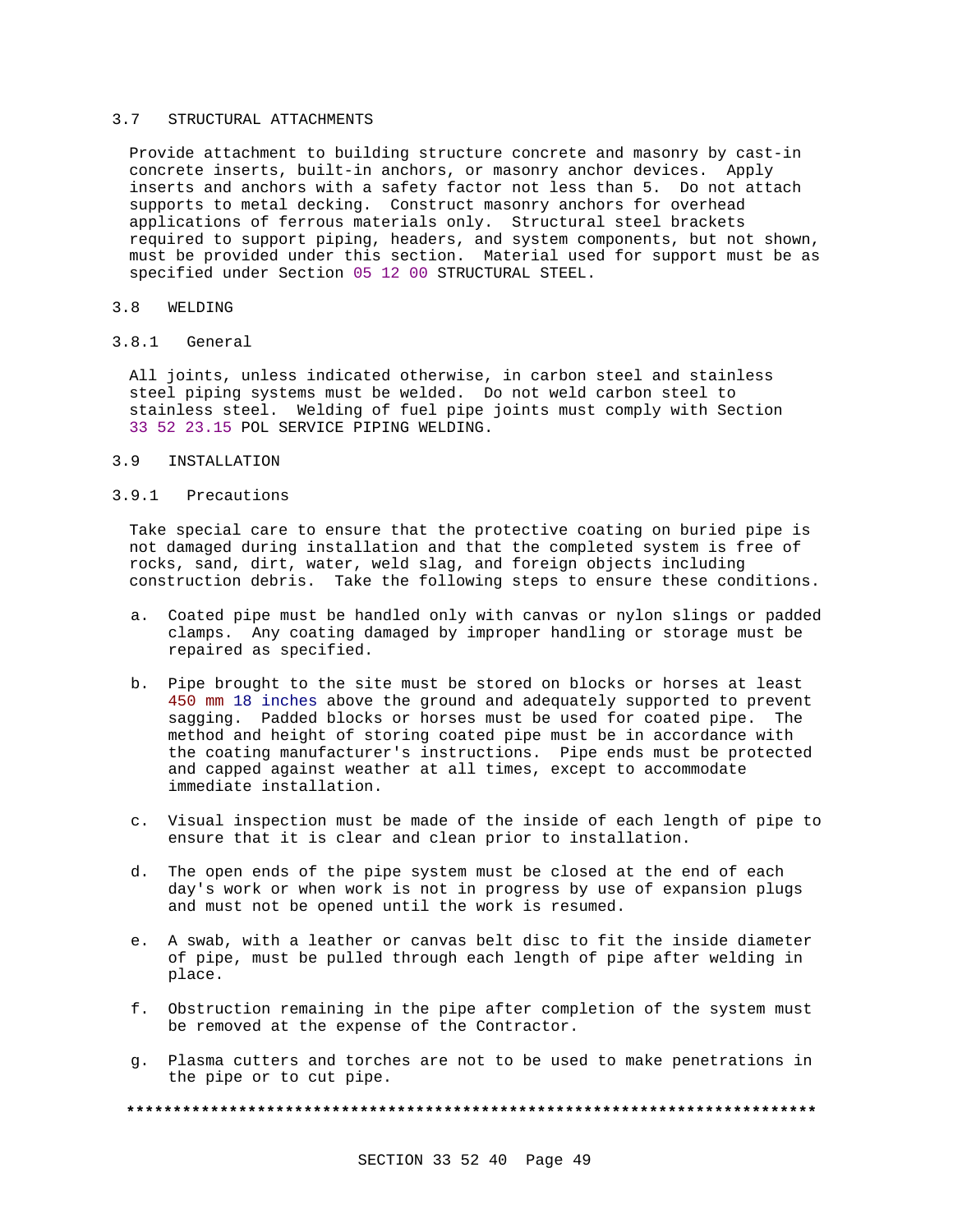#### **NOTE: Select option for swab pig run if line is piggable. \*\*\*\*\*\*\*\*\*\*\*\*\*\*\*\*\*\*\*\*\*\*\*\*\*\*\*\*\*\*\*\*\*\*\*\*\*\*\*\*\*\*\*\*\*\*\*\*\*\*\*\*\*\*\*\*\*\*\*\*\*\*\*\*\*\*\*\*\*\*\*\*\*\***

h. After installation and backfill of the piggable piping is complete and before fuel is put in the pipe, the pipe will be cleaned per the paragraph[s] [CLEANING PIG RUN][WIRE BRUSH RUN] [CLEANING PIG RUN and WIRE BRUSH RUN] in this Section.

3.9.2 Protective Coatings for Buried Piping Including Stainless Steel Piping

#### 3.9.2.1 Application of Coating System

Application of coating system must be in accordance with 33 52 80 LIQUID FUELS PIPELINE COATING SYSTEMS.[ Application of coating system must be in accordance with 09 97 13.27 HIGH PERFORMANCE COATING FOR STEEL STRUCTURES.]

# 3.9.2.2 Inspection and Testing

The condition of factory field coated piping must be the responsibility of the Contractor and all damage to the protective covering during transit and handling must be repaired at no additional cost to the Government. All field coating must be subject to approval by the Contracting Officer. The entire pipe must be inspected as specified in sub-paragraph TESTING OF PROTECTIVE COATINGS under paragraph PROTECTIVE COATINGS FOR BURIED STEEL PIPING. The inspection for holidays must be performed just prior to lowering the pipe into the ditch and every precaution must be taken during lowering and backfilling to prevent damage to the protective covering.

### 3.9.2.3 Damage Repair

Damaged areas of coating must be repaired as specified in the preceding paragraph for fittings.

#### 3.10 INTERIOR EPOXY COATING

When internally epoxy lined pipe is cut, the lining must be ground back from the end a minimum of 25 mm one-inch but not more than 38 mm 1-1/2 inches.

#### 3.11 INSTALLATION OF UNDERGROUND PIPE

Underground fuel pipelines must be pitched as shown on the drawings. Where not indicated they must be pitched a minimum of 50 mm 2 inches per 30.5 m 100 feet. 50 mm Two-inch pipe size valved drain connections must be provided at all low points and 38 mm 1-1/2-inch pipe size valved outlet vent connections must be provided at all high points. Vent and drain lines must terminate in male cam-type locking end connectors with matching female dust covers and installed in pits. The pipe must have cover as shown on the drawings. Drain lines must be installed at the slopes indicated.

#### 3.11.1 Pipe Assembly

Pipe must be strung parallel and adjacent to or above a trench. The pipe must be supported on padded skids during welding and inspection of joints. Protective coating must be inspected and repaired prior to lowering the pipe into the trench. The pipe must be lowered using only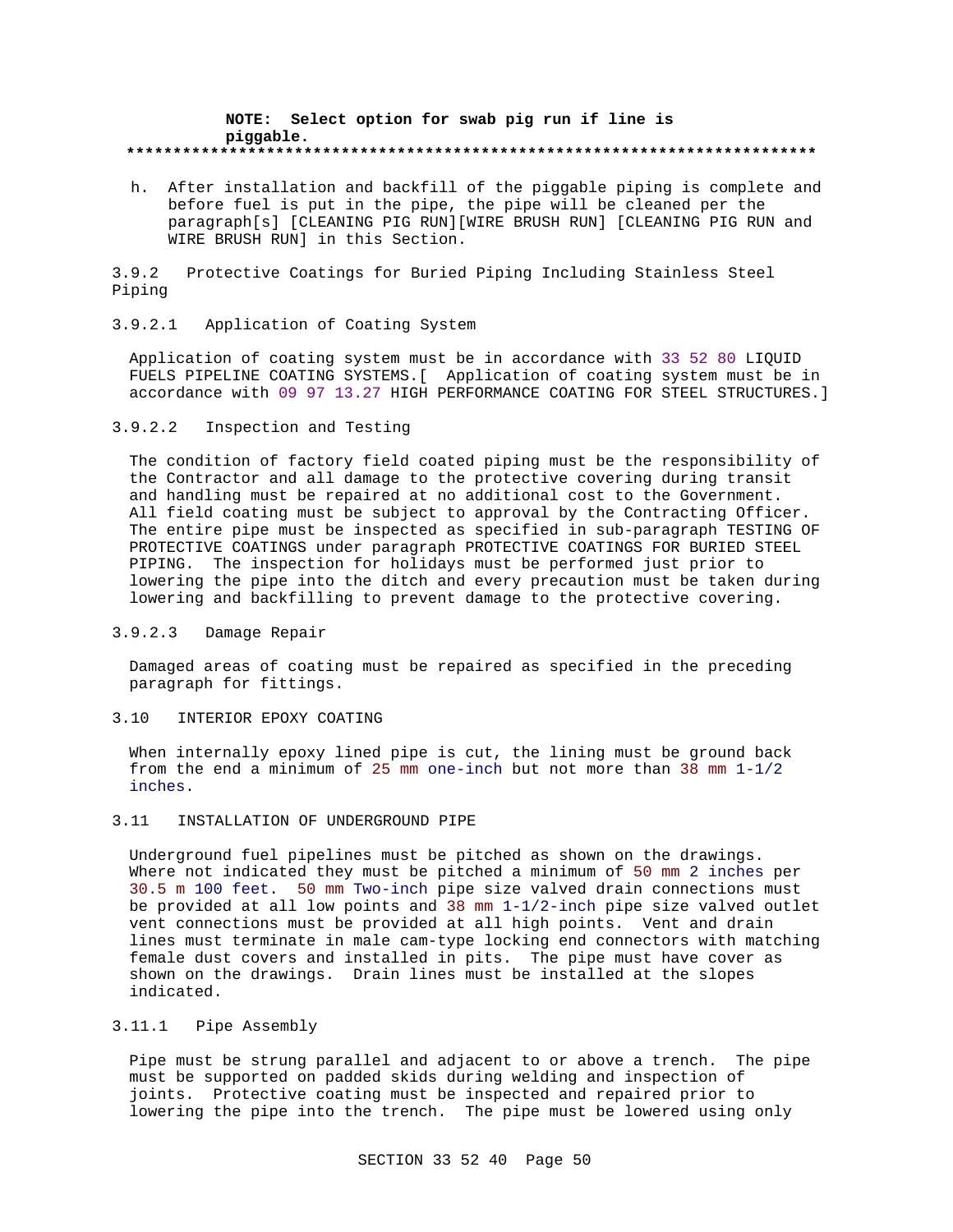canvas or nylon slings. The sling must be dug from underneath the pipe after placements and must not be pulled from underneath the pipe while in contact with it. Care must be taken to prevent damage to the pipe, welded joints or coating and any such damage must be repaired as directed by the Contracting Officer. Pressure testing of the pipe must be done after it has been placed in final position in the trench.

### 3.11.2 Warning Tapes in Earth Trenches

For the purpose of early warning and identification of buried pipes outside of building walls during future trenching or other excavation, continuous identification tapes must be provided in the trench. Provide metallic core or metallic-faced, acid- and alkali-resistant, polyethylene plastic warning tape manufactured for the purpose of early warning and identification of utilities buried below the tape. Tape must be at least 80 mm 3 inches in width. Color of tape must be as standard with the manufacturer with respect to the type of utility buried below the tape. Tape must have lettering at least 25 mm one-inch high with warning and identification imprinted in bold black letters continuously over the entire tape length with not less than the following identification on the tape: BURIED JET FUEL PIPING BELOW. Tape must be installed in accordance with the printed recommendations of the tape manufacturer, as modified herein. Tapes must be buried at a depth of 150 mm 6 inches from the top of the subgrade or 300 mm 12 inches below the top surface of earth. Provide permanent color and printing, unaffected by moisture or soil.

#### 3.11.3 Clearances

Install pipe to be clear of contact with other pipes, pipe sleeves, casings, reinforcing steel, conduits, cables, or other metallic structures. Where pipes cross other pipes or structures with a separation of less than 150 mm 6 inches, install an insulating separator. Protect the pipe from contact with a 300 mm 12-inch square by 25 mm one-inch thick bituminous-impregnated canefiber board.

# 3.11.4 Protective Coating

When the protective coating on pipe is damaged, the Contracting Officer must be notified and must inspect the pipe before the coating is patched. If the damage to the pipe is deeper than 1.2 mm 0.050-inch, the damage must be repaired by welding in accordance with paragraph WELDING. If the pipe is dented, out of round or damaged to the point that welding will not make it good as new, the length of pipe must be rejected.

# 3.11.5 Pipe Casing

# **\*\*\*\*\*\*\*\*\*\*\*\*\*\*\*\*\*\*\*\*\*\*\*\*\*\*\*\*\*\*\*\*\*\*\*\*\*\*\*\*\*\*\*\*\*\*\*\*\*\*\*\*\*\*\*\*\*\*\*\*\*\*\*\*\*\*\*\*\*\*\*\*\*\* NOTE: Design casing vents to prevent the influx of rain or groundwater into the casing.**

**The use of casings on underground pipelines is highly discouraged due to increase problems with pipe corrosion and inability to provide cathodic protection to the pipe in the sleeve. Use steel casing sleeves only for those crossings where sleeves are required by authorities having jurisdiction (i.e.: Airfield Managers), or where it is necessary to place stainless steel lines bore under the roadway or railroad tracks to while**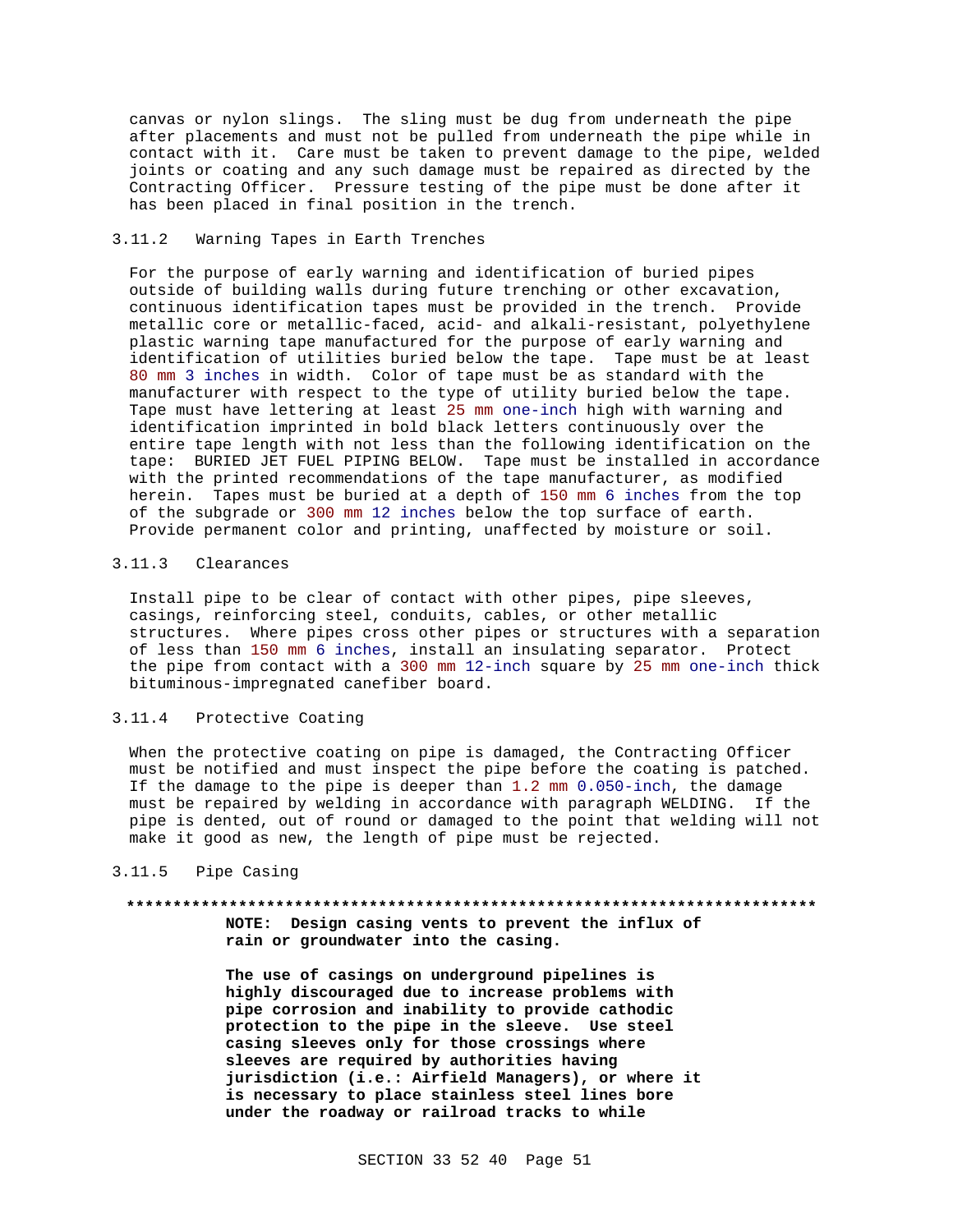**avoiding interference with traffic, or where boring is the most economical construction method. Consider installing carbon steel and stainless steel pipelines under roadways by the traditional trenching method, or use alternative trenchless pipe construction methods for carbon steel pipelines to avoid the need for a casing. Do not use directional drilling for stainless steel lines. When using alternative trenchless methods for carbon steel lines, provide supplemental abrasion resistant coatings applied in addition to the fusion bonded epoxy exterior pipe coating. When required to construct planning construction of open trench cased crossings, consider the economics of installing spare casing sleeves to eliminate excavating for future fuel lines.**

**Locate crossings at a minimum depth of 36 inches (900 mm) beneath the bottom of drainage ditches. If this depth cannot be obtained, install above, but not in contact with, the casing or pipe, a 6-inch (150 mm) thick reinforced concrete slab of adequate length and width to protect the casing or pipe from damage by equipment such as ditch graders and mowers.**

**In areas with high normal or seasonal groundwater tables consider the use of a water excluding casing fill material. Refer to API RP 1102 for additional information on the use of casings. \*\*\*\*\*\*\*\*\*\*\*\*\*\*\*\*\*\*\*\*\*\*\*\*\*\*\*\*\*\*\*\*\*\*\*\*\*\*\*\*\*\*\*\*\*\*\*\*\*\*\*\*\*\*\*\*\*\*\*\*\*\*\*\*\*\*\*\*\*\*\*\*\*\***

Casing must be continuous for the entire crossing as well as extend a minimum of 150 mm 6 inches beyond both sides of the crossing. Casings must be of such size as to provide a minimum of 12 mm 1/2-inch all-around clearance between bare pipe and the casing. Alignment of the casing and piping must be such that the pipe is accurately centered within the casing by nonconductive centering spacers properly spaced in the casing, and within 300 mm 12 inches of casing ends. Provide seals at each end of the casing. Include a vent on the higher end of each casing and a low point drain on the lower end of the casing. Ensure that the casing design electrically isolates fuel-carrying pipes from contact with the casing pipes. Provide cathodic protection test leads to the pipe and casing to monitor for electrical isolation.[ Fill casing with water excluding casing fill material]

#### 3.11.6 Pipeline Markers

Provide above underground fuel piping spaced every 90 meters 300 feet, at tees, and at changes in direction. For sections of underground piping less than 90 meters 300 feet long, place at midpoint. Provide directly above pipe for single lines and between pipes where pipes run in pairs. Provide additional marker over each mid-line fitting connections for steel reinforced flexible pipe. Cast marker into 450 mm 18-inch diameter, 300 mm 12-inch thick concrete plug unless it is set in an area with concrete paving in which case it must be cast into the concrete paving.

3.11.7 Steel Reinforced Flexible Pipe

#### **\*\*\*\*\*\*\*\*\*\*\*\*\*\*\*\*\*\*\*\*\*\*\*\*\*\*\*\*\*\*\*\*\*\*\*\*\*\*\*\*\*\*\*\*\*\*\*\*\*\*\*\*\*\*\*\*\*\*\*\*\*\*\*\*\*\*\*\*\*\*\*\*\*\***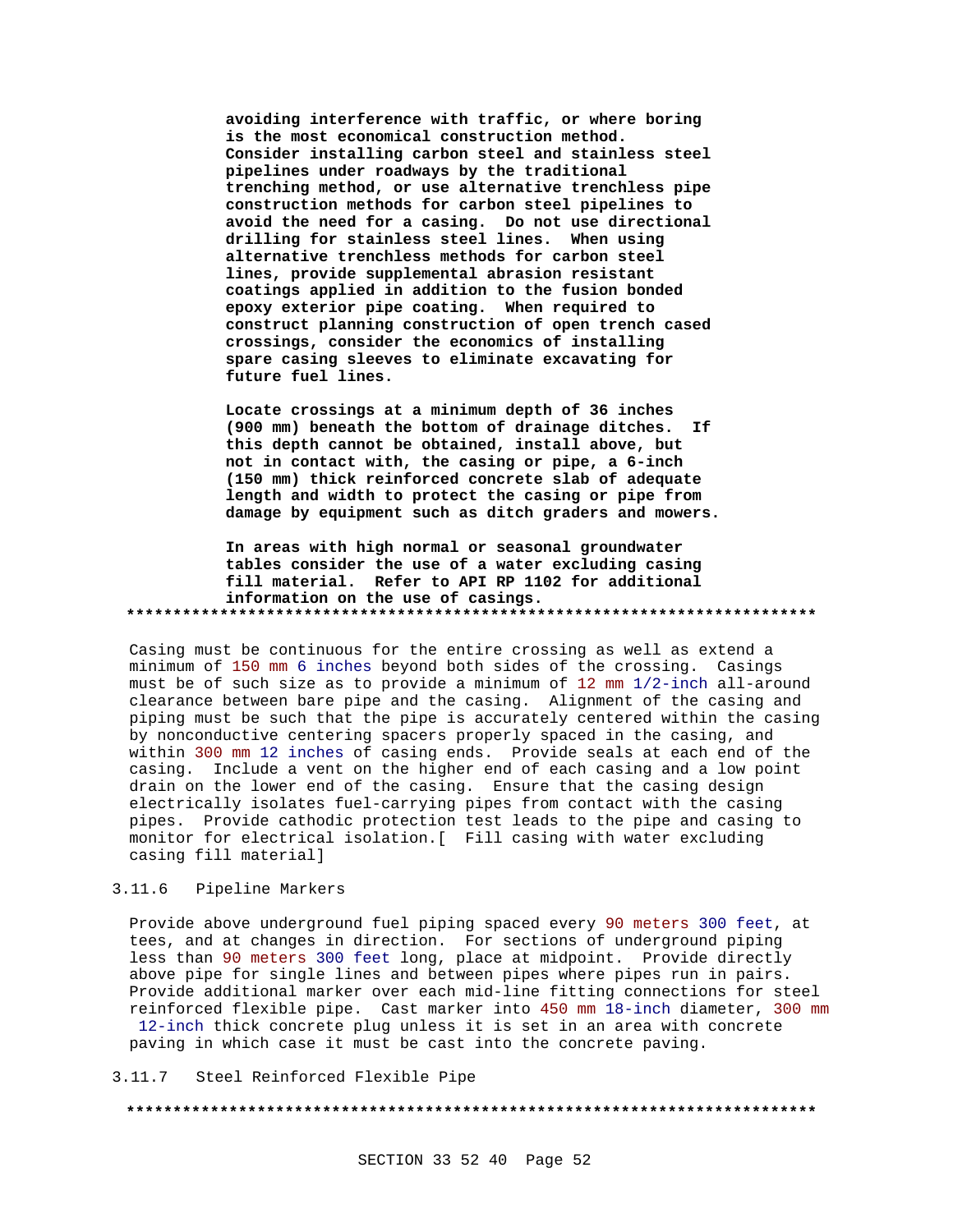# **NOTE: Steel reinforced flexible pipe comes in reels. To the extent possible, design piping system such that the entire length of underground piping can be accommodated with one reel. \*\*\*\*\*\*\*\*\*\*\*\*\*\*\*\*\*\*\*\*\*\*\*\*\*\*\*\*\*\*\*\*\*\*\*\*\*\*\*\*\*\*\*\*\*\*\*\*\*\*\*\*\*\*\*\*\*\*\*\*\*\*\*\*\*\*\*\*\*\*\*\*\*\***

Connections between steel pipe and steel reinforced flexible pipe and between separate lengths of steel reinforced flexible pipe must not be made aboveground but must be made either inside a pit or vault, or direct bury them. Where practicable, end-line and mid-line connections must be located inside pit type enclosures of an appropriate size. Where it is not practicable to locate mid-line connections inside pit type enclosures, mid-line connections may be wrapped with a suitable waterproof protective substance and direct buried underground. The location of direct buried mid-line connections must be indicated on the final drawings and provided with a pipeline marker and monitoring well. Record GPS coordinates of all installed direct buried joints on as-built drawings.

#### 3.12 SYSTEM COMMISSIONING

Conform to Section 33 08 55 FUEL DISTRIBUTION SYSTEM START-UP (NON-HYDRANT).

### 3.13 TESTING

**\*\*\*\*\*\*\*\*\*\*\*\*\*\*\*\*\*\*\*\*\*\*\*\*\*\*\*\*\*\*\*\*\*\*\*\*\*\*\*\*\*\*\*\*\*\*\*\*\*\*\*\*\*\*\*\*\*\*\*\*\*\*\*\*\*\*\*\*\*\*\*\*\*\***

**NOTE: Hydrostatic testing with water requires explicit, written Service Headquarters approval except in the case of fuel piping systems containing fuels with a flash point of less than 38 degrees C 100 degrees F (i.e. JP-4, Mogas, Avgas, etc.); without that approval, hydrotesting with water is forbidden. Pressure testing of new Mogas, Avgas, and JP-4 pipelines must be with water. \*\*\*\*\*\*\*\*\*\*\*\*\*\*\*\*\*\*\*\*\*\*\*\*\*\*\*\*\*\*\*\*\*\*\*\*\*\*\*\*\*\*\*\*\*\*\*\*\*\*\*\*\*\*\*\*\*\*\*\*\*\*\*\*\*\*\*\*\*\*\*\*\*\***

Piping must be tested by pneumatic and hydrostatic pressure. Testing must comply with applicable requirements of ASME B31.3, NFPA 30 and the requirements specified herein. Hydrostatic testing must be performed using [fuel] [water] as the liquid[ with Service Headquarters approval]. Pressure and hydrostatic testing must be performed only after welding inspection has been completed. Labor, materials, equipment, electricity, repairs, and retesting necessary for any of the tests required herein must be furnished by the Contractor. Provide provisions to prevent displacement of the piping during testing. Keep personnel clear of the piping during pneumatic testing. Only authorized personnel must be permitted in the area during pneumatic and hydrostatic testing. Isolate system components such as pumps, tanks, filter separators, and meters from the piping system during the testing. Do not exceed the pressure rating of any component in the piping system during the testing. Following satisfactory completion of each test, relieve the test pressure and seal the pipe immediately.[ When water is authorized for hydrostatic testing [and] [or] pigging of fuel piping, ensure that all water is removed from the piping by a combination of pigging the piping, followed by dehydrating the line either with dehumidified air or vacuum extraction. Verification of pipeline dehydrating must be confirmed by measuring dew point of exhausted air. Do not allow water to remain in piping for more than 48 hours after testing. Schedule hydrotesting such that the pipeline can be filled with fuel as soon as possible (no more than two weeks) after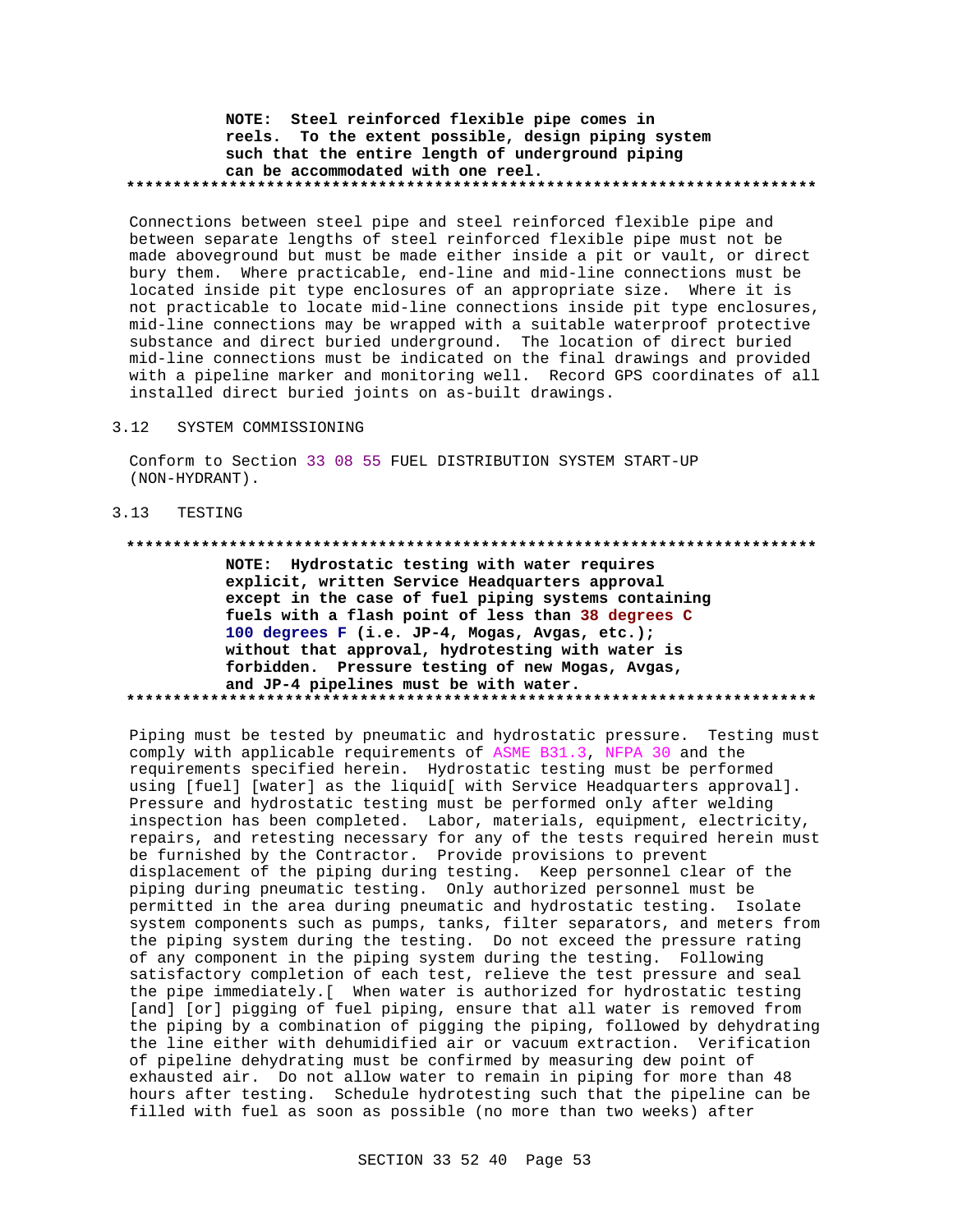testing is complete as it is nearly impossible to assuredly remove all water and corrosion can occur if the time to fuel introduction is extended. The Contractor must submit the piping dehydration test prior to filling pipelines with fuel.] Piping to be installed underground must not receive field applied exterior coatings at the joints or be covered by backfill until the piping has passed the final pneumatic tests described herein.

# 3.13.1 Before Backfilling

Fuel piping must not be backfilled without completing the coating, pneumatic, weld radiograph and other piping examinations and approvals. Fuel piping in trench must not have exposed welds for longer than 30 days.

# 3.13.1.1 Exterior Coating Holiday Test

Following installation, test the exterior coating of direct buried piping for holidays using high-voltage spark testing in accordance with NACE SP0188. Repair holidays and retest to confirm holiday-free coating. Text must include all existing underground piping exposed for this project.

#### 3.13.2 Pneumatic Test

Piping to be installed underground must not receive field applied protective covering at the joints or be covered by backfill until the piping has passed the pneumatic test described herein. To facilitate the tests, isolate various sections of the piping system and test each one separately. Where such sections terminate at flanged valve points, the line must be closed by means of blind flanges in lieu of relying on the valve. Furnish tapped flanges that can be attached to the end of the section of line being tested, and that will permit a direct connection between the piping and the air compressor [and][or] pressurizing pump. No taps in the permanent line will be permitted. Furnish all necessary equipment for testing; all gauges must be subject to testing and approval of the Contracting Officer. The air used for pneumatic testing must have a dew point of no more than 5 degrees C 41 degrees F. Provide dehumidifying equipment on the suction or discharge side of the air compressor used to provide air for testing. Pressurizing pump must not exceed 4.7 L/s 10 cfm.

3.13.2.1 Pneumatic Test Procedure

# **\*\*\*\*\*\*\*\*\*\*\*\*\*\*\*\*\*\*\*\*\*\*\*\*\*\*\*\*\*\*\*\*\*\*\*\*\*\*\*\*\*\*\*\*\*\*\*\*\*\*\*\*\*\*\*\*\*\*\*\*\*\*\*\*\*\*\*\*\*\*\*\*\*\* NOTE: Use 50 psig final test pressure unless permission to go higher is secured from the Service Headquarters and the Contracting Officer. \*\*\*\*\*\*\*\*\*\*\*\*\*\*\*\*\*\*\*\*\*\*\*\*\*\*\*\*\*\*\*\*\*\*\*\*\*\*\*\*\*\*\*\*\*\*\*\*\*\*\*\*\*\*\*\*\*\*\*\*\*\*\*\*\*\*\*\*\*\*\*\*\*\***

Special safety measures, including the wearing of face mask, must be taken during testing under pressure. Only authorized personnel must be permitted in the area during testing. The pneumatic test pressure must be applied in increments. A preliminary 167 kPa 25 psig test must be applied. Maintain the pressure while soapsuds or equivalent materials are applied to the exterior of the piping. While applying the soapsuds, visually inspect the entire run of piping, including the bottom surfaces, for leaks (bubble formations). If leaks are discovered, repair the leaks accordingly and retest. Repeat process until system is leak-free at 25 psig. The full test pressure must then be applied. Unless otherwise directed by the Contracting Officer, all piping must be tested at a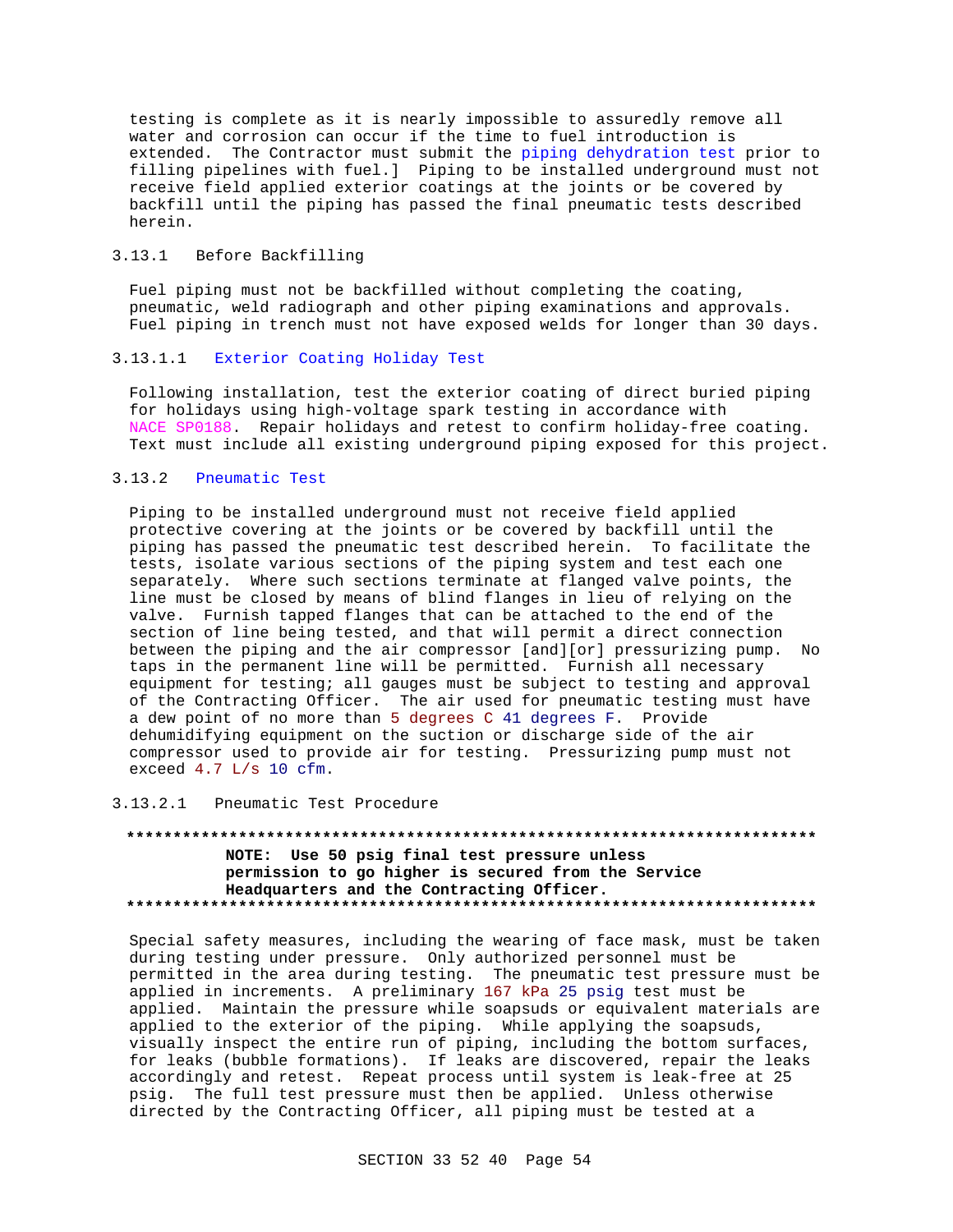pressure of [667] [333] kPa [50] [100] psig for not less than 2-hours, during which time there must be no drop in pressure, only pressure rises with temperature. The pressure source must be disconnected during the final test period. Any leaks revealed by the test must be repaired and the test repeated.

### 3.13.3 Hydrostatic Test

#### **\*\*\*\*\*\*\*\*\*\*\*\*\*\*\*\*\*\*\*\*\*\*\*\*\*\*\*\*\*\*\*\*\*\*\*\*\*\*\*\*\*\*\*\*\*\*\*\*\*\*\*\*\*\*\*\*\*\*\*\*\*\*\*\*\*\*\*\*\*\*\*\*\*\***

**NOTE: Unless otherwise directed by the Service Headquarters, hydrostatically test aboveground piping systems to the maximum allowable working pressure of the ASME B16.5 piping system flanges at 38 degrees C 100 degrees F and hydrostatically test underground piping systems to 1.5 times the maximum allowable working pressure of the ASME B16.5 piping system flanges at 38 degrees C 100 degrees F. Refer to UFC 3-460-01 for more guidance.**

**Hydrostatically testing the system to 1.5 times the flange rating, will require the designer to write the commissioning hydrostatic testing procedures, which will consider the removal of system components (i.e.: ball valves, control valves, meters), and provide procedures of the hydrostatic test which should include what valves to close, where to install the hydrostatic test pump, blind flange placements, high point vents and low point drains, and other requirements.**

**NOTE: Hydrostatic testing with water requires explicit, written Service Headquarters approval except in the case of fuel piping systems containing fuels with a flash point of less that 38 degrees C 100 degrees F (i.e. JP-4, Mogas, Avgas, etc.); without that approval, hydrotesting with water is forbidden.**

**NOTE: If hydrostatic testing with water, perform soak test after initial introduction of fuel as described in Section 33 08 55 FUEL DISTRIBUTION SYSTEM START-UP (NON-HYDRANT).**

#### **\*\*\*\*\*\*\*\*\*\*\*\*\*\*\*\*\*\*\*\*\*\*\*\*\*\*\*\*\*\*\*\*\*\*\*\*\*\*\*\*\*\*\*\*\*\*\*\*\*\*\*\*\*\*\*\*\*\*\*\*\*\*\*\*\*\*\*\*\*\*\*\*\*\***

Upon completion of pneumatic testing and after backfilling, hydrostatically test each underground piping system with [fuel] [water] at [1.9] [2] [2.9] [3.1] [\_\_\_\_\_] MPa [275] [285] [425] [450] [\_\_\_\_\_] psig in accordance with ASME B31.3 and API RP 1110, with no leakage or reduction in gauge pressure for four hours. Upon completion of pneumatic testing, hydrostatically test each aboveground piping system with fuel at [1.9] [2] [2.9] [3.1] [\_\_\_\_\_] MPa [275] [285] [425] [450] [\_\_\_\_\_] psig in accordance with ASME B31.3 and API RP 1110, with no leakage or reduction in gauge pressure for four hours. Furnish electricity, instruments, connecting devices, and personnel for test.[ Fuel must be furnished by the Government.][ If fuel is used for testing, comply with all the requirements in Section 33 08 55 FUEL DISTRIBUTION SYSTEM START-UP (NON-HYDRANT).][ In cases where it is not specified, water must be potable and treated and must meet all the requirements of water used for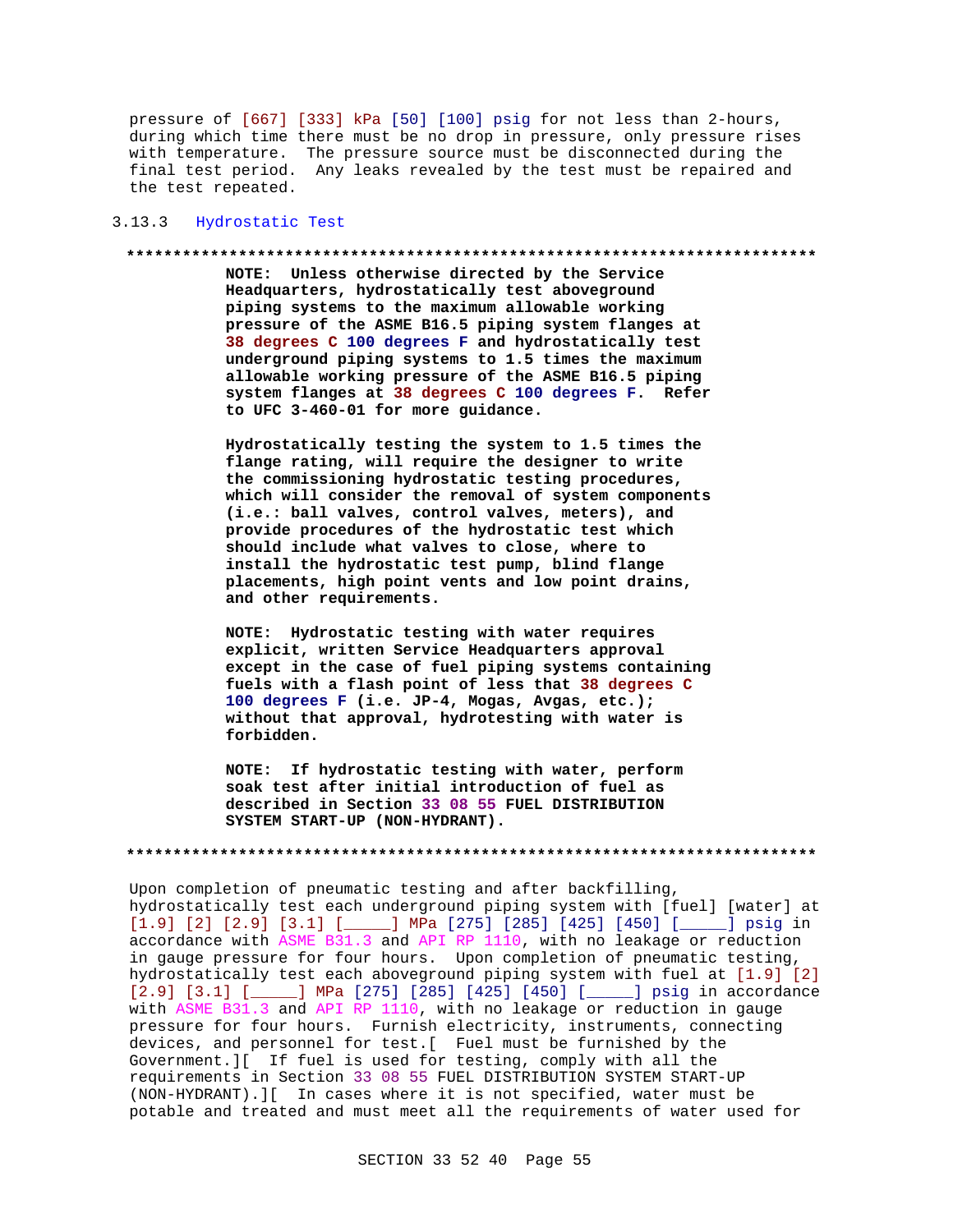hydrostatic testing in API 570.][ Upon completion of hydrostatic testing, perform "Soak Testing" of the piping systems per API RP 1595. Duration of the test must be a minimum of 4 days and maximum of 7 days.] Defects in work must be corrected at the Contractor's expense, and the test repeated until the work is proven to be in compliance with the Contract requirements.

#### 3.13.4 Soak Testing

# NOTE: Perform soak test after initial receipt of fuel as described in Section 33 08 55 FUEL DISTRIBUTION SYSTEM START-UP (NON-HYDRANT). The timing of the initial receipt of fuel will depend on where water is used for just hydrotesting, or hydrotesting and pigging.

[Upon completion of hydrostatic testing with fuel, perform "Soak Testing" of the piping systems per API RP 1595. Duration of the test must be a minimum of 4 days and maximum of 7 days.] [Upon completion of initial receipt of fuel, perform "Soak Testing" of the piping systems per API RP 1595. Duration of the test must be a minimum of 4 days and maximum of 7 days.]

# 3.13.5 Performance Testing

After the fuel system testing is completed (including pneumatic and hydrostatic testing) the fuel system must be flushed, cleaned and performance tested as specified in Section 33 08 55 FUEL DISTRIBUTION SYSTEM START-UP (NON-HYDRANT). All control valves, both manual and automatic, must be checked for leaks (any area wetted with fuel) and proper operation and adjusted, repaired or replaced to correct any defects.

#### $\begin{array}{ccc} \n 1 & 3 & 14 \n \end{array}$ PIPE PIGGING - CLEANING

# NOTE: Select bracketed paragraph if system is designed to be piggable. Standard cleaning pig runs are recommended on all systems. NOTE: Pigging with water requires explicit, written Service Headquarters approval and is not allowed in systems which contained fuel previously. NOTE: The choice of the fluid used to propel cleaning pigs will vary greatly from project to project. a. Pneumatic propelled cleaning pigs will almost always be used before any other pigs are run. b. Water propelled pigs will be allowed only after securing explicit, written Service Headquarters approval. c. Fuel propelled pigs may always be used.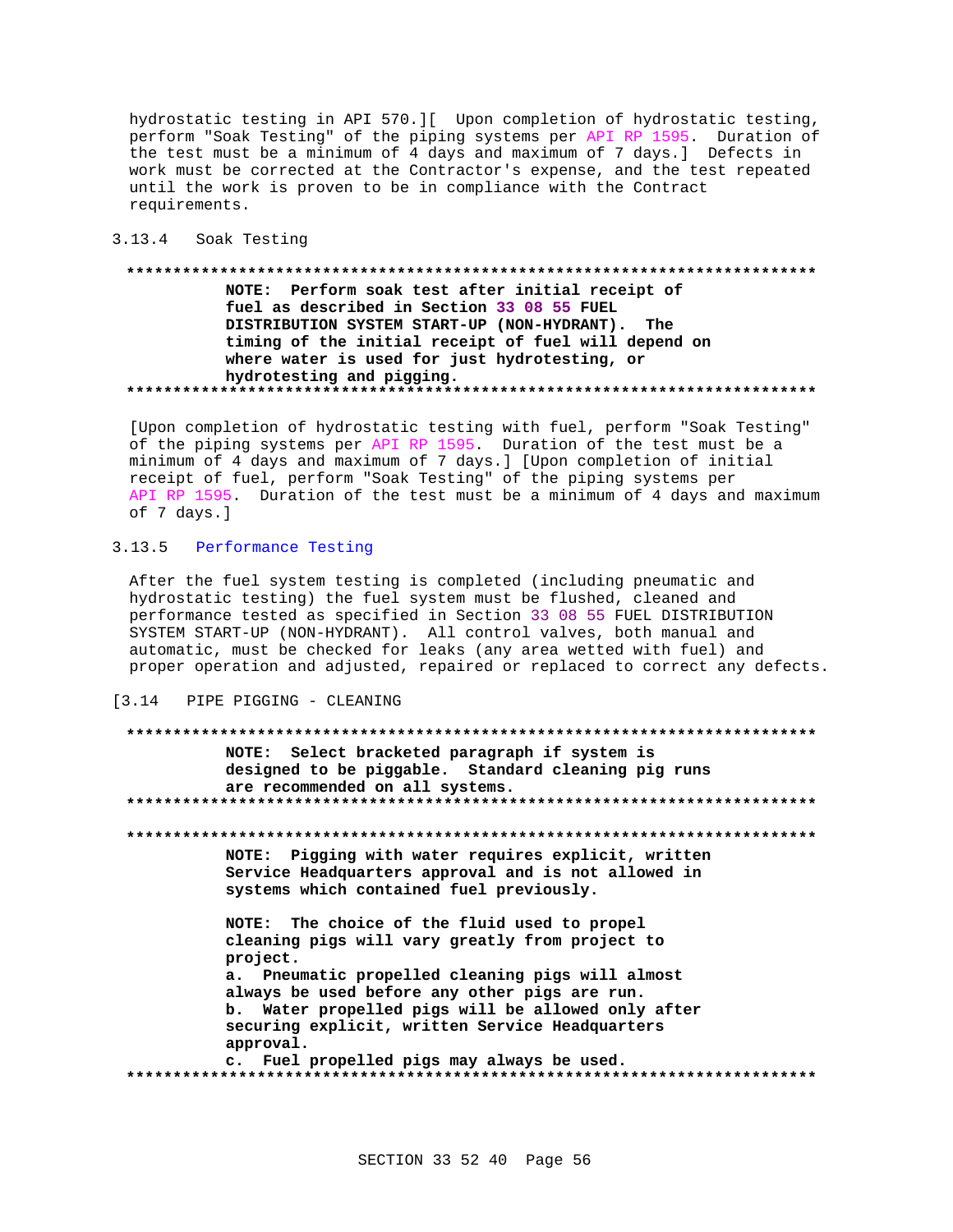#### 3.14.1 General

# **\*\*\*\*\*\*\*\*\*\*\*\*\*\*\*\*\*\*\*\*\*\*\*\*\*\*\*\*\*\*\*\*\*\*\*\*\*\*\*\*\*\*\*\*\*\*\*\*\*\*\*\*\*\*\*\*\*\*\*\*\*\*\*\*\*\*\*\*\*\*\*\*\*\* NOTE: Include bracketed text for non-stainless piping systems, or if excessive contamination is anticipated. \*\*\*\*\*\*\*\*\*\*\*\*\*\*\*\*\*\*\*\*\*\*\*\*\*\*\*\*\*\*\*\*\*\*\*\*\*\*\*\*\*\*\*\*\*\*\*\*\*\*\*\*\*\*\*\*\*\*\*\*\*\*\*\*\*\*\*\*\*\*\*\*\*\***

Track all pigs, using transmitter and receivers, at no less than 805 m 1/2-mile increments, but no less than at four locations. The Contractor must prepare a contingency plan for retrieving a stuck pig and repairing any piping deformations. After pigging, plug valves must be flushed of all debris using the drain port at the bottom of the valve.

# [3.14.2 Use of Fuel in Cleaning Pigging

Cleaning pigging with fuel will take place after the initial receipt of fuel as per Section 33 08 55 FUEL DISTRIBUTION SYSTEM START-UP (NON-HYDRANT). Ensure that the fuel that is returned to the storage tanks during the pig runs is free of gross contamination and passes the color assessment method, and meets the requirements of MIL-STD-3004-1. Provide temporary storage tanks for the high particulate and dark color fuel that accumulates in front of and behind each pig. The contractor is responsible for [cleaning the off-spec fuel in order to meet the requirements of MIL-STD-3004-1] [,dispose of the off-spec fuel off-base][,obtain permission from the Contracting officer to downgrade the fuel and dispose of it in the appropriate tank].

### ][3.14.3 Use of Water in Cleaning Pigging

Ensure that the water, in cases where it is not specified, must be potable and treated and must meet all the requirements of water used for hydrostatic testing in API 570. Dispose of the water in accordance with applicable Installation, city, county, state, and federal regulations.

# ]3.14.4 Cleaning Pig Run

[Contractor-provided pig launching and receiving barrels must be installed. ]Initially, a proving pig run (foam density 32 kg/m<sup>3</sup> 2 lb/ft<sup>3</sup> should be performed to ensure the system is fully piggable. Upon completion of the successful proving pig run, the piping system must be cleaned with a standard cleaning pig. This will provide thorough cleaning of the interior of the piping system. Cleaning pig must be the bi-directional disk scraper style with steel body and replaceable polyurethane guiding and sealing disks, as well as gauge plates of 80 percent pipe diameter with 3 mm 1/8-inch segmented aluminum fins. The pig body should include bypass nozzles and transmitter cavity. Propellant must be pressurized [fuel][water] using [the main system delivery pumps][portable pumps]. The pig must be examined after the initial run for signs of possible pipe damage, interior slag or other adhered particles. Additional runs must be performed until the amount of collected sludge or debris is minimized, as determined by the [Contracting Officer][System Supplier].

#### 3.14.5 Wire Brush Pig Run

# **\*\*\*\*\*\*\*\*\*\*\*\*\*\*\*\*\*\*\*\*\*\*\*\*\*\*\*\*\*\*\*\*\*\*\*\*\*\*\*\*\*\*\*\*\*\*\*\*\*\*\*\*\*\*\*\*\*\*\*\*\*\*\*\*\*\*\*\*\*\*\*\*\*\* NOTE: Select wire brush cleaning pig option if excessive slag or other adhered particles are**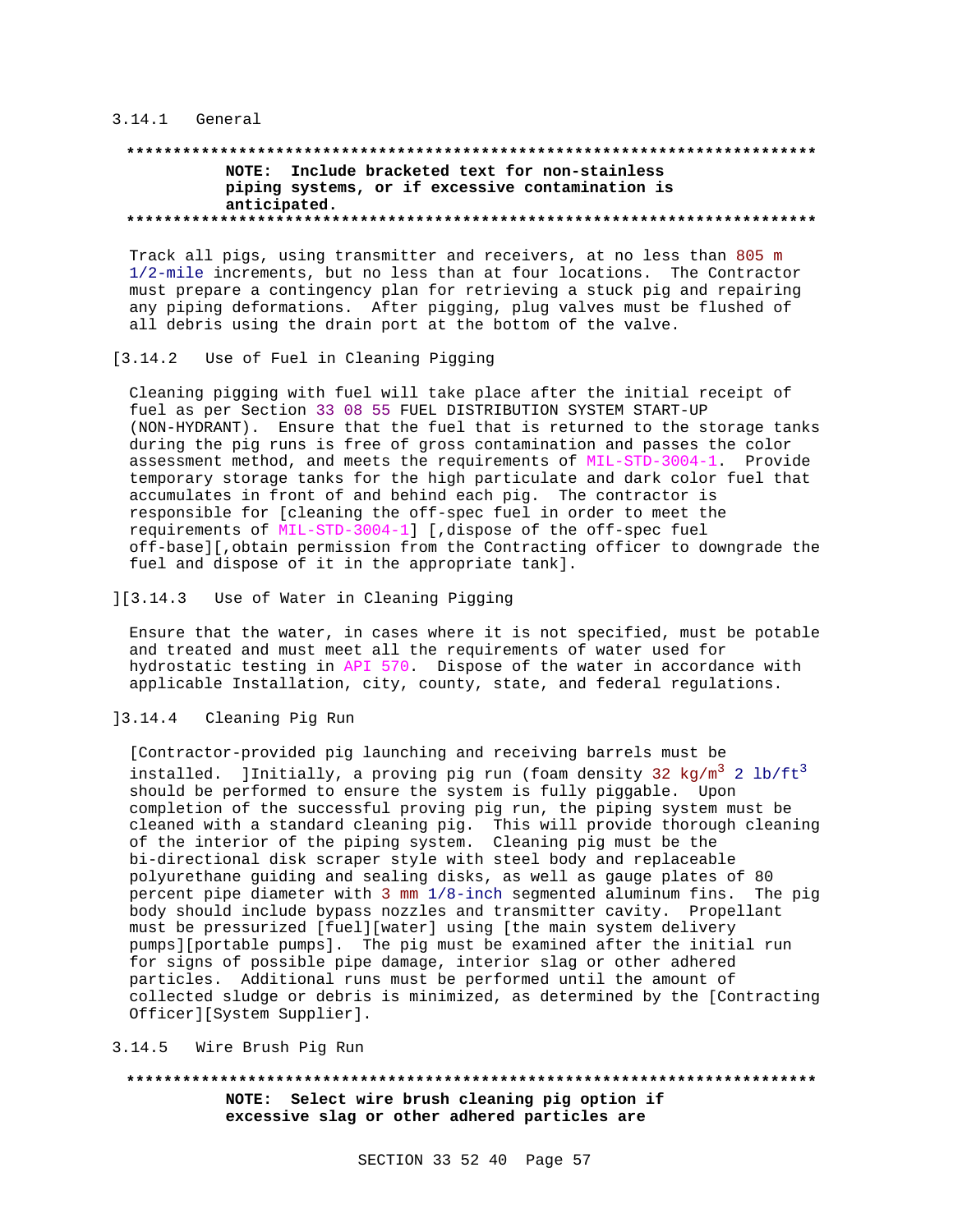suspected on the pipe interior. Require stainless steel brushes on stainless steel piping systems.

#### Never perform wire brush cleaning pig on interior epoxy coated piping systems.

After the cleaning pig runs, the piping system must be cleaned with a wire brush style pig. This will remove weld slag and adhered particles from the system. Wire brush pig must be the bi-directional disk style or directional cup style with two circular [stainless] steel wire brushes. The pig body should include bypass nozzles and transmitter cavity. Perform wire brush pig runs until the amount of collected weld slag or debris is minimized, as determined by the [Contracting Officer][System Supplier].

#### PIPE PIGGING VERIFICATION  $]3.15$

# NOTE: Pigging with water requires explicit, written Service Headquarters approval and is not allowed in systems which contained fuel previously.

 $[3.15.1]$ Use of Water in Pipe Pigging Verification

Ensure that the water, in cases where it is not specified, must be potable and treated and must meet all the requirements of water used for hydrostatic testing in API 570. Dispose of the water in accordance with applicable Installation, city, county, state, and federal regulations.

#### $]3.15.2$ Geometry/Ultrasonic Tool Reports

After the system is installed and prior to performance testing, a field/preliminary report must be issued and a debrief given to Government personnel onsite on the condition of the piping system that was pigged. This must be comprised of raw data in the form of a PC download or equivalent which shows a continuous scan of each data unit output. Results of a preliminary interpretation of the data must be reported. These must include as a minimum all critical anomalies. A final report must include a description of the principle of operation, explanation of raw data, presentation of raw data, data to be clearly marked with distance traveled scale with classified anomaly location and all identifiable pipeline features, and all anomalies to be classified with locations in summary tabular form, pipe wall thickness survey, as well as the software necessary to read the data. Submittal must be in the form of digital media copied to a CD or DVD (flash drives are unacceptable).

#### Pipeline Internal Inspection Operations  $3.15.3$

#### $3.15.3.1$ General

The following pigs will be propelled through the pipeline with [fuel][water] in order to inspect the pipeline: 1.7 kg 5 pound density foam swab, combination poly scraper-magnetic, stainless steel wire brush (plastic brush for internally lined piping), aluminum plate gauge, and geometry/ultrasonic tool. Tracking devices must be used on all pigs. At a minimum, the sequence of pig runs must be as follows: 1) foam swab for proving and cleaning, 2) wire brush for cleaning, 3) scraper-magnetic for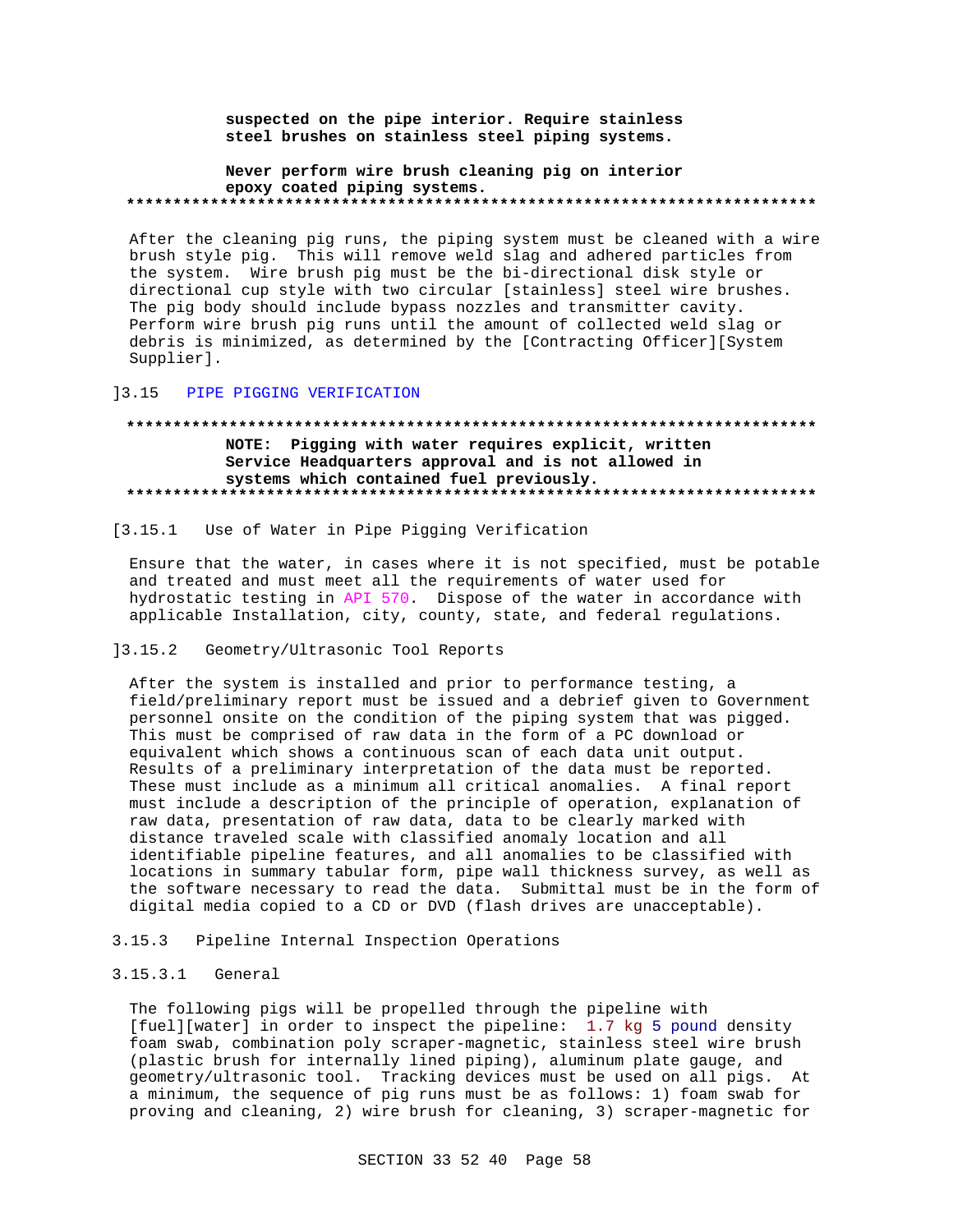cleaning, 4) aluminum plate gauge for gauging internal anomalies, 5) scraper-magnetic for cleaning, 6) wire brush for cleaning, 7) scraper-magnetic for cleaning, 8) foam swab for cleaning, (Note: the number of pig flights of each type of cleaning pigs must be determined by the amount and type of debris removed. The conclusion of the cleaning process must be when debris recovered is only that from the pigs themselves. This determination will be determined by the project's System Supplier and the Contracting Officer), 9) geometry/ultrasonic tool. The pipe wall must be continuously monitored on a real-time basis during the geometry/ultrasonic pig run. Anomalies such as patches, couplings, or flanges must also be identified, and the wall thickness given. The geometry/ultrasonic pig's technician will determine if additional runs are necessary. A permanent data set of internal inspection survey findings must be generated.

 $3.15.3.2$ Preparatory Work

The Government will bring to the attention of the Contractor all statutes, rules and regulations relevant to the performance of the work on the site (on Government property) and will also provide the Contractor with a copy of its own site regulations (if any). Provide the pigging vendors with all-available pipeline records and drawings.

#### $3.15.3.3$ Pig Load And Launch

#### . . . . . . . . . . . . . . . NOTE: If pig a launcher and a receiver are not provided in the contract, portable ones will be by the Contractor during pigging operations.

The pig must be loaded into the pig launcher by the Contractor. The method of loading and lodging the front pig cup into the launcher must not involve the use of uncontrolled mechanical force applied to the rear of the pig.

 $3.15.3.4$ Pipeline Operation During Pigging

All pig runs must be made with the line packed with product. The system pumps will be used to propel the pig. The new pig traps will be used for pig launch and retrieval.

#### $3.15.3.5$ Brush and Gauging Survey

Run a brush pig at least as often as previously indicated. The brush pig must be designed and provided by the geometry/ultrasonic pig vendor. Additional runs may be required based upon the amount of debris found in the pipeline. The onsite geometry/ultrasonic pig vendor's personnel must determine if additional runs are required. Immediately following the brush pig run and immediately prior to the geometry/ultrasonic survey, run, as a minimum, a single batching pig fitted with a gauge plate equal to 90 percent of the pipeline normal inside diameter. The plate is to be a segmented aluminum disk of 3 mm 1/8-inch thickness. The plate gauge pig must also include a tracker and tracking equipment. Track the pig assembly above ground during the operation.

 $3.15.3.6$ Geometry/Ultrasonic Survey

After a satisfactory gauging pig run, the pipeline geometric defects must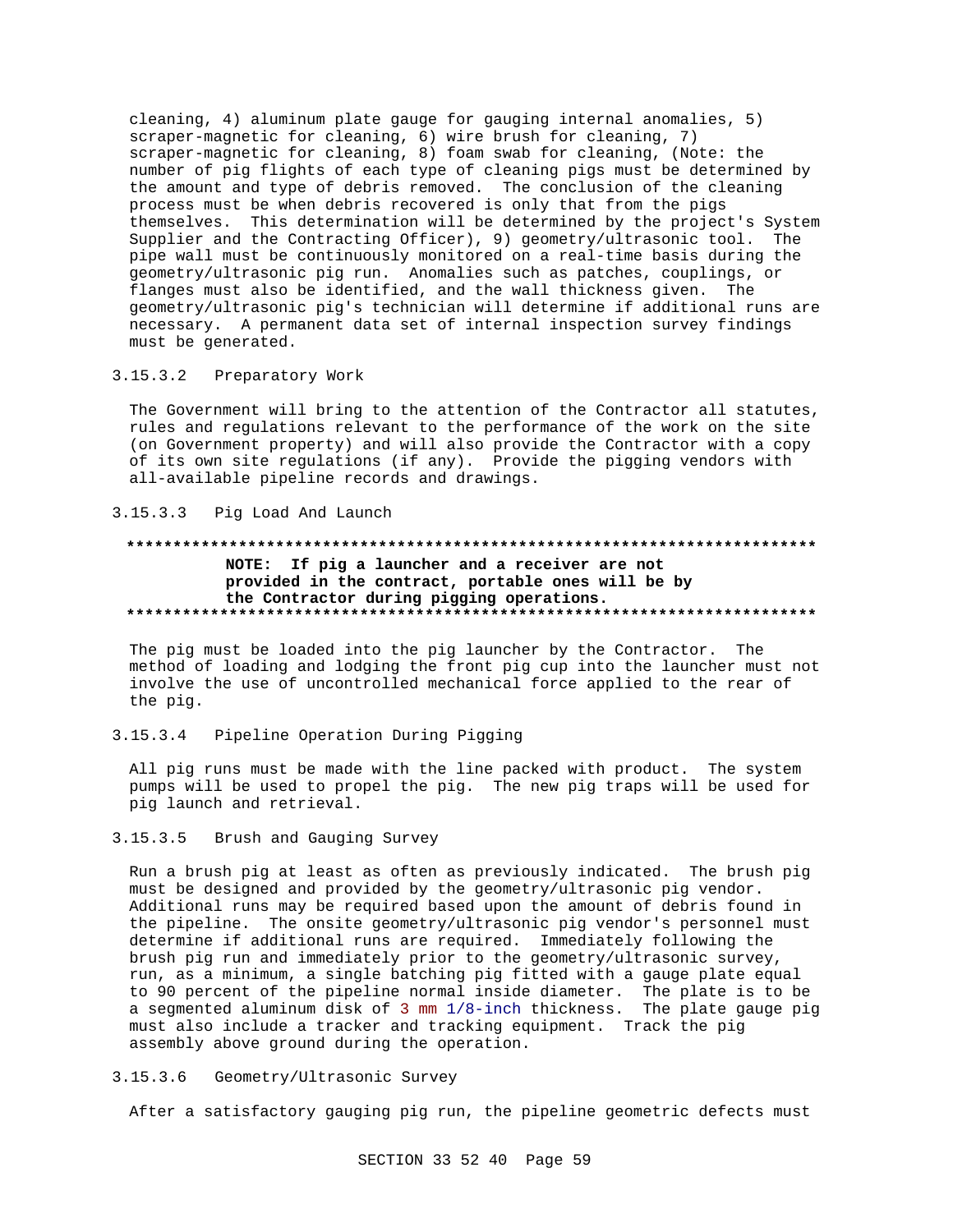be determined by a geometry/ultrasonic tool. The geometry/ultrasonic tool must provide accuracy geometric anomaly detection, and bend radius measuring capability. The data obtained must be presented in a PC software format to allow user friendly analysis and presentation. The geometry/ultrasonic tool assembly must be capable of:

- a. Operating in [hydrocarbon liquid environment, specifically [jet fuel][\_\_\_\_\_]][water], at a pressure of up to ANSI 300 rating.
- b. Traversing the pipeline with nominal wall thickness and possible bore restrictions down to 90 percent of nominal pipe inside diameter.
- c. Traversing the pipeline length at a speed of between 60 and 100 m/min 3 and 5 ft/sec when propelled by pumped [jet fuel][water]. Pressure differential across pig not to exceed 34 kPa 50 psi.
- d. Traversing through smooth pipe bends as small as 3D (3 pipe diameters) radius and single miter bends of up to 10 degrees change of direction.
- e. Include a tracker and tracking equipment. Track the pig assembly above ground during the operation. The battery life of the tracker must not be less than 72-hours.
- f. Manual loading into the new horizontal pig trap.

The geometry/ultrasonic tool assembly instrumentation performance must be capable of:

- a. Battery life to be minimum 18-hours at operating conditions.
- b. Principle of operation to be electronically stored geometry system.
- c. Geometry sensing to span full circumference and length of pipe, with associated distance measuring method.
- d. Geometry system must be capable of:
	- (1) positive location and identification of each geometric anomaly.
	- (2) positive location and identification of each bend.
	- (3) positive location and identification of distance marker reference points of either magnetic or electronic type placed on or above the pipe.
- e. Classification of geometric anomalies to be as minimum:
	- (1) discrimination between ovality and intrusion anomalies.
	- (2) mechanical damage such as mill defects, dents, internal gouges, and buckles.
	- (3) pipeline weld defects (such as excess weld penetration).
	- (4) geometric thickness anomalies. As a minimum, these must be reported in the following categories within the listed accuracy.
		- (a) magnitude of anomaly (plus/minus 25 mm one-inch)